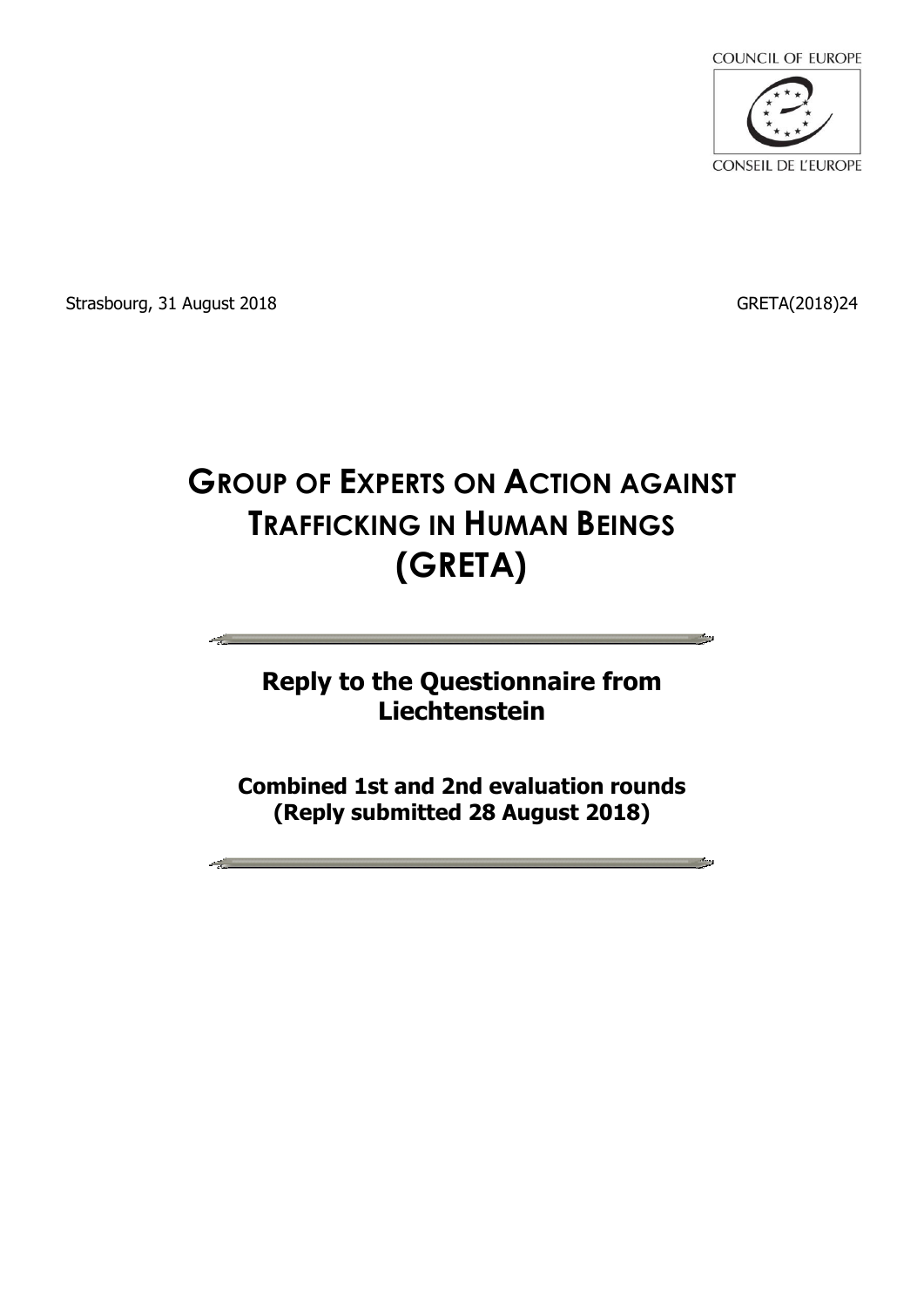## **Council of Europe Convention on Action against Trafficking in Human Beings**

The Council of Europe Convention on Action against Trafficking in Human Beings [CETS No. 197] was opened for signature in Warsaw on 16 May 2005, on the occasion of the Third Summit of Heads of State and Government of the Council of Europe member states and entered into force on 1 February 2008.

\_\_\_\_\_\_\_\_\_\_\_\_\_\_\_\_\_\_\_\_\_\_\_\_\_\_\_\_\_\_\_\_\_\_\_\_\_\_\_\_\_\_\_\_\_\_\_\_\_\_\_\_\_\_\_\_\_\_\_\_\_\_\_\_\_\_\_\_\_\_\_\_\_\_\_\_\_\_\_\_\_\_\_\_\_\_\_\_\_\_\_\_\_\_\_\_\_\_\_\_\_\_\_

This Convention is considered to be one of the Council of Europe's most important achievements and the most important human rights treaty of the last decade. The first European treaty in this field, it is a comprehensive instrument focusing mainly on the protection of victims of trafficking and the safeguarding of their rights. It also aims to prevent trafficking and to prosecute traffickers. In addition, it provides for the setting up of an effective and independent monitoring mechanism capable of controlling the implementation of the obligations contained in the Convention.

#### **Monitoring mechanism of the Convention**

The monitoring mechanism of the Convention consists of two pillars: the Group of Experts on Action against Trafficking in Human Beings (GRETA), a technical body, composed of independent and highly qualified experts, and the *Committee of the Parties*, a more political body, composed of the representatives in the Committee of Ministers of the Parties to the Convention and of representatives of parties non-members of the Council of Europe.

GRETA is responsible for monitoring implementation of the Convention by the Parties. GRETA will regularly publish reports evaluating the measures taken by the parties and those Parties which do not fully respect the measures contained in the Convention will be required to step up their action.

The Committee of the Parties may also, on the basis of GRETA's report and conclusions, make recommendations to a Party concerning the measures to be taken to follow up GRETA's conclusions.

For further information please consult our website: [www.coe.int/trafficking](http://www.coe.int/trafficking)

Secretariat of the Council of Europe Convention on Action against Trafficking in Human Beings (GRETA and Committee of the Parties) Council of Europe 67075 Strasbourg Cedex France

e-mail: [Trafficking@coe.int](mailto:Trafficking@coe.int)

April 2018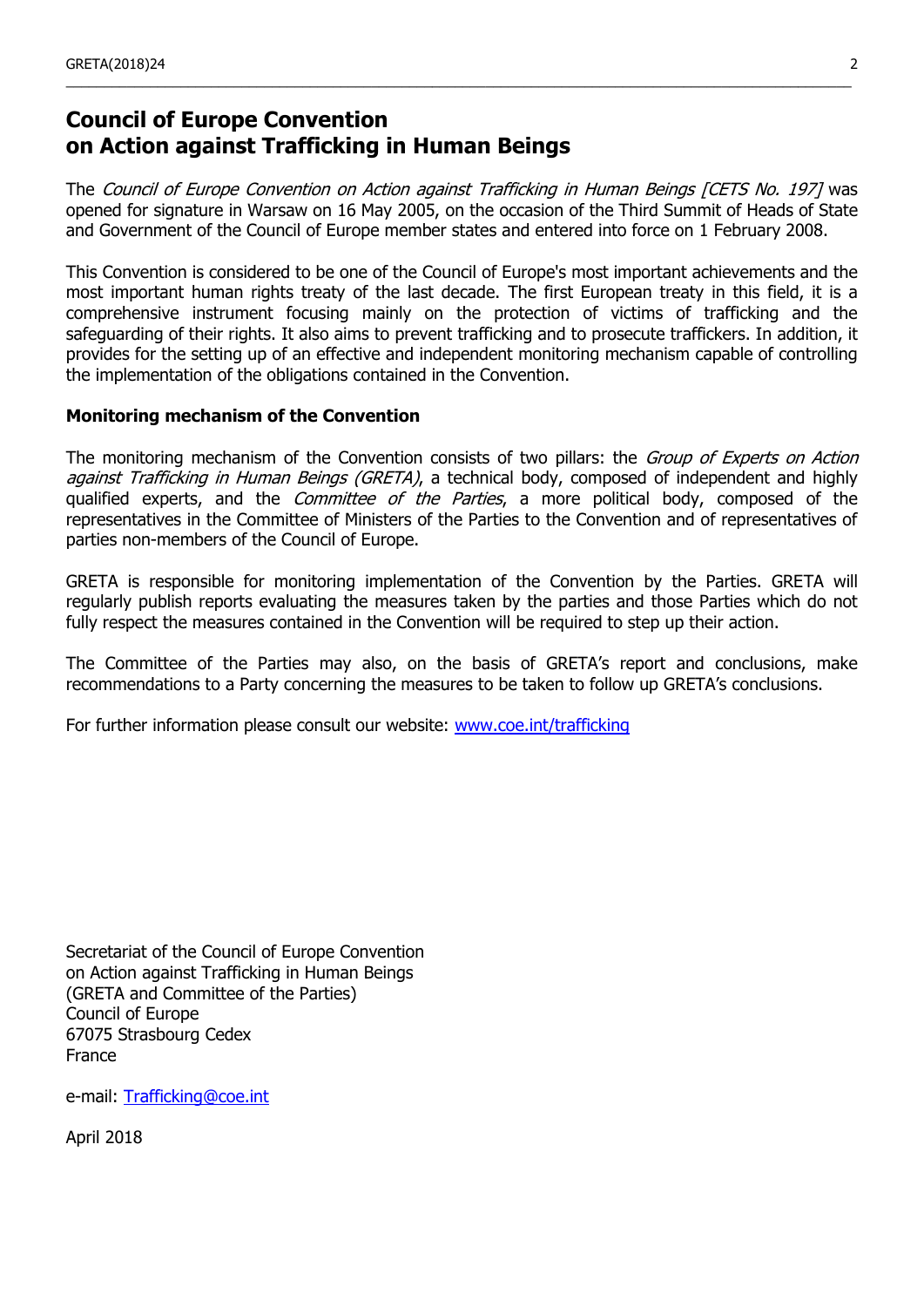### **Introduction**

The Council of Europe Convention on Action against Trafficking in Human Beings [CETS No. 197] (hereinafter "the Convention) was opened for signature in Warsaw on 16 May 2005, on the occasion of the Third Summit of Heads of State and Government of the Council of Europe member states, and entered into force on 1 February 2008.

\_\_\_\_\_\_\_\_\_\_\_\_\_\_\_\_\_\_\_\_\_\_\_\_\_\_\_\_\_\_\_\_\_\_\_\_\_\_\_\_\_\_\_\_\_\_\_\_\_\_\_\_\_\_\_\_\_\_\_\_\_\_\_\_\_\_\_\_\_\_\_\_\_\_\_\_\_\_\_\_\_\_\_\_\_\_\_\_\_\_\_\_\_\_\_\_\_\_\_\_\_\_\_

The monitoring mechanism of the Convention consists of two pillars: the Group of Experts on Action against Trafficking in Human Beings (GRETA), a technical body, composed of 15 independent and impartial experts, and the Committee of the Parties, a more political body, composed of the representatives in the Committee of Ministers of the Parties to the Convention and of representatives of parties non-members of the Council of Europe.

In accordance with Article 36, paragraph 1, of the Convention, GRETA "shall monitor the implementation of this Convention by the Parties". Pursuant to Article 38, paragraph 1, of the Convention and Rules 1 and 2 of the Rules of procedure for evaluating implementation of the Council of Europe Convention on Action against Trafficking in Human Beings by the Parties (hereinafter "the Rules on the Evaluation Procedure"), GRETA will evaluate the implementation of the Convention following a procedure divided in rounds.

The first evaluation round with regard to a Party is initiated by sending the questionnaire the earliest one year and at the latest two years following the entry into force of the Convention for the Party concerned (Rule 3 of the Rules on the Evaluation Procedure).

For each evaluation round, GRETA prepares a questionnaire on the implementation by the Parties of the specific provisions of the Convention on which the evaluation is based. The questionnaire is public (Rule 5, first paragraph, of the Rules on the Evaluation Procedure).

In conformity with Rule 11 of the Rules on the Evaluation Procedure, replies to the questionnaire should be submitted in one of the official languages of the Council of Europe, which are English and French. Replies in other languages will not be taken into consideration. Replies should be detailed, answer all questions and reference texts should be attached when requested by GRETA.

States parties should provide copies or extracts of relevant legislation, regulations and case law mentioned in the reply to the questionnaire (as an appendix to the reply). These copies/extracts should be supplied in the original language and, wherever possible, also in one of the official languages of the Council of Europe.

A variety of stakeholders and civil society representatives should be effectively consulted in the preparation of the reply to the questionnaire, to ensure that the information provided is as comprehensive as possible.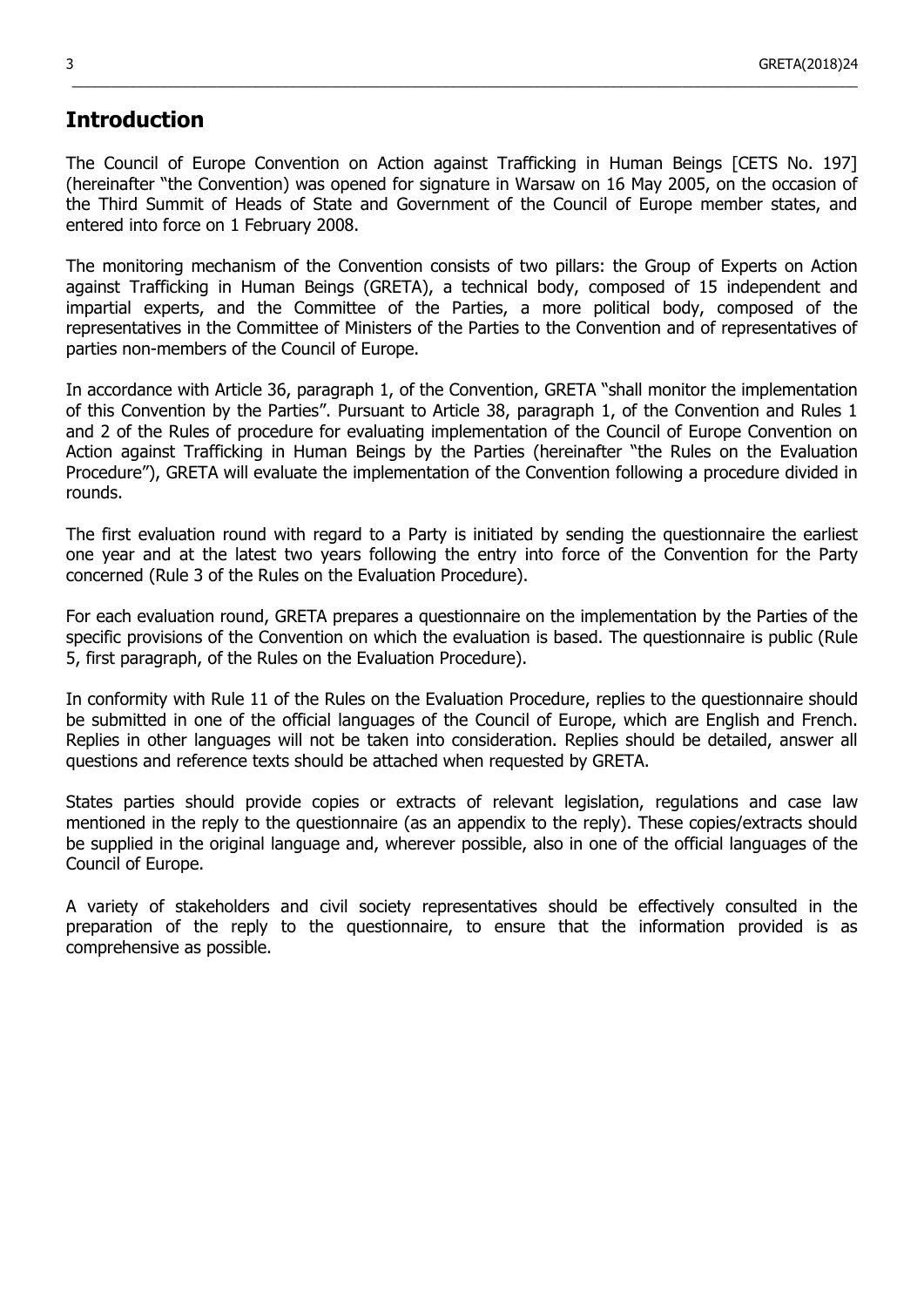## **Preliminary questions**

Question 1: Please specify which State body/agency was responsible for co-ordinating and collecting the replies to this questionnaire. Please specify the name and professional title of the person heading this State body/agency. Please indicate if this person is the "contact person" appointed by your country to liaise with GRETA or a different person.

\_\_\_\_\_\_\_\_\_\_\_\_\_\_\_\_\_\_\_\_\_\_\_\_\_\_\_\_\_\_\_\_\_\_\_\_\_\_\_\_\_\_\_\_\_\_\_\_\_\_\_\_\_\_\_\_\_\_\_\_\_\_\_\_\_\_\_\_\_\_\_\_\_\_\_\_\_\_\_\_\_\_\_\_\_\_\_\_\_\_\_\_\_\_\_\_\_\_\_\_\_\_\_

- Office for Foreign Affairs, Kirchstrasse 9, P.O. Box 684, 9490 Vaduz
- Director: Ambassador Martin Frick
- GRETA contact person: Martin Hasler, Office for Foreign Affairs, Department for Security and Human Rights
- Question 2: Which State bodies/agencies contributed to responding to this questionnaire? Please indicate the main responsibilities and/or fields of competence of each of these bodies/agencies.
	- Office of Social Services (ASD)
	- Office of Economic Affairs (AVW)
	- Migration and Passport Office (APA)
	- National Police (LP)
	- Victims Assistance Office (OHS)
	- Office of the Public Prosecutor (STA)
- Question 3: Did any non-governmental organisations (NGOs) or other entities of civil society contribute to responding to this questionnaire? If so, please indicate the main activities of each of the NGOs and/or other entities of civil society which contributed.

No.

## **I. Integration of the core concepts and definitions contained in the Convention in the internal law of the parties**

#### **Section I.1. Integration of the human rights approach to action against trafficking in human beings**

As stipulated in the Convention, trafficking in human beings (hereinafter "THB") "constitutes a violation of human rights and an offence to the dignity and the integrity of the human being" (third paragraph of the Preamble of the Convention). Therefore in the letter and in the spirit of the Convention, THB is a violation of human rights and not just a criminal offence.

Question 4: Please indicate if, in your internal law, THB is considered as a human rights violation (or only a criminal offence, see Section II.3. below).

Under § 104a of the Criminal Code (StGB, LGBl. 1988 No. 37), trafficking in human beings is a criminal offence. The Liechtenstein legal system does not provide for the classification of criminal offences as violations of human rights. Violations of human rights committed by natural and legal persons are prosecuted under criminal law.

Question 5: Please indicate what special legal protection exists under your internal law (including case law, if any) in cases of violations of human rights, which would apply in cases of THB (for example, constitutional protection, positive obligation of the state, priority examination, etc.).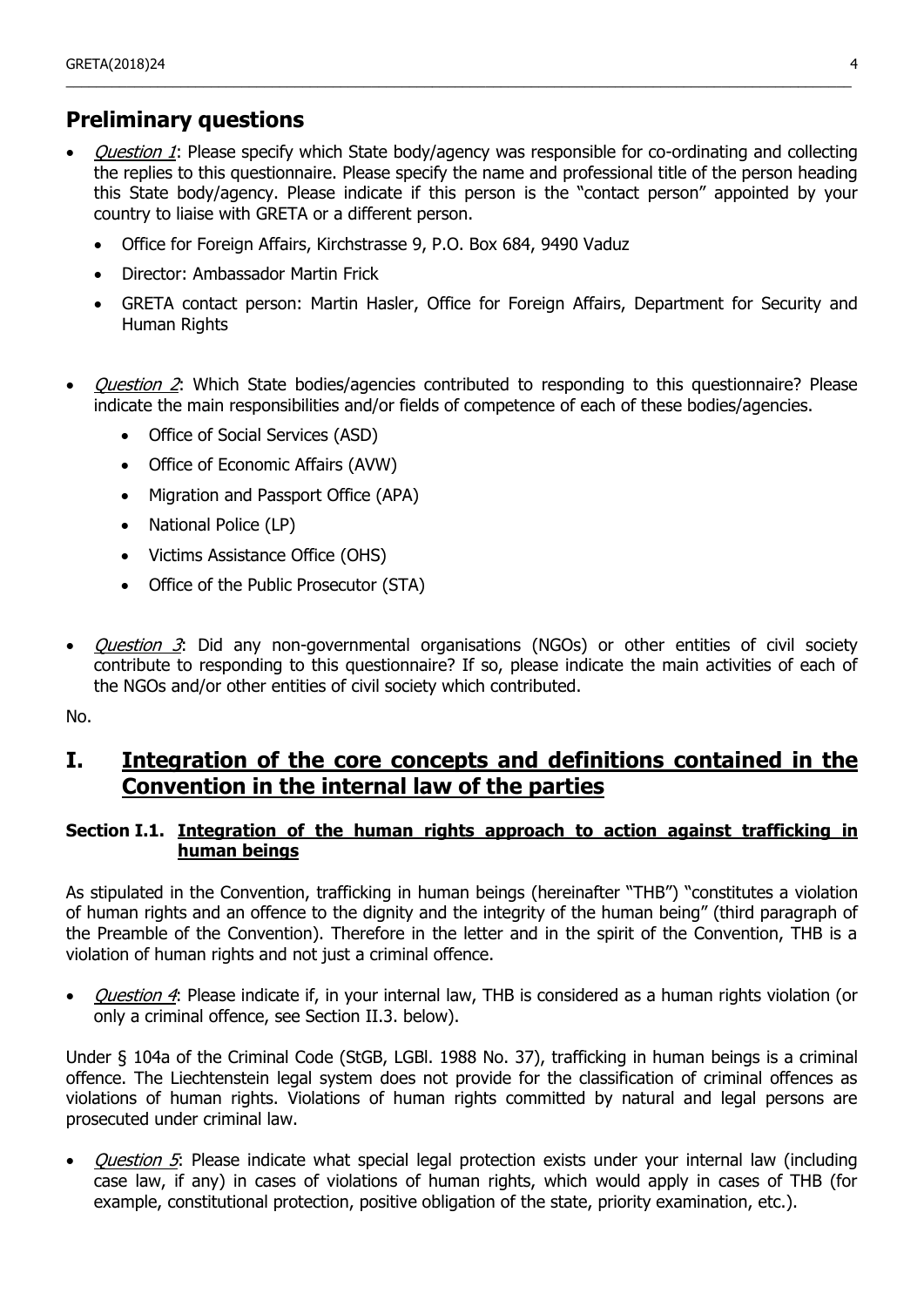In order for Victims Assistance to become active, the preconditions under Article 1 of the Victims Assistance Act (OHG, LGBl. 2007 No. 228) must be met. Victims entitled to assistance must have been directly affected in their physical, psychological, or sexual integrity by a criminal offence.

\_\_\_\_\_\_\_\_\_\_\_\_\_\_\_\_\_\_\_\_\_\_\_\_\_\_\_\_\_\_\_\_\_\_\_\_\_\_\_\_\_\_\_\_\_\_\_\_\_\_\_\_\_\_\_\_\_\_\_\_\_\_\_\_\_\_\_\_\_\_\_\_\_\_\_\_\_\_\_\_\_\_\_\_\_\_\_\_\_\_\_\_\_\_\_\_\_\_\_\_\_\_\_

The Guidelines against Trafficking in Human Beings (see answer to question 7) stipulate that victims of trafficking are given counselling and care, that they are given a reflection period of 30 days, and that they can obtain short-term residence permits during investigations and criminal proceedings. The law enforcement authorities must inform victims of their rights. The National Police is responsible for ensuring the protection of victims of trafficking in human beings. In addition, possible exemption from punishment of victims for offences under the law governing foreigners is provided within the framework of § 32 et seq. StGB. In cooperation with other bodies, the Victims Assistance Office provides return, rehabilitation, and reintegration assistance to victims.

#### **Section I.2. Comprehensive approach to THB, co-ordination of all actors and actions to prevent and combat THB and to protect its victims, and international cooperation**

Questions in this section aim to obtain information concerning the comprehensive nature of the legal framework and policies on action against THB established by the parties to the Convention covering measures on prevention, protection and prosecution (Article 1) as well as on partnerships (Articles 29, 32 and 35).

Question 6: Please indicate the titles of the main internal legal provisions and/or regulations containing measures to prevent THB, to protect and assist its victims, and to criminalise THB and prosecute traffickers.

Victims of trafficking receive protection under the OHG (see answer to question 5) and the Guidelines against Trafficking in Human Beings (see answer to question 7). The victims protection measures provided for in the Guidelines are enumerated in the answer to question 5. With regard to prevention, the Guidelines provide that persons working as dancers in Liechtenstein – who are regarded as a vulnerable group – receive the "Fact Sheet for Foreign Dancers and DJs" with their short-term residence permit. The fact sheet informs them about their rights and duties as well as about contact persons at public authorities.

Apart from § 104a, the following articles in the Criminal Code (StGB) are potentially relevant to the criminalisation of trafficking in human beings:

- § 99: Deprivation of liberty
- § 100: Kidnapping of an abulic or defenceless person
- § 101: Kidnapping of an under-age person
- § 102: Extortionate kidnapping
- § 104: Slave trade
- § 214: Arrangement of sexual contacts with minors in return for a valuable consideration
- § 215: Leading to prostitution
- § 215a: Promotion of prostitution and pornographic performances of minors
- § 216: Pimping
- § 217: Cross-border trafficking in prostitution

In addition, relevant provisions of the law governing foreigners are applicable:

- Article 84 of the Foreigners Act (AuG, LGBl. 2008 No. 311): Punishment of smuggling of persons
- Article 54(5) AuG in conjunction with Article 30(1a) of the Ordinance on the Admission and Stay of Foreigners (ZAV, LGBl. 2008 No. 35): Derogation from the prohibition of entry for victims of trafficking in human beings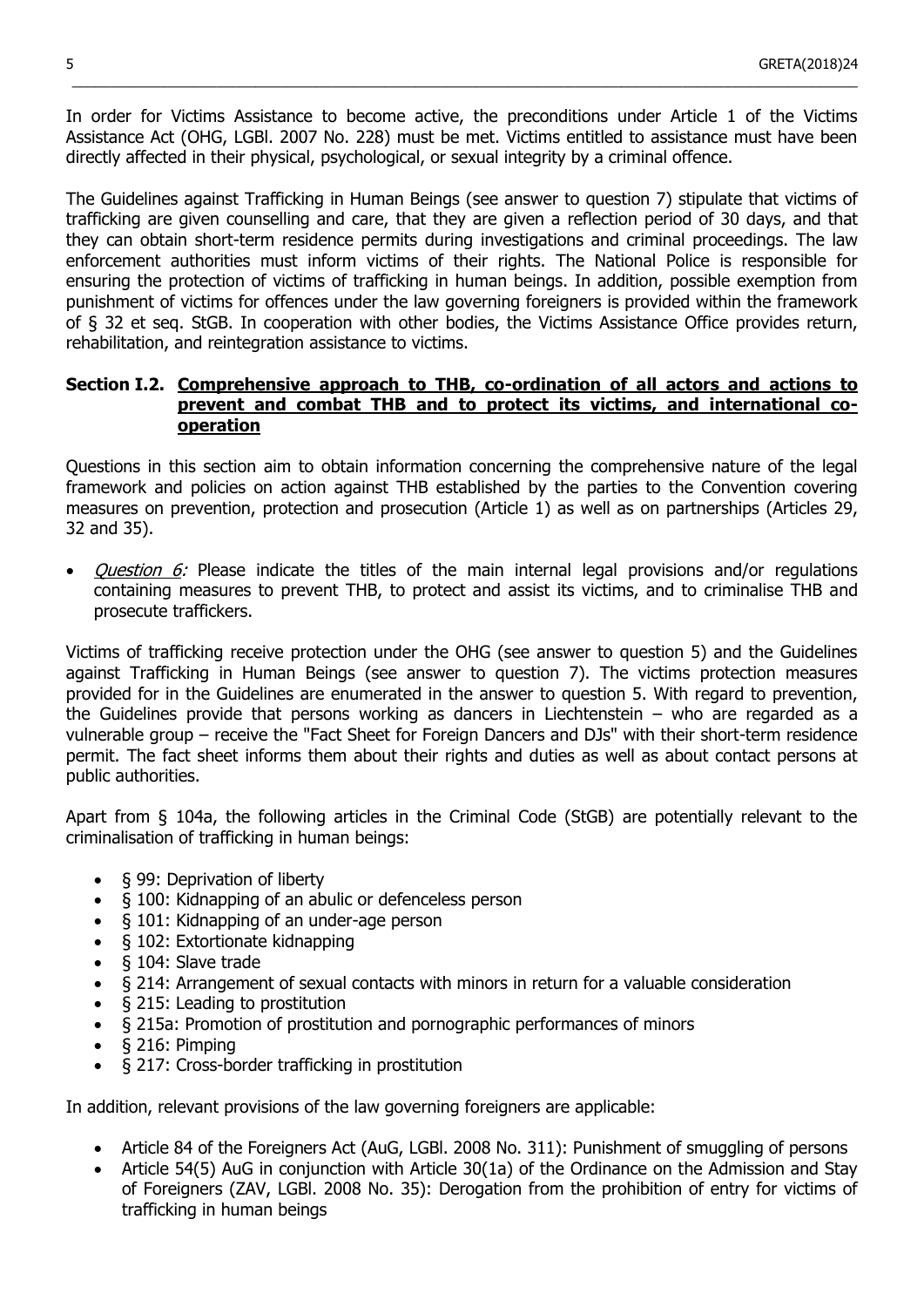Article 21 AuG in conjunction with Article 16(d) ZAV: Possibility of granting short-term residence permits or residence permits to victims and witnesses of crime for the purpose of criminal prosecution on grounds of important public interests

\_\_\_\_\_\_\_\_\_\_\_\_\_\_\_\_\_\_\_\_\_\_\_\_\_\_\_\_\_\_\_\_\_\_\_\_\_\_\_\_\_\_\_\_\_\_\_\_\_\_\_\_\_\_\_\_\_\_\_\_\_\_\_\_\_\_\_\_\_\_\_\_\_\_\_\_\_\_\_\_\_\_\_\_\_\_\_\_\_\_\_\_\_\_\_\_\_\_\_\_\_\_\_

- Article 21 AuG in conjunction with Article 15 ZAV: Granting of short-term residence permits or residence permits in cases of hardship
- Question 7: Does your country have a comprehensive national policy and/or a National Action Plan to combat THB? If so, please indicate its title, date of adoption and duration, main fields of action and the body/bodies responsible for its implementation.

In 2007, the Liechtenstein Government adopted Guidelines against Trafficking in Human Beings. The Guidelines were last updated with a Government decision in 2017 and are valid indefinitely. The Guidelines are based on the Cooperation Mechanism against Traffickers in Human Beings (Swiss Coordination Unit against the Trafficking in Persons and Smuggling of Migrants, KSMM) and the conviction that raising awareness and basic knowledge on the part of all public authorities, persons, and institutions involved are important prerequisites for a successful fight against trafficking in human beings.

In October 2015, the "Round Table on Trafficking" working group also developed a process description for intervention by the National Police when apprehending beggars who are minors, defining the responsibilities of the National Police, the Office of Social Services, the Court of Justice, the Victims Assistance Office and the Liechtenstein Embassy in Bern. The process description includes procedures, responsibilities, financing of costs incurred – e.g. for accommodation, interpreter costs, medical care, etc. – as well as legal components. However, no minor beggars have been apprehended since then. This process description has been made available to the relevant authorities.

Question 8: In your country are there persons or entities specialised in the fight against THB and the protection of victims? If so, please describe the type and the periodicity of the training provided for these persons or the staff of these entities? Please specify the financial resources (in euros) allocated to this training.

The Crime Investigation Division ensures an expert investigation of suspected trafficking in human beings. The responsible investigators attend courses and events in the field of trafficking in human beings. No special budget is allocated for that purpose.

Additional information requested as part of the 2nd evaluation round: Please describe how the needs for training of professionals in the area of action against THB are identified and met, with an indication of the categories of staff that receive such training, whether the training is obligatory or optional, the content and focus of the training, and the funding provided for training activities. If the impact of training has been assessed, please provide details.

• *Question 9*: Is there, within your governmental structure, a national body responsible for coordinating all national actors and actions against THB (regardless of the denomination and whether it was set up for this specific purpose or whether this responsibility was assigned to an already existing governmental body)? If so, please specify its name, administrative status, annual budget (in euros), human resources, composition and competences. If there is currently no such co-ordinating body, are there any plans to set one up in the near future? If so, please give details.

The Round Table on Trafficking was established in Liechtenstein in 2006 in order to strengthen cooperation between law enforcement authorities, migration authorities, and institutions for the care of victims on the subject of trafficking in human beings. Under the chairmanship of the National Police, the Office for Foreign Affairs, the Office of Economic Affairs, the Migration and Passport Office, the Victims Assistance Office, and the Office of the Public Prosecutor are represented. The Round Table on Trafficking has no separate budget and aims to monitor the situation regarding trafficking in human beings in Liechtenstein on an ongoing basis and to take measures if necessary.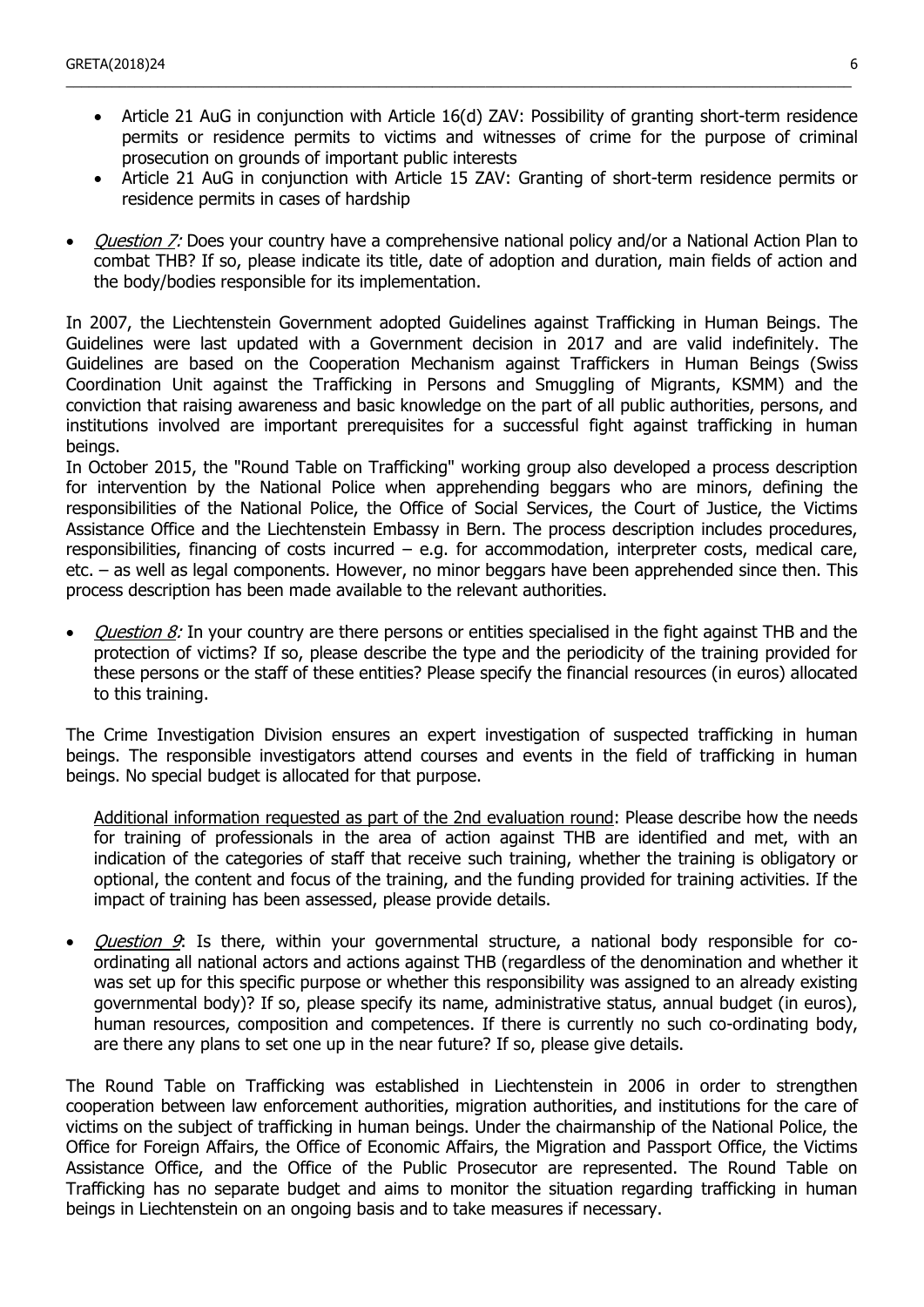• *Question 10:* Is this co-ordinating body also responsible for the co-ordination of the collection of administrative data or population survey data on THB? If not, please specify which body/entity has this responsibility.

\_\_\_\_\_\_\_\_\_\_\_\_\_\_\_\_\_\_\_\_\_\_\_\_\_\_\_\_\_\_\_\_\_\_\_\_\_\_\_\_\_\_\_\_\_\_\_\_\_\_\_\_\_\_\_\_\_\_\_\_\_\_\_\_\_\_\_\_\_\_\_\_\_\_\_\_\_\_\_\_\_\_\_\_\_\_\_\_\_\_\_\_\_\_\_\_\_\_\_\_\_\_\_

Yes.

Question 11: Do NGOs have full membership status in your national co-ordinating body? If so, how many? Please describe the criteria for NGO membership.

No, the Round Table on Trafficking is a coordination group internal to the National Administration.

Additional information requested as part of the 2nd evaluation round: What steps are taken by your country to encourage state authorities and public officials to co-operate with NGOs and other civil society organisations, including trade unions, so as to involve them in the elaboration and implementation of anti-trafficking policies, programmes and other initiatives to prevent THB? Please provide information on any memoranda of understanding or other agreements concluded between public bodies and NGOs in this field.

In suspected cases of trafficking in human beings, Liechtenstein can cooperate with the Women's Information Centre (FIZ) in Zurich, which organises safe accommodation and accompanies victims in any criminal proceedings.

Question 12: Are there any other national or international entities or bodies participating in your national co-ordinating body? If so, please specify.

The Round Table on Trafficking consults other administrative offices or institutions as necessary.

- *Question 13:* Please describe the legal basis for international co-operation between your country and other countries in the fight against THB:
	- national legislation;
	- international instruments/agreements (bilateral and/or multilateral).
	- Please indicate the title of the legal instruments.

International administrative assistance pursuant to Article 35 et seq. of the Police Act (PolG, LGBl. 1989 No. 48) forms the basis for international police cooperation. In practice, the most important international instrument in this area is the Trilateral Police Cooperation Treaty between the Principality of Liechtenstein, the Swiss Confederation, and the Republic of Austria on Cross-Border Police Cooperation (LGBl. 2017 No. 186).

At the judicial level, international cooperation is based on national legislation (Criminal Code and Mutual Assistance Act, RHG, LGBl. 2000 No. 215) and on international conventions, including the European Convention on Extradition (CETS 24), the European Convention on Mutual Assistance in Criminal Matters (CETS 30), the Convention on Laundering, Search, Seizure and Confiscation of the Proceeds from Crime (CETS 141), the Schengen Convention, and the European Convention on Human Rights (CETS 5).

Question 14: What steps have been taken by your country to ensure that the requesting party is promptly informed of the final results of action taken in the framework of international co-operation on action against THB, as provided for in Article 34 of the Convention?

The Liechtenstein Court of Justice immediately confirms requests for mutual legal assistance by fax and informs the requesting State of the name and contact details of the competent judge as well as the file number. Any queries or instructions to remedy the request are submitted in writing to the requesting State. Execution of the request and any transmission of documents also take place in writing and by post.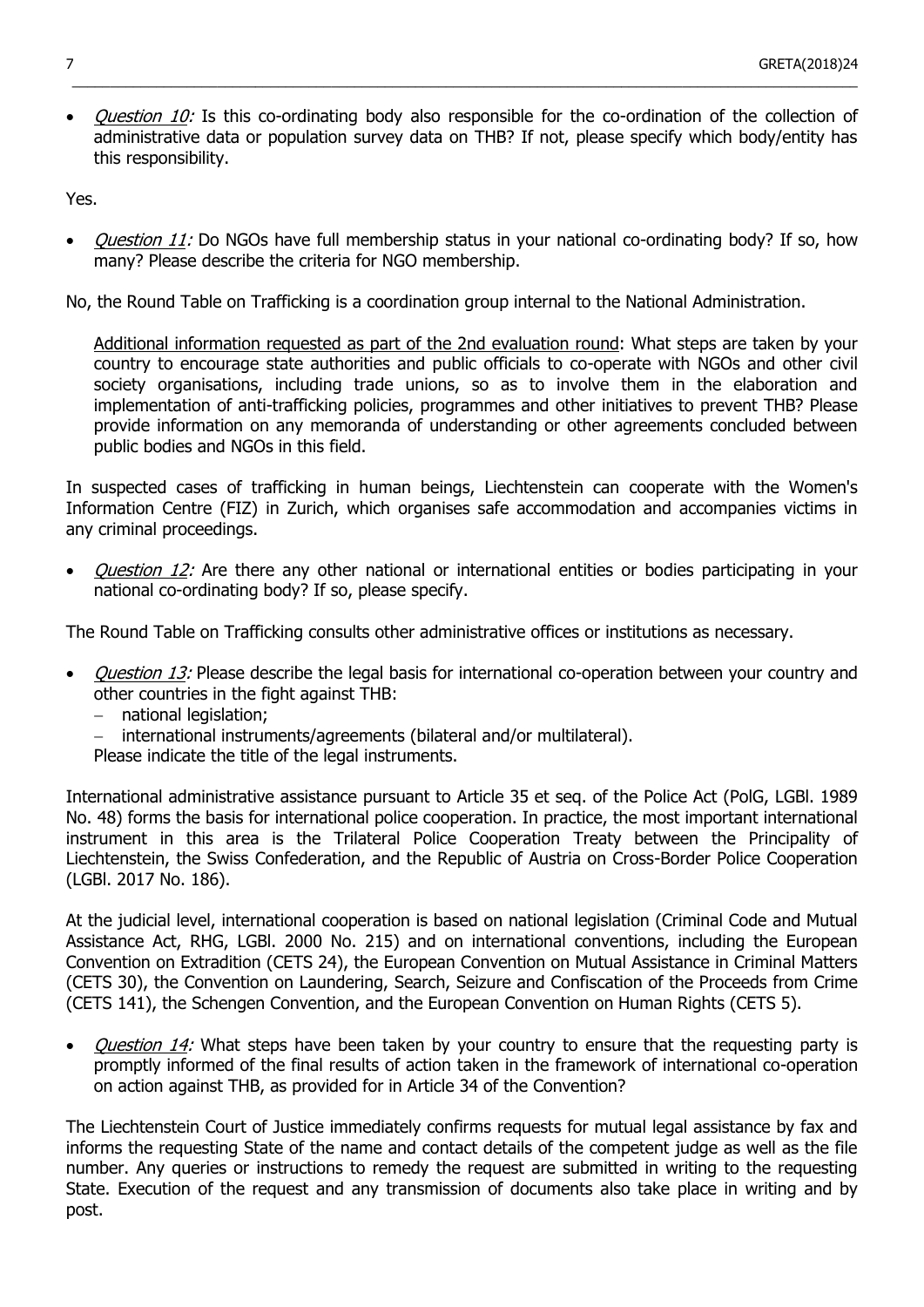*Question 15:* Do the relevant authorities of your country have the possibility to spontaneously provide information, without prior request, to authorities of another country if the disclosure of such information might assist the receiving country in initiating or carrying out investigations or proceedings concerning criminal offences established in accordance with the Convention? If so, please indicate how such information is transmitted and which authorities are involved.

\_\_\_\_\_\_\_\_\_\_\_\_\_\_\_\_\_\_\_\_\_\_\_\_\_\_\_\_\_\_\_\_\_\_\_\_\_\_\_\_\_\_\_\_\_\_\_\_\_\_\_\_\_\_\_\_\_\_\_\_\_\_\_\_\_\_\_\_\_\_\_\_\_\_\_\_\_\_\_\_\_\_\_\_\_\_\_\_\_\_\_\_\_\_\_\_\_\_\_\_\_\_\_

The police may share information under Article 10 of the Trilateral Police Cooperation Treaty or within the framework of international administrative assistance under Articles 35(2)(b) and 35f PolG. Article 54a RHG provides that the Liechtenstein Court of Justice may spontaneously transmit to a foreign authority information that it has obtained for its own criminal proceedings if the enumerated conditions are met.

• *Question 16:* Do your police forces carry out joint actions, on a bilateral and/or a multilateral legal basis, with the police forces from other parties to fight THB? If so, please describe the action taken and provide an assessment of its impact. If not, please describe any plans for joint action or obstacles to joint action.

No, and no such actions are planned.

Additional information requested as part of the 2nd evaluation round: Please provide examples of international co-operation initiatives with other states in preventing and combating THB, as well as an assessment of the impact of such initiatives, including any difficulties you have experienced in this area.

#### **Section I.3. Definition of "THB" and of "victim" in the internal law of the parties**

In accordance with Article 4a of the Convention, trafficking in human beings consists of a combination of three basic components, each to be found in a list given in the definition:

- the action of: "recruitment, transportation, transfer, harbouring or receipt of persons";
- by means of: "the threat or use of force or other forms of coercion, of abduction, of fraud, of deception, of the abuse of power or of a position of vulnerability or of the giving or receiving of payments or benefits to achieve the consent of a person having control over another person";
- for the purpose of exploitation, which includes "at a minimum, the exploitation of the prostitution of others or other forms of sexual exploitation, forced labour or services, slavery or practices similar to slavery, servitude or the removal or organs".

Article 4b of the Convention follows European Court of Human Rights case-law in that it states that the consent of a victim of THB to a form of exploitation listed in Article 4a is irrelevant if any of the means referred to in Article 4a has been used.

Under Article 4c recruitment, transportation, transfer, harbouring or receipt of a child for the purpose of exploitation is to be regarded as trafficking in human beings even if it does not involve any of the means listed in Article 4a. It is also immaterial whether or not the child consents to be exploited. Under Article 4d the word "child" means any person under 18 years of age.

Article 4e defines "victim" as "any natural person who is subject to trafficking in human beings as defined in this article". A victim is anyone subjected to a combination of components (action – means – purpose) specified in Article 4a of the Convention.

Question 17: Are all the elements of the three components (action, means and purpose) contained in Article 4a of the Convention included in the legal definition of THB established by your internal law? Please describe how they have been integrated in your internal law.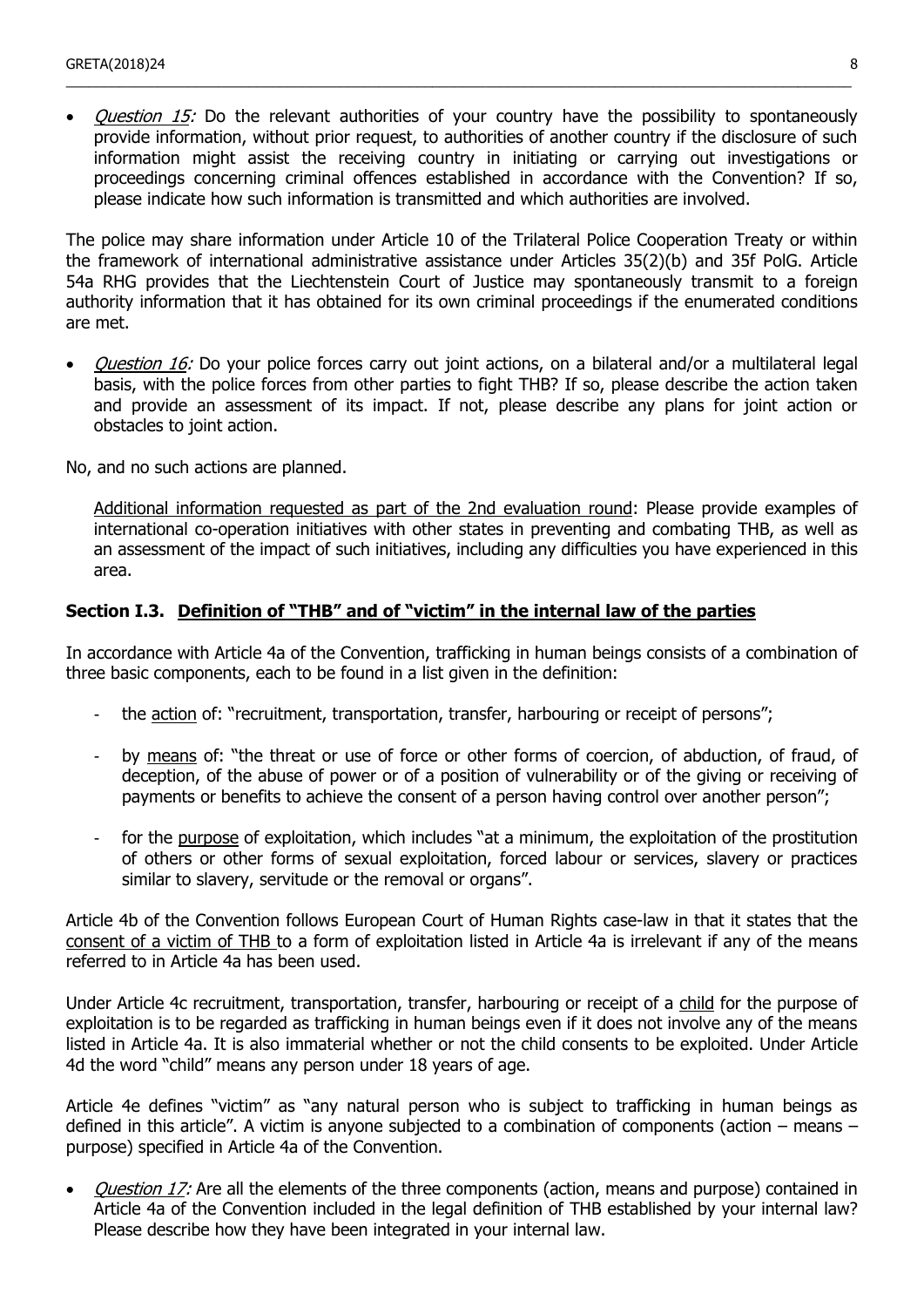§ 104a(1) StGB covers all three aspects of the above definition.

#### Additional information requested as part of the 2nd evaluation round:

- How does your country's law define "abuse of a position of vulnerability" and what are the criteria for evaluating the vulnerability of a person subjected to THB? Please provide any relevant examples where the means used in THB offences involved an abuse of a position of vulnerability.

\_\_\_\_\_\_\_\_\_\_\_\_\_\_\_\_\_\_\_\_\_\_\_\_\_\_\_\_\_\_\_\_\_\_\_\_\_\_\_\_\_\_\_\_\_\_\_\_\_\_\_\_\_\_\_\_\_\_\_\_\_\_\_\_\_\_\_\_\_\_\_\_\_\_\_\_\_\_\_\_\_\_\_\_\_\_\_\_\_\_\_\_\_\_\_\_\_\_\_\_\_\_\_

According to § 104a(2) StGB, dishonest means include deception regarding facts, taking advantage of a position of authority, plight, mental illness, or a condition that makes the person defenceless, intimidation, and the granting or acceptance of a benefit for handing over control of the person.

To what extent does your country's law recognise the relevance of forced marriage and illegal adoption to THB offences? Please provide any examples from case law where forced marriage and illegal adoption were considered in the context of THB.

Since there has not yet been a conviction for trafficking in human beings in Liechtenstein, there is no practice in this area. However, the aforementioned offences are punishable under § 106(1)(3) StGB (aggravated coercion), § 193a StGB (unlawful adoption placements), and § 194 StGB (removal of a minor from the custody of the parent or legal guardian) irrespective of a connection with trafficking in human beings.

- Can forced begging be considered as a purpose of THB according to your country's law? Have there been any cases of child trafficking for forced begging with the involvement of the child's family or legal guardian?

Yes; in 2015, there was a police investigation into a case of suspected trafficking in human beings, with the focus on labour exploitation (begging). However, the suspicion could not be substantiated. The proceedings were discontinued.

- Can the exploitation of criminal activities be considered as a purpose of THB according to your country's law? Please provide any examples from case law.

Yes. Because there have been no criminal convictions for trafficking in human beings, there is no practice in this area.

- Question 18: Please indicate which of the following forms of THB are recognised under your internal law:
	- national;
	- transnational;
	- linked to organised crime;
	- $-$  not linked to organised crime.

§ 104a StGB covers all enumerated forms of trafficking in human beings.

• *Question 19:* Under your internal law, is a "victim of THB" any natural person who is subject to THB as defined in Article 4e of the Convention? Please provide the definition of a "victim of THB" under your internal law. Please provide (a translation of) the legal text(s) in English or in French.

Any person whose physical, psychological, or sexual integrity has been directly impaired by a criminal offence is entitled to support under the OHG, irrespective of age and gender.

- Question 20: Does your internal law recognise as victims of THB:
	- women;
	- men;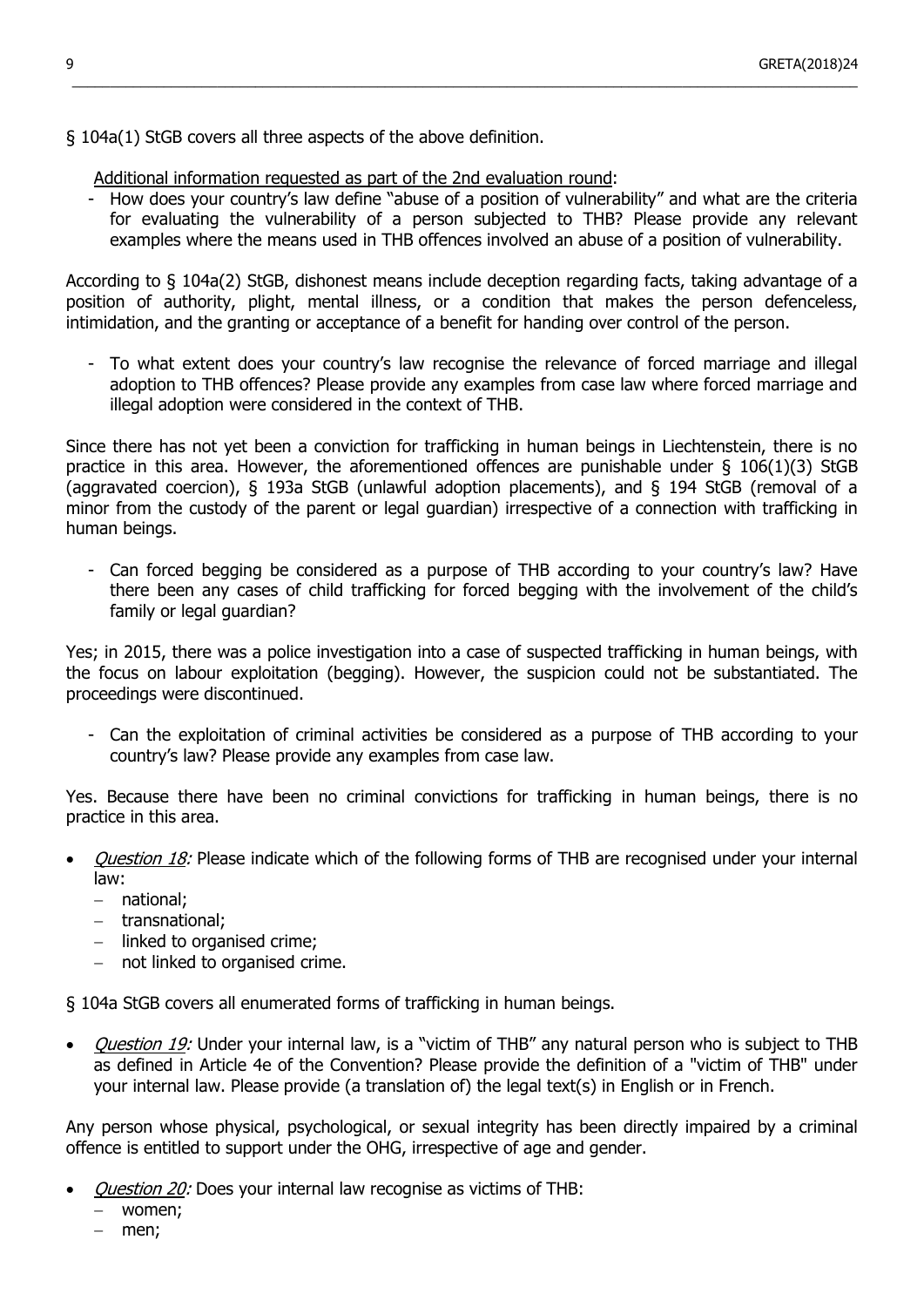children?

The OHG has no restrictions in regard to the gender or age of victims.

• *Question 21:* To what extent does the consent of a person to intended or actual exploitation determine if that person will be recognised as a victim of THB under your internal law? Please specify if your internal law contemplates the consent of the three categories of victims: women, men, children. Please provide examples.

\_\_\_\_\_\_\_\_\_\_\_\_\_\_\_\_\_\_\_\_\_\_\_\_\_\_\_\_\_\_\_\_\_\_\_\_\_\_\_\_\_\_\_\_\_\_\_\_\_\_\_\_\_\_\_\_\_\_\_\_\_\_\_\_\_\_\_\_\_\_\_\_\_\_\_\_\_\_\_\_\_\_\_\_\_\_\_\_\_\_\_\_\_\_\_\_\_\_\_\_\_\_\_

A person's status as a victim is recognised in accordance with the criteria set out in Article 1 OHG.

## **II. Implementation by the parties of measures aimed to prevent THB, protect and promote the rights of victims of THB and prosecute traffickers**

#### **Section II.1. Implementation of measures to prevent THB**

Questions in this section aim to obtain information on the implementation by the parties of the preventive measures contained in Chapter II of the Convention (Articles 5 to 9). Implementation of preventive measures concerns all countries: countries of origin, transit and destination. Preventive measures to be implemented can vary depending on the type of country, but all countries should implement measures to prevent THB.

*Question 22:* Has a national/regional/local campaign or programme to alert the potential victims of THB to the various forms of exploitation been carried out in your country during the last two years? If so, was it based on research for determining effective prevention methods? Was it addressed to a particular group of potential victims? Which bodies, governmental or non-governmental, were in charge of implementing it? Please describe the material used for the campaign/programme and its dissemination. If possible, please provide an assessment of the impact of the campaign/programme. If more than one campaign or programme was carried out please provide the details for each of them. If there are currently plans for launching a new campaign or programme, please provide details.

Already a few years ago, the Round Table on Trafficking identified dancers who work temporarily in Liechtenstein nightclubs as vulnerable groups. Until early 2016, these were primarily dancers from third countries outside the European Economic Area (EEA). They received their residence and employment permits in Liechtenstein, limited to one or more months, only on the condition that they attended an information event at which they were informed of their rights and duties. Since the granting of these permits was subject to the prior granting of a similar temporary permit in Switzerland, and since Switzerland repealed the corresponding law on 1 January 2016, Liechtenstein has stopped issuing any such permits at the beginning of 2016.

Since then, dancers from EEA countries have been working in Liechtenstein nightclubs. The Guidelines against Trafficking in Human Beings stipulate that when they are granted a permit to work in Liechtenstein, they receive a fact sheet from the Migration and Passport Office informing them of their rights and duties and about contact persons in the event of problems. The content of the fact sheets produced by the Round Table on Trafficking essentially corresponds to the information provided at the information events. The fact sheets are available in German, English, Romanian, and Spanish.

Additional information requested as part of the 2nd evaluation round: How does your country promote and fund research on THB and use its results in the development of anti-trafficking policy? Please provide examples of recent research.

Liechtenstein does not conduct any research on trafficking in human beings.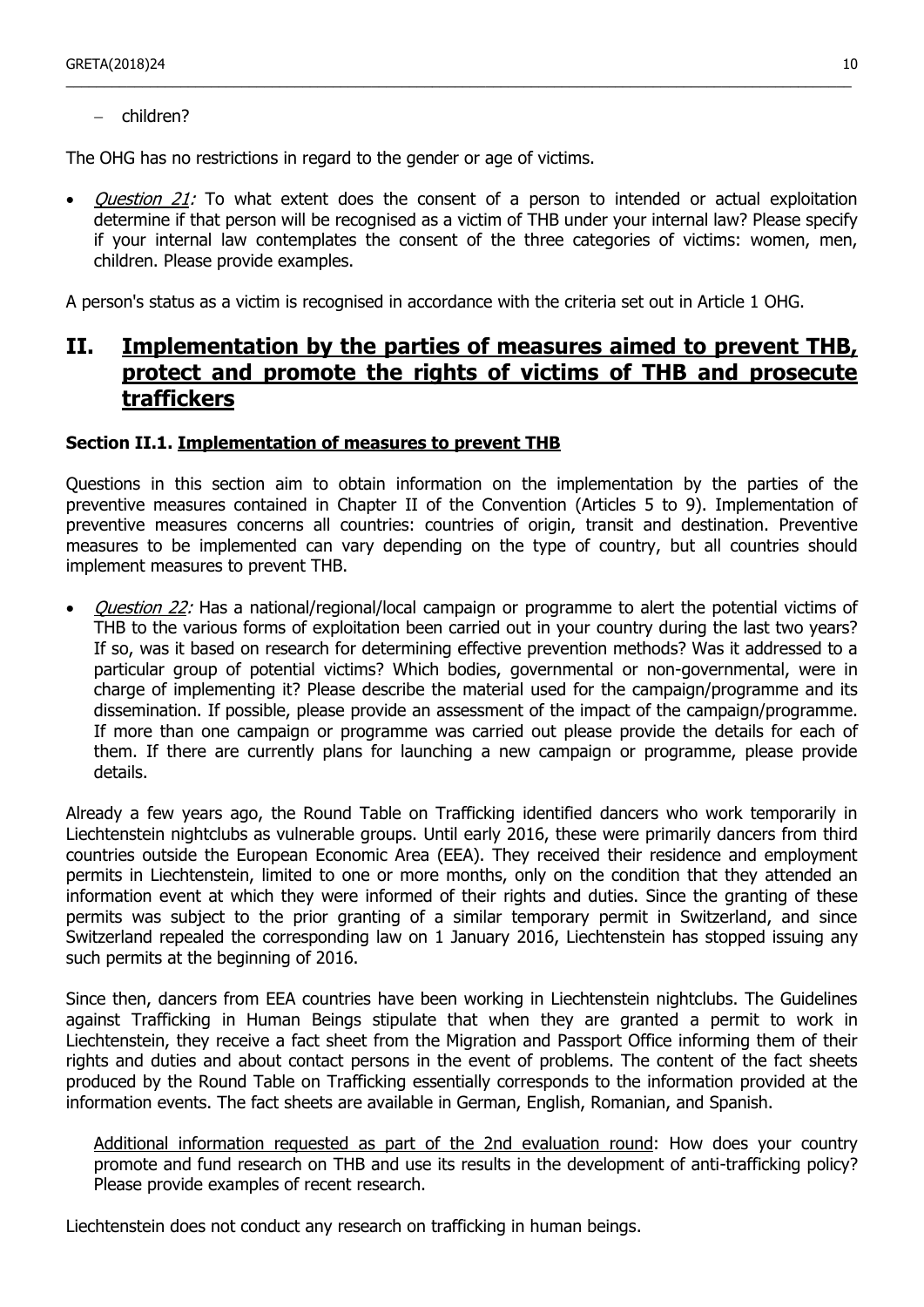Question 23: Please describe the social and economic empowerment measures for disadvantaged groups vulnerable to THB which have been implemented or are planned.

\_\_\_\_\_\_\_\_\_\_\_\_\_\_\_\_\_\_\_\_\_\_\_\_\_\_\_\_\_\_\_\_\_\_\_\_\_\_\_\_\_\_\_\_\_\_\_\_\_\_\_\_\_\_\_\_\_\_\_\_\_\_\_\_\_\_\_\_\_\_\_\_\_\_\_\_\_\_\_\_\_\_\_\_\_\_\_\_\_\_\_\_\_\_\_\_\_\_\_\_\_\_\_

None.

- Question 24: What preventive measures to discourage demand leading to THB, as provided for in Article 6 of the Convention, has your country adopted or is considering adopting, particular in the areas of:
	- a. educational programmes;
	- b. information campaigns and involvement of the media;
	- c. legislation (including in the areas of public procurement, disclosure requirements and anti-corruption);
	- d. involvement of the private sector.

None.

Additional information requested as part of the 2nd evaluation round: Please describe the measures taken in your country to prevent trafficking for forced labour or services, *inter alia*, by means of labour inspection and labour administration, monitoring of recruitment and temporary work agencies, and monitoring of supply chains.

The Labour Act (LGBl. 1967 No. 6) includes provisions on safety and health at work as well as on working and rest hours. The Office of Economic Affairs is the competent authority for monitoring compliance with the Labour Act and the associated ordinances as well as the decrees based on them. Compliance with the Labour Act is monitored on a preventive basis through advance approval and onsite inspections. Criminal provisions are set out in Articles 53 et seq. of the Labour Act.

The Business Act (LGBl. 2006 No. 184) applies in principle to all business activities not prohibited by law. Anyone intending to carry out a business activity in principle requires a licence issued by the Office of Economic Affairs. The Office of Economic Affairs is the competent authority for the execution of the Business Act. It issues business licences, inspects the businesses, and prosecutes contraventions.

The Job Placement and Temporary Employment Services Act (AVG, LGBl. 2000 No. 13) governs private job placement and temporary employment services as well as other areas. Anyone who engages in job placement on a regular basis and for remuneration by bringing jobseekers and employers together to conclude employment contracts (intermediaries) requires a licence. A license is also required for temporary employment undertakings that hire out employees to third parties (company of deployment) as a business activity. The sub-placement of placed employees is prohibited.

The legal preconditions are verified when the licence is granted. This is followed by periodic inspections, in particular with regard to the number of placement hours worked or the number of placements, as well as compliance with the security deposit provisions. Investigations are also conducted when suspected breaches are reported. Criminal provisions are set out in Article 35 AVG. The Office of Economic Affairs is the competent authority for the exercise and supervision of the tasks and duties to be performed under the AVG. The Government is responsible for overall supervision.

The Posting of Workers Act (LGBl. 2000 No. 88) applies to companies domiciled abroad that post employees to Liechtenstein as part of cross-border services, provided that an employment relationship exists between the posting company and the employee for the duration of the posting. The Office of Economic Affairs is responsible for monitoring compliance with the Posting of Workers Act and the associated ordinances as well as the decrees based on them.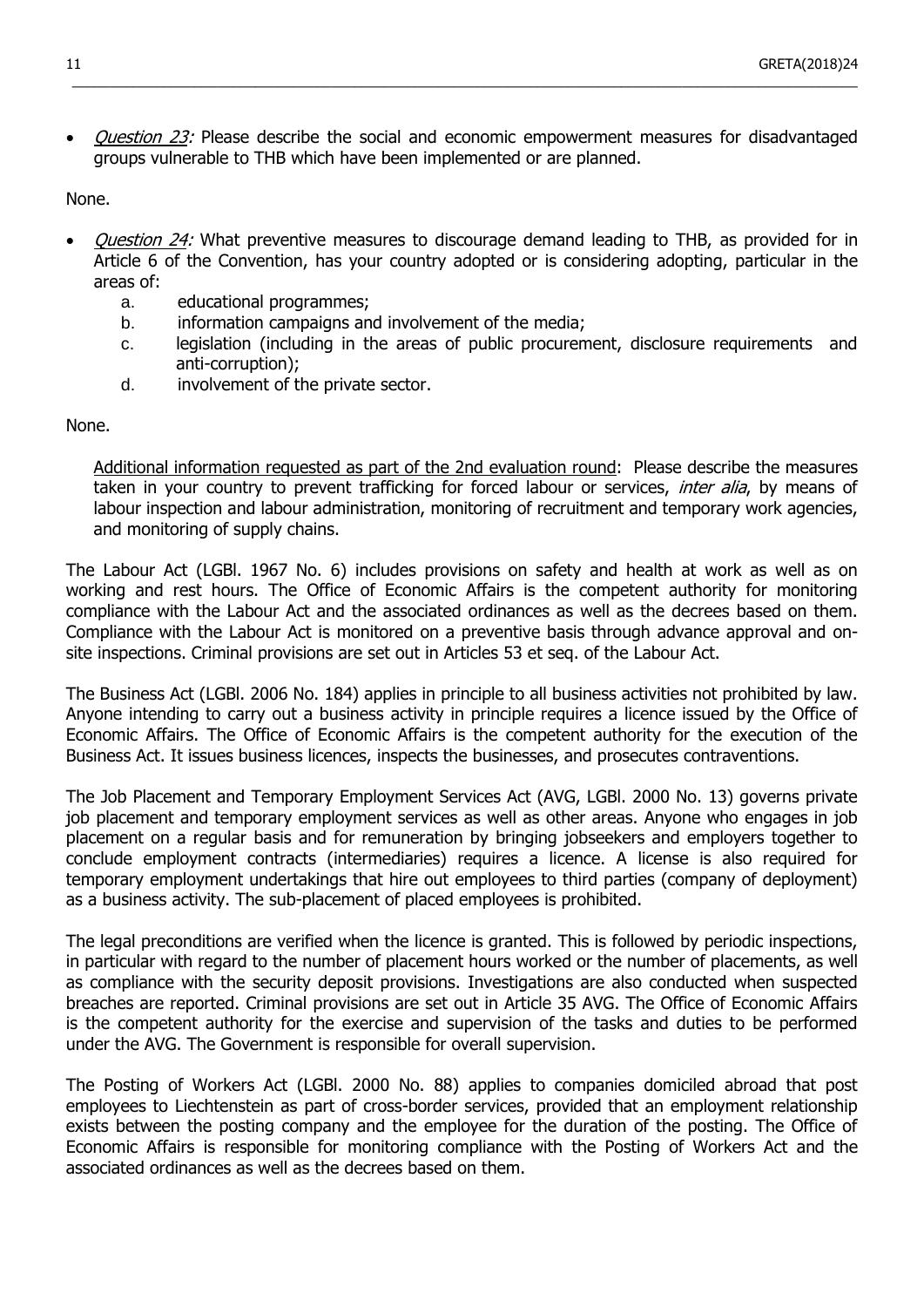The posting employer must grant the employees posted to Liechtenstein at least those terms and conditions of work and employment which are laid down in the relevant laws and ordinances and concern the following:

\_\_\_\_\_\_\_\_\_\_\_\_\_\_\_\_\_\_\_\_\_\_\_\_\_\_\_\_\_\_\_\_\_\_\_\_\_\_\_\_\_\_\_\_\_\_\_\_\_\_\_\_\_\_\_\_\_\_\_\_\_\_\_\_\_\_\_\_\_\_\_\_\_\_\_\_\_\_\_\_\_\_\_\_\_\_\_\_\_\_\_\_\_\_\_\_\_\_\_\_\_\_\_

a) maximum work periods and minimum rest periods;

- b) minimum paid annual holidays;
- c) minimum rates of pay, including overtime rates;
- d) conditions of hiring-out of workers, in particular by temporary employment undertakings;
- e) health, safety and hygiene at work;

f) protective measures with regard to the terms and conditions of employment of pregnant women or women who have recently given birth, of children and of young people;

g) equality of treatment between men and women and other provisions of non-discrimination.

In all cases, § 53 of the Code of Criminal Procedure (StPO, LGBl. 2000 No. 88) applies: If in the course of its official duties the Office of Economic Affairs learns of the suspicion of a punishable act that is subject to ex officio prosecution, it is obliged to file a criminal complaint with the Office of the Public Prosecutor or the National Police.

*Question 25:* Please specify the measures taken by your country to ensure quality, security and integrity of travel and identity documents in order to prevent their unlawful creation and issuance as well as to ensure that they cannot easily forged.

Liechtenstein follows the recommendations of ICAO DOC 9303 and the European Commission regarding standards of quality, security and interoperability of travel documents. Liechtenstein also takes part in relevant committees and fulfils the requirements of the Schengen partner states concerning the technical interoperability and safety. Special security measurements are met concerning personalisation of travel documents and the technical personalisation systems. Blank documents are stored partitioned at several different safety facilities. Persons entrusted to personalise documents or working with personalisation systems must pass specified police security checks. There are no known cases in which blank passports of Liechtenstein were lost, stolen or went missing. Also, no forgeries of Liechtenstein passports are known.

• *Question 26:* Please specify the measures taken by your country to detect cases of THB at its borders, *inter alia*, by means of border surveillance teams and intelligence measures.

Thanks to its Customs Treaty with Switzerland, Liechtenstein has an open border to the west and south. The eastern and northern borders with Austria are guarded by the Swiss Border Guard on the basis of the Customs Treaty. The Swiss Border Guard is trained and educated in Switzerland, so that the same measures are applied as at the Swiss borders.

Additional information requested as part of the 2nd evaluation round:

- Please describe the specific measures taken in your country to strengthen the capacities of border guards to prevent and combat THB, in particular as regards:
	- a. identification of possible victims of THB in the context of border control;
	- b. identification of possible perpetrators of THB offences;
- c. gathering of first-line information from victims and perpetrators;
- d. identification of vulnerable persons in need of international protection among possible victims of trafficking.

See above.

What measures have been taken to ensure that the personnel employed by commercial carriers, including airline attendants and staff working on other means of transportation by land and sea, are able to detect possible victims of THB and inform relevant bodies in due course?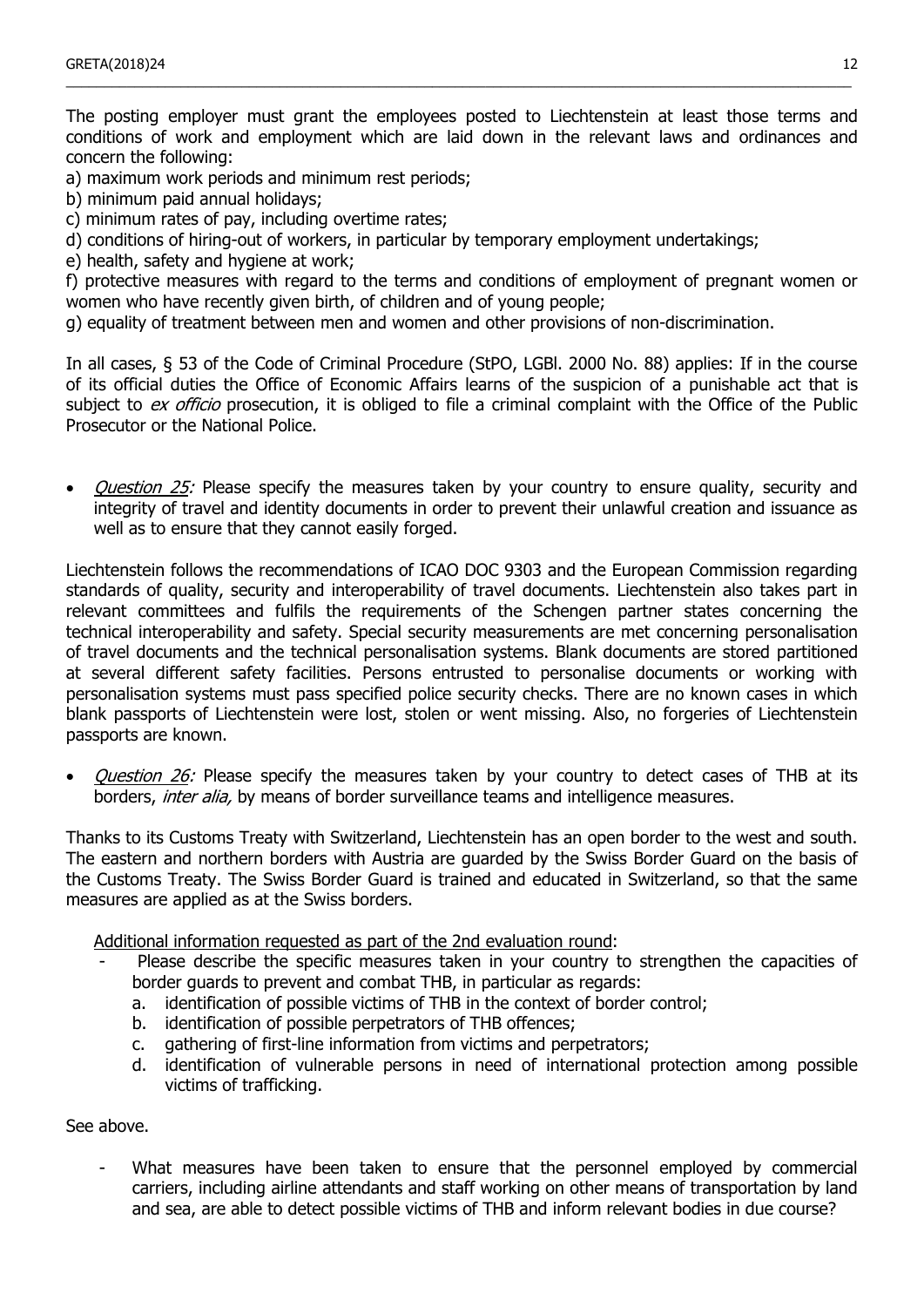See above. It should also be noted that Liechtenstein does not have an airport and that it does not border on a sea or lake.

\_\_\_\_\_\_\_\_\_\_\_\_\_\_\_\_\_\_\_\_\_\_\_\_\_\_\_\_\_\_\_\_\_\_\_\_\_\_\_\_\_\_\_\_\_\_\_\_\_\_\_\_\_\_\_\_\_\_\_\_\_\_\_\_\_\_\_\_\_\_\_\_\_\_\_\_\_\_\_\_\_\_\_\_\_\_\_\_\_\_\_\_\_\_\_\_\_\_\_\_\_\_\_

What measures have been taken to promote co-operation between border control agencies as regards the establishment and maintenance of direct channels of communication? How have these channels been used for detecting transnational THB? Please provide examples of cases in which these channels were used and any difficulties encountered by border control agencies in this context.

See above.

Question 27: Please describe any measures taken to provide information, through consulates and embassies, about legal entry and stay on the territory of your country in order to ensure informed and legal immigration.

There are no special measures to disseminate information through consulates and embassies about legal entry and stay in Liechtenstein. The Liechtenstein embassies abroad do not issue visas for third-country nationals; visas are mainly issued by Swiss embassies, supplemented by embassies of Austria, Hungary and Lithuania in certain countries.

Additional information requested as part of the 2nd evaluation round: How do your country's migration legislation and policies seek to prevent THB by enabling lawful migration?

Under the Foreigners Act, there are legal opportunities for third-country nationals to stay or reside in Liechtenstein (for example for employment purposes or in the context of family reunification). Apart from this, there are no specific rules for legal migration to prevent trafficking in human beings.

• *Question 28:* Please describe any measures taken to avoid issuing visas (tourist, working, student visas, etc.) when there are reasonable grounds to believe that a person may be a victim of THB or implicated in THB. In such cases, please describe any specific measures which your law enforcement authorities have instructions to apply.

See answer to question 27. Should there be concrete indications that a person could become a victim of human smuggling or trafficking after entering Liechtenstein, it would be examined in the individual case whether a permit to stay in Liechtenstein or entry with a visa could be refused.

*Question 29:* Do any specific measures exist for preventing national THB, including THB taking place on the territory of parties with special agreements establishing common borders (Schengen Agreement for example)? If so, please specify.

No.

• *Question 30:* What funds have been allocated to the above-mentioned preventive measures in the state budget (central and/or regional/local)? Please specify amounts in euros.

None.

Question 31: Has an assessment of the impact of the above-mentioned preventive measures taken by your country been carried out? If so, please specify the results of the assessment.

No.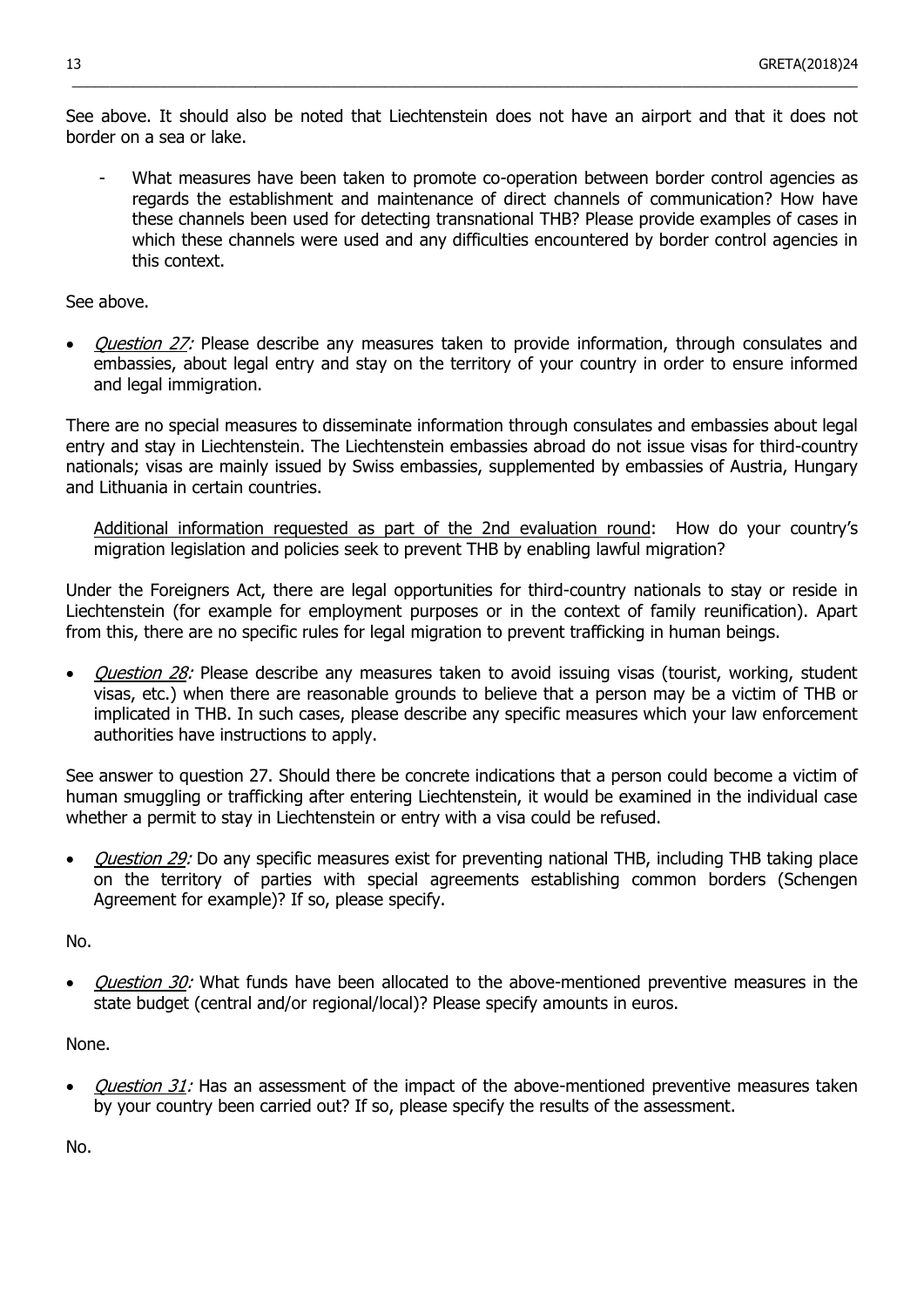#### **Section II.2. Implementation of measures to protect and promote the rights of victims of trafficking in human beings**

\_\_\_\_\_\_\_\_\_\_\_\_\_\_\_\_\_\_\_\_\_\_\_\_\_\_\_\_\_\_\_\_\_\_\_\_\_\_\_\_\_\_\_\_\_\_\_\_\_\_\_\_\_\_\_\_\_\_\_\_\_\_\_\_\_\_\_\_\_\_\_\_\_\_\_\_\_\_\_\_\_\_\_\_\_\_\_\_\_\_\_\_\_\_\_\_\_\_\_\_\_\_\_

Questions in this section aim to obtain information on the implementation by the parties of measures to protect and promote the rights of victims contained in Chapter III of the Convention (Articles 10 to 17). This part of the questionnaire concerns the ways and procedures to identify victims (Article 10), measures to assist victims (Article 12), the recovery and reflection period (Article 13) and residence permits (Article 14). In addition some questions concerning repatriation and return of victims (Article 16) and reintegration of victims into society (Article 16-5) as well as questions about compensation (Article 15) are addressed.

*Question 32:* At what moment and by whom is the process to identify a potential victim of THB initiated (for example, declaration of the potential victim, statement by a police officer, statement by a NGO etc.)?

The National Police, the Migration and Passport Office, and the Office of the Public Prosecutor are sensitised to the issue of trafficking in human beings. The KSMM checklist is used to identify victims. The National Police informs the Migration and Passport Office as early as possible of any suspected case of trafficking in human beings and applies for measures under the law governing foreigners.

Additional information requested as part of the 2nd evaluation round: What is considered as "reasonable grounds" to believe that a person is a victim of THB and which bodies have competence to identify victims upon "reasonable grounds"? Please provide examples from practice.

Please refer to the KSMM checklist mentioned above.

Question 33: Have any common criteria been defined in your internal law for granting the legal status of victim of THB? If so, please specify.

In such cases, the OHG is applied in combination with the Guidelines.

Additional information requested as part of the 2nd evaluation round: Are there any formalised indicators for the identification of victims of THB for different forms of exploitation and how is their use by different professionals ensured in practice in your country?

No.

• *Question 34:* Which national authority(ies) grant(s) the legal status of victim of THB (for example, police forces, public prosecutor, judge, etc.)? Can such a decision be appealed?

If an alleged victim of a crime contacts the Victims Assistance Office, the person is treated in principle as a victim and receives appropriate support unless there is proof to the contrary. The National Police and the Office of the Public Prosecutor make the definitive decision on victim status in cases of trafficking in human beings on the basis of the KSMM checklist and their investigations.

Additional information requested as part of the 2nd evaluation round: Is there a national referral mechanism (NRM) or an equivalent system for identification and referral to assistance of victims of trafficking, both nationals and foreigners, for any form of exploitation? If so, please specify the bodies involved in it and their responsibilities.

No.

Question 35: Can a person be removed from your country during the process of identification as a victim of THB (for example, if he/she is present illegally)?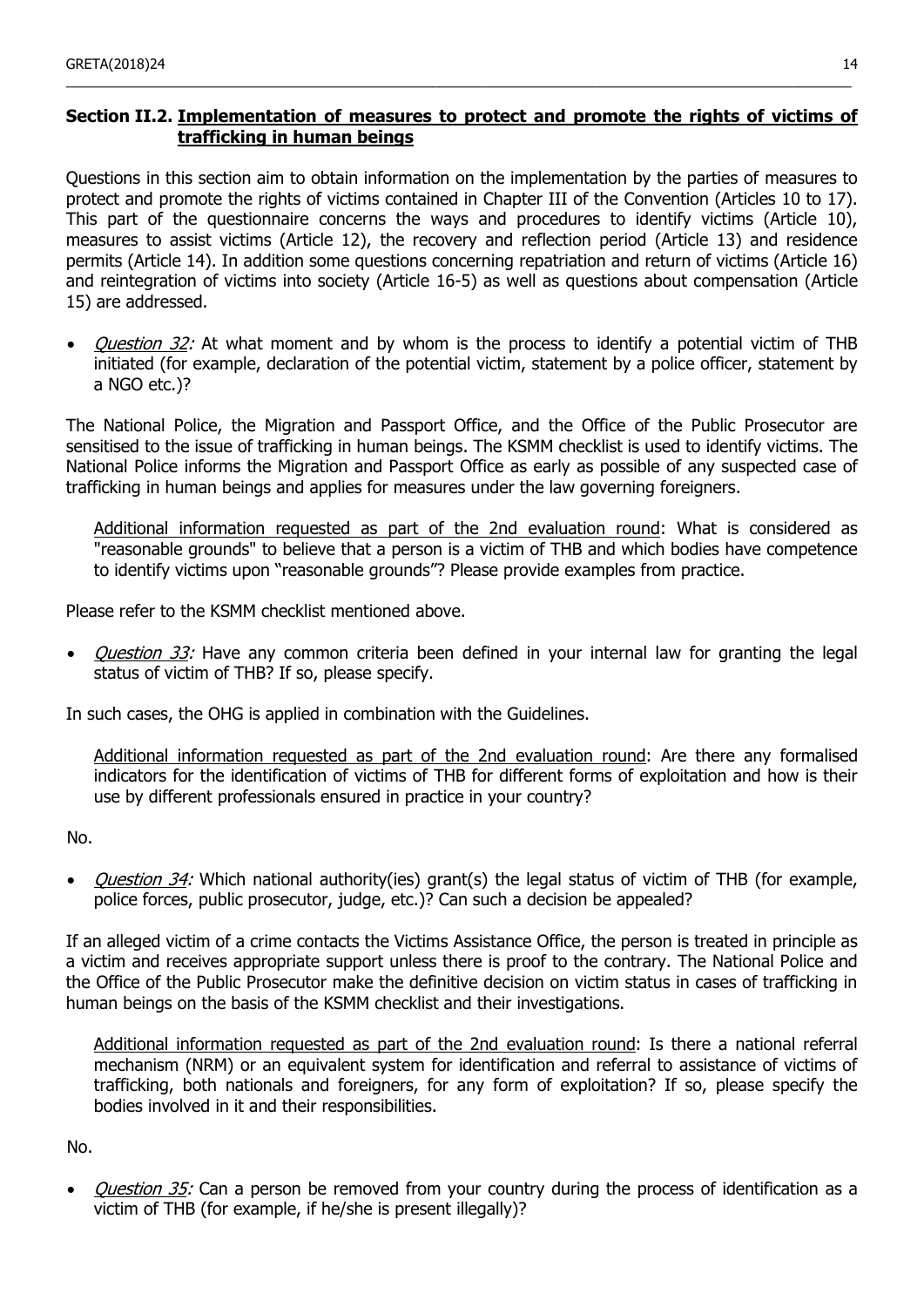According to the Guidelines against Trafficking in Human Beings, the Migration and Passport Office (APA), in consultation with the National Police, generally assigns a reflection period of 30 days. During this reflection period, no action is taken under the law governing foreigners. Where appropriate, the APA issues a written confirmation of legal presence in Liechtenstein. During this stabilisation period, the victim is looked after by the Women's Information Centre (FIZ) and Victims Assistance.

\_\_\_\_\_\_\_\_\_\_\_\_\_\_\_\_\_\_\_\_\_\_\_\_\_\_\_\_\_\_\_\_\_\_\_\_\_\_\_\_\_\_\_\_\_\_\_\_\_\_\_\_\_\_\_\_\_\_\_\_\_\_\_\_\_\_\_\_\_\_\_\_\_\_\_\_\_\_\_\_\_\_\_\_\_\_\_\_\_\_\_\_\_\_\_\_\_\_\_\_\_\_\_

Additional information requested as part of the 2nd evaluation round: What measures are taken in your country to identify victims of THB during the examination of asylum applications and during return of persons whose applications are rejected? How is communication ensured between the authorities responsible for identification of victims of trafficking and immigration and asylum authorities when there are reasonable grounds to believe that a person who is irregularly staying in the country is a victim of trafficking?

Asylum seekers are questioned on the entry procedures as part of the entry interview (and, when the asylum application is considered, also in the asylum interview). Any indications of trafficking in human beings are followed up. In the event of suspicion of trafficking in human beings, the APA immediately informs the National Police. So far, the APA has not learned of any cases of asylum seekers who have been victims of trafficking in human beings.

Question 36: Does your country recognise the status of victim of THB granted by another party when the victim is on your territory?

There is currently no legal basis for recognising victims of trafficking in human beings who have been granted this status by other countries and who are present in Liechtenstein.

Additional information requested as part of the 2nd evaluation round: What measures are taken in your country to encourage self-identification of victims of THB?

None.

Question 37: Please indicate which types of assistance described in Article 12 of the Convention are provided to victims of THB in your country. Please specify who provides the different types of assistance.

Victims of trafficking in human beings are entitled to all assistance referred to in Article 12 of the Convention. The Office of Social Services (ASD) ensures subsistence and access to emergency medical care. Translation and interpretation services are provided by the Victims Assistance Office (OHS), the National Police, and the Office of the Public Prosecutor. Assistance in criminal proceedings is the responsibility of the OHS and the National Police, while the Office of Social Services and the Office of Education ensure children's access to education.

Additional information requested as part of the 2nd evaluation round: What accommodation is available for victims of THB (women, men and children) and how is it adapted to the victims' needs? What measures are taken to ensure that services are provided to victims on a consensual and informed basis?

Suitable accommodation for victims is chosen on a case-by-case basis.

• *Question 38:* Please describe the differences in the assistance and protection measures envisaged for victims of transnational trafficking and those envisaged for victims of national trafficking.

Support and protection measures are provided in cooperation with FIZ Advocacy and Support for Migrant Women and Victims of Trafficking on the basis of a service agreement. No distinction is made among categories of victims in this regard, while it should be noted that national cases of trafficking in human beings without a cross-border element are very unlikely in light of Liechtenstein's small size.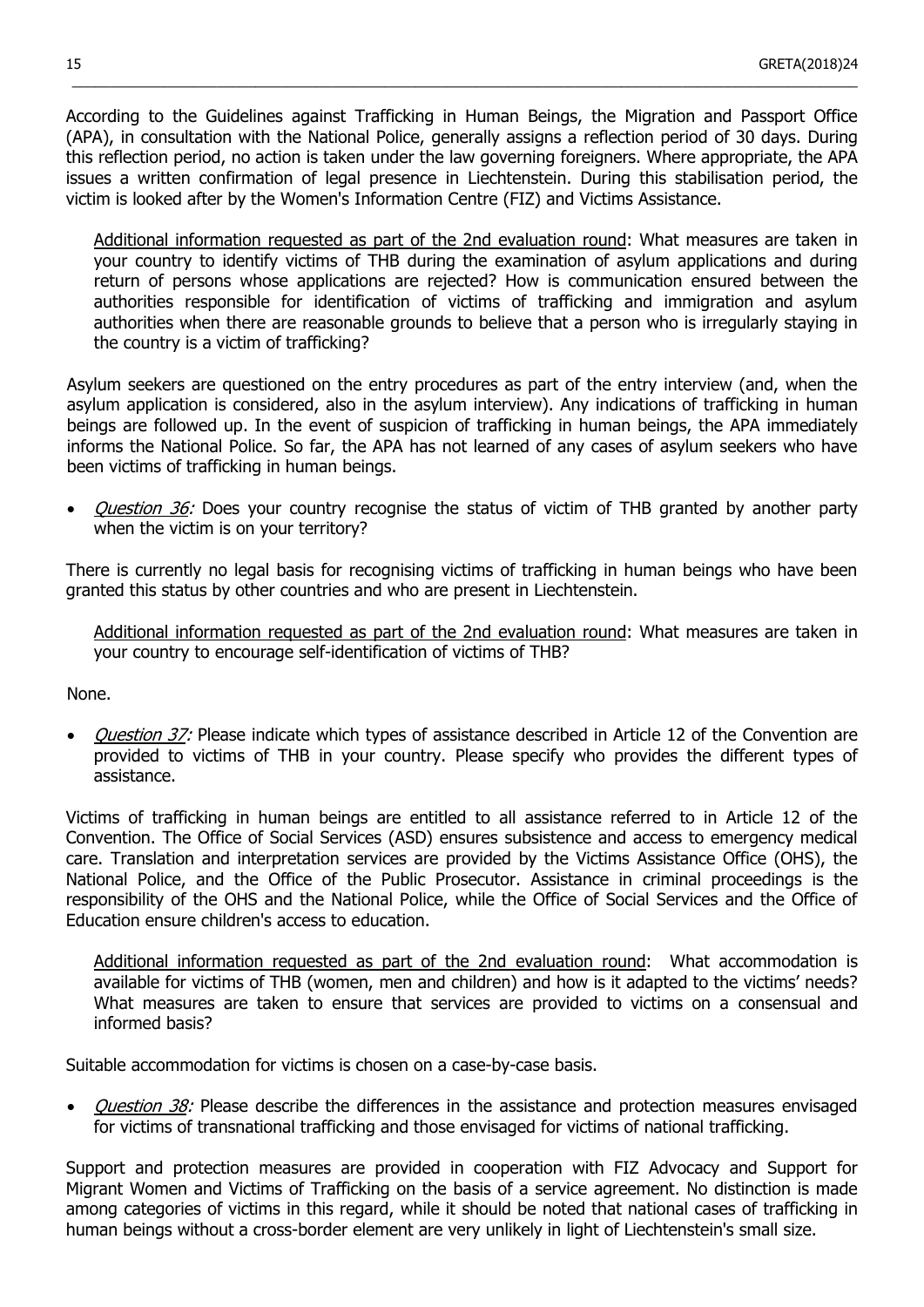Additional information requested as part of the 2nd evaluation round: Is there any followup provided after the termination of assistance programmes? Can victims continue to receive assistance, where necessary and taking into account their specific needs resulting from the type of exploitation (including the removal of organs), after the termination of criminal proceedings, and if so what type of assistance?

\_\_\_\_\_\_\_\_\_\_\_\_\_\_\_\_\_\_\_\_\_\_\_\_\_\_\_\_\_\_\_\_\_\_\_\_\_\_\_\_\_\_\_\_\_\_\_\_\_\_\_\_\_\_\_\_\_\_\_\_\_\_\_\_\_\_\_\_\_\_\_\_\_\_\_\_\_\_\_\_\_\_\_\_\_\_\_\_\_\_\_\_\_\_\_\_\_\_\_\_\_\_\_

Longer-term support by the Victims Assistance Office is envisaged within the framework of the Victims Assistance Act. However, due to the lack of cases of trafficking in human beings, no information can be provided about concrete support.

*Question 39:* Does your state budget allocate specific funding for these assistance and protection measures? Please indicate the amount (in euros), the criteria for receiving such funding and who receives it. Please specify the bodies/agencies/NGOs which actually cover the costs of the different types of assistance?

These services are funded from the general budget of the Victims Assistance Office; there is no specific budget allocated to them.

Additional information requested as part of the 2nd evaluation round: When assistance to victims is provided by non-state actors, how do your country's authorities ensure compliance with the obligations under Article 12 of the Convention, in particular when it comes to:

- a. funding;
- b. victim's safety and protection;
- c. standards of assistance and their implementation in practice;
- d. access to medical treatment, psychological assistance, counselling and information;
- e. translation and interpretation, where appropriate?

With regard to victims of trafficking in human beings, compliance with the obligations under Article 12 of the Convention are ensured on the basis of a service agreement with FIZ (see answer to question 38).

• *Question 40:* Please describe how the recovery and reflection period provided for in Article 13 of the Convention is defined in your internal law. Please indicate the minimum and maximum duration of the recovery and reflection period and how your internal law foresees it being adapted to the particular circumstances of victims.

A 30-day reflection period is set out as a general framework in the Guidelines against Trafficking in Human Beings issued by the Government. This period is reviewed on a case-by-case basis and adjusted if necessary.

Additional information requested as part of the 2nd evaluation round: Please specify in which cases a recovery and reflection period can be granted and who is entitled to it (nationals, foreign nationals). Please describe the procedure for granting a recovery and reflection period, the assistance and protection provided during this period, and any difficulties encountered in practice.

The National Police notifies the APA as early as possible of any suspected case of trafficking in human beings and applies for the appropriate measures under the law governing foreigners (see answer to question 40). In practice, an application by FIZ is also accepted (this has been done in one case so far). The APA then examines the application and grants the person concerned a reflection period with a deadline in writing. In addition, the person is requested to inform the APA of his or her situation at the latest at the end of the reflection period. During the reflection period, care for the victim is provided by FIZ and Victims Assistance.

In general, all potential victims of trafficking in human beings are entitled to make use of the reflection period, although this is explicitly only relevant to persons with foreign citizenship who are subject to the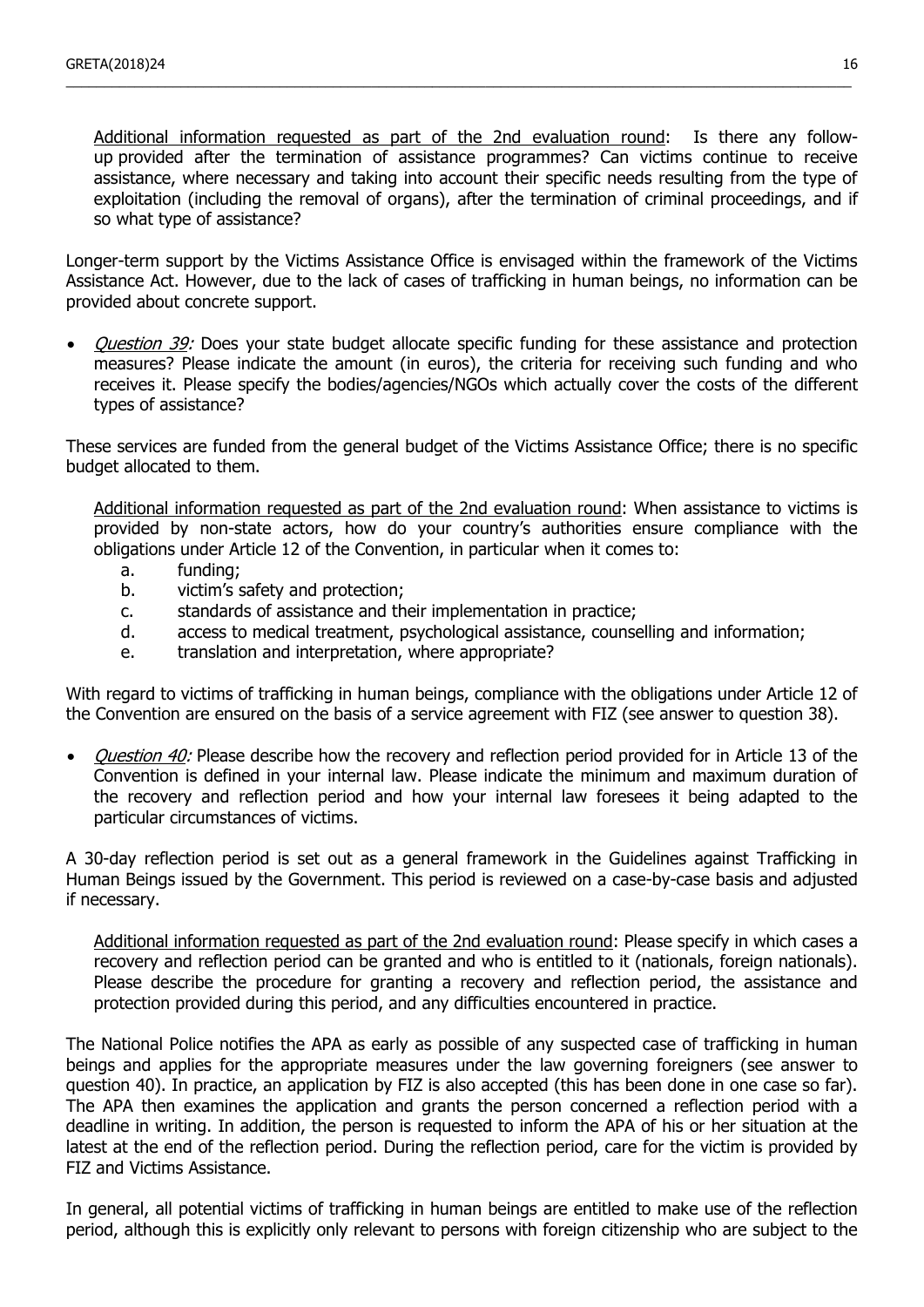law on foreigners, because persons with Liechtenstein citizenship have the right of residence in Liechtenstein in any case. In practice, there have so far been no problems in granting the reflection period.

\_\_\_\_\_\_\_\_\_\_\_\_\_\_\_\_\_\_\_\_\_\_\_\_\_\_\_\_\_\_\_\_\_\_\_\_\_\_\_\_\_\_\_\_\_\_\_\_\_\_\_\_\_\_\_\_\_\_\_\_\_\_\_\_\_\_\_\_\_\_\_\_\_\_\_\_\_\_\_\_\_\_\_\_\_\_\_\_\_\_\_\_\_\_\_\_\_\_\_\_\_\_\_

• *Question 41:* What are the grounds (personal situation and/or co-operation with the law enforcement authorities) for issuing residence permits to victims of THB provided for in Article 14 of the Convention? Please indicate the different types of residence permits which can be issued to victims of THB, their minimum and maximum duration, if any, and the grounds for their renewal.

Victims may be granted a short-term residence permit or residence permit on the grounds of important public interests – in particular for the purpose of criminal prosecution – if they are victims or witnesses of crime. Apart from this, the possibility exists under certain conditions of granting a short-term residence or residence permit for serious personal hardship cases (Article 21 AuG in conjunction with Article 15 ZAV). A serious personal emergency must exist in such cases.

As a rule, a residence permit under the Foreigners Act is limited to one year. It can be extended if the integration agreement has been complied with and there are no grounds for revocation or expulsion (Article 26(3) AuG; Foreigners Act, LR 152.20). A short-term residence permit can be granted for up to one year; it can be extended by a maximum of six months if proof of an extraordinary need is provided (Article 25).

Additional information requested as part of the 2nd evaluation round:

If there is a provision in your country's law that provides for the possibility of issuing a residence permit owing to the victim's personal situation, how is this interpreted in practice? Please provide examples.

The following criteria must be taken into account when granting a permit in a hardship case:

- a) The existence of a serious personal emergency (but this does not include the alleviation of economic plight);
- b) change of integration that is as sustainable as possible; and
- c) respect for the legal order.

No examples can be provided, given that no (short-term) residence permits have been granted so far in connection with victims of trafficking in human beings.

- When a residence permit is issued for the purpose of co-operation with the competent authorities, how is "co-operation" interpreted and what does it consist of in practice? (APA)

No such case has arisen so far. Whether cooperation exists is examined and determined on a case-bycase basis. There is no list of criteria or the like that would have to be met for such a classification.

- What measures are taken to ensure that a residence permit is provided to victims of THB in compliance with the obligation under Article 12.6, which states that the assistance to a victim of trafficking should not be made conditional on his or her willingness to act as a witness? (APA)

If the victim of a crime is not willing to cooperate in the context of criminal prosecution, he or she cannot receive a (short-term) residence permit according to the current legal basis. However, the victim does receive support and advice from FIZ and the Victims Assistance Office during the reflection period. Apart from this, the granting of a (short-term) residence permit for serious personal hardship can be examined in such cases (see Article 21 AuG in conjunction with Article 15 ZAV).

Question 42: Please describe how your internal law provides for the right of victims of THB to compensation. Please specify if your country has adopted any specific measures to guarantee compensation for victims of THB as provided for in Article 15 of the Convention, in particular when it comes to: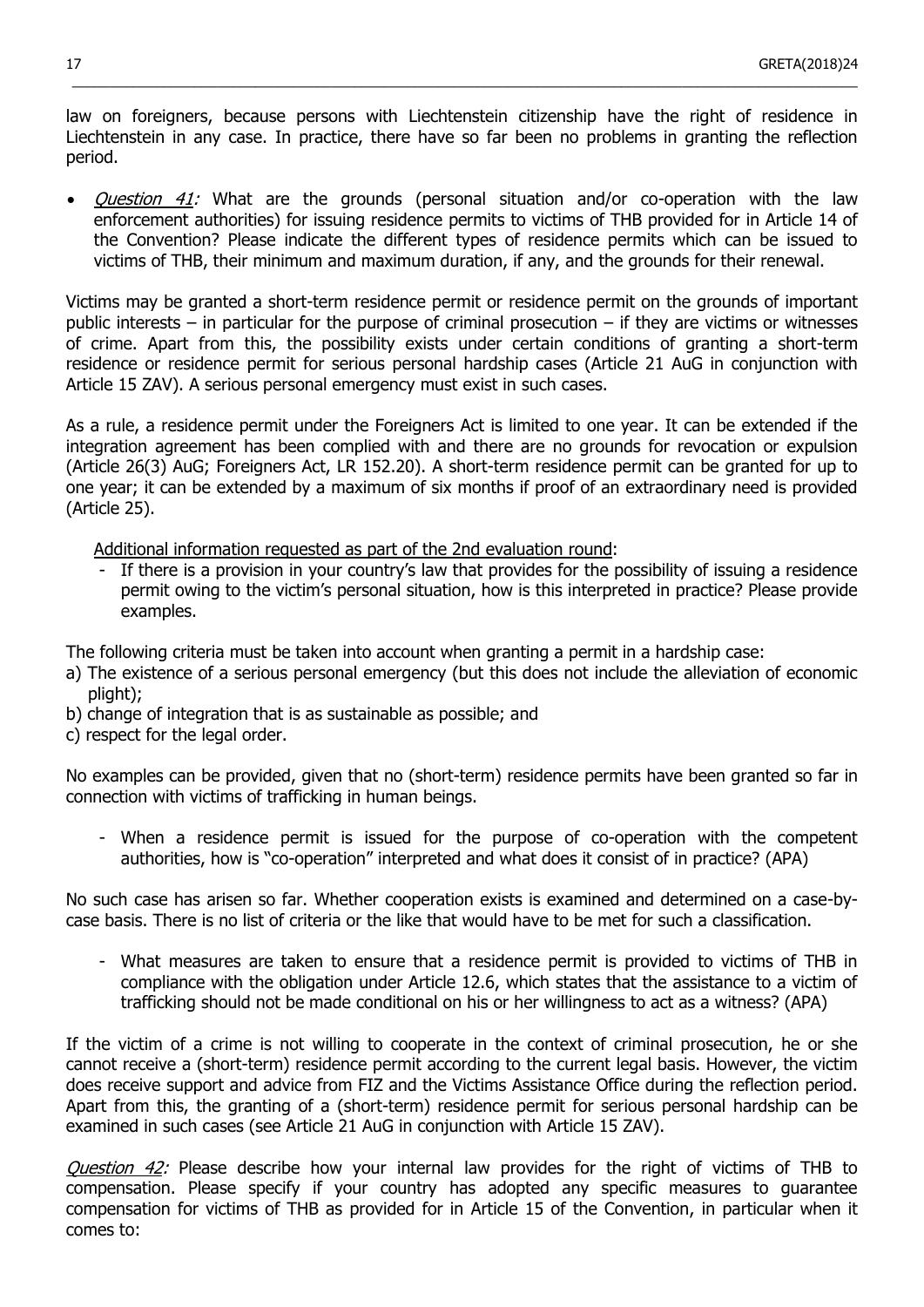- a. access to information on the relevant judicial and administrative proceedings in a language the victim can understand;
- b. access to free legal assistance and legal aid during investigations and court proceedings;

\_\_\_\_\_\_\_\_\_\_\_\_\_\_\_\_\_\_\_\_\_\_\_\_\_\_\_\_\_\_\_\_\_\_\_\_\_\_\_\_\_\_\_\_\_\_\_\_\_\_\_\_\_\_\_\_\_\_\_\_\_\_\_\_\_\_\_\_\_\_\_\_\_\_\_\_\_\_\_\_\_\_\_\_\_\_\_\_\_\_\_\_\_\_\_\_\_\_\_\_\_\_\_

- c. compensation from the perpetrator;
- d. compensation from the state;
- e. compensation for unpaid wages to victims of trafficking.

Please provide examples of compensation awarded and effectively provided to victims of THB.

Victims are entitled to access information in a language they understand, as well as access to legal advice and legal aid. In addition, they can assert claims for compensation for non-material or monetary damages against the perpetrator. If the perpetrator cannot pay compensation, either because of the perpetrator's personal circumstances or because the perpetrator is unknown, the State assumes this compensation on a subsidiary basis. No examples can be provided given the lack of cases of trafficking in human beings.

Additional information requested as part of the 2nd evaluation round:

What specific measures are taken to make available the assets of traffickers to provide compensation (for example, effective financial investigations resulting in seizure of assets of perpetrators with the view to their confiscation)?

Pursuant to § 20 of the Criminal Code (forfeiture/seizure), the court must declare assets that were obtained for or through the commission of a punishable act to be forfeited. Under § 97a(1)(3) of the Code of Criminal Procedure (StPO), the disposition of credit balances or other assets may be prohibited by court order if it is feared that collection of the assets would otherwise be endangered or considerably impeded (freezing).

Is there a possibility for victims of THB to claim damages and compensation in the country of destination after their return to the country of origin? Please provide any relevant examples.

Pursuant to Article 3(1) of the Victims Assistance Act (OHG), victims of crime may claim benefits under the OHG if the offence was committed in Liechtenstein. However, due to the lack of cases of trafficking in human beings, there are no examples of this in practice.

• *Question 43:* Please describe the procedure established under your internal law for the repatriation and return of victims of THB.

If it turns out that the potential victim is not a victim, then the person is given a period within which to leave the country pursuant to a removal order. So far, there has been no case in which someone is a victim and nevertheless had to leave the country.

Additional information requested as part of the 2nd evaluation round: What steps are taken to ensure that the return of victims of THB from your country to another country is carried out preferably voluntarily and in full observance of the duty to ensure their rights, safety and dignity, including the obligation not to return a person to a country where his or her human rights are at risk of being violated (*non-refoulement* principle)? How is risk assessment carried out when deciding upon return and repatriation of victims of THB? What is the procedure and what are the modalities of co-operation with the authorities of the receiving state?

If a person has to leave Liechtenstein, a removal order is issued. In this context, it is examined whether there are any obstacles to removal. If possible, the person will also have an exit interview with the National Police to find out about any obstacles to leaving the country. No one is removed to a country where a person's life, limb or freedom are at risk or where there is a risk of inhuman or degrading punishment or treatment. Clarifications are carried out in this regard (as needed with the help of the Swiss authorities, which have more country-specific information). Apart from this, there is normally no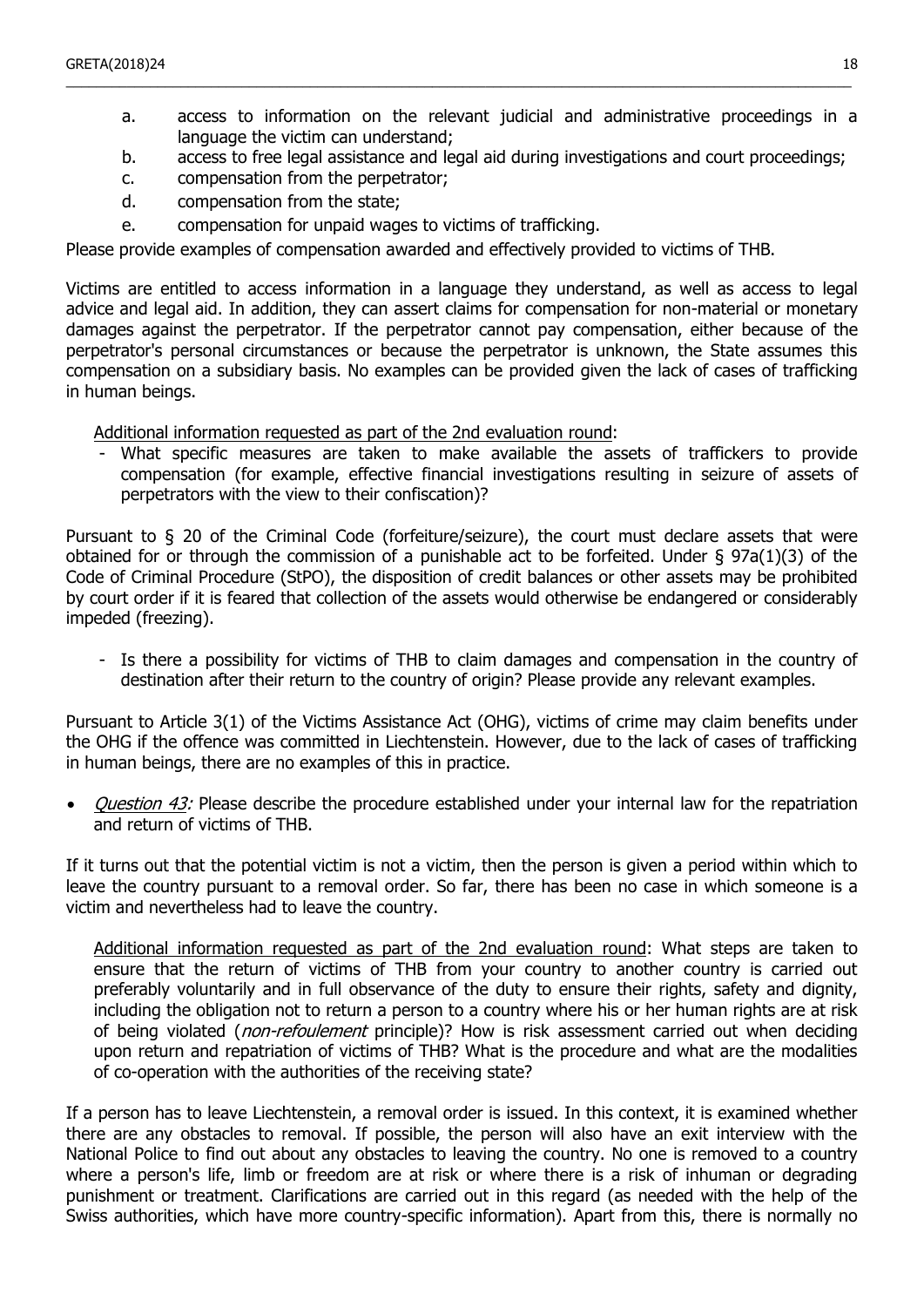special cooperation with the country to which the person will depart. Only in cases in which the person does not leave the country voluntarily are the options considered of accompanied return and receipt by the authorities of the State in which the person is travelling.

 $\_$  ,  $\_$  ,  $\_$  ,  $\_$  ,  $\_$  ,  $\_$  ,  $\_$  ,  $\_$  ,  $\_$  ,  $\_$  ,  $\_$  ,  $\_$  ,  $\_$  ,  $\_$  ,  $\_$  ,  $\_$  ,  $\_$  ,  $\_$  ,  $\_$  ,  $\_$  ,  $\_$  ,  $\_$  ,  $\_$  ,  $\_$  ,  $\_$  ,  $\_$  ,  $\_$  ,  $\_$  ,  $\_$  ,  $\_$  ,  $\_$  ,  $\_$  ,  $\_$  ,  $\_$  ,  $\_$  ,  $\_$  ,  $\_$  ,

• *Question 44:* Does a person, repatriated to your country as a victim of THB, continue having victim status? If so, please specify on which grounds such recognition is made (for example, declaration of the victim). What assistance measures are envisaged for such persons after repatriation?

There has been no such case so far.

Additional information requested as part of the 2nd evaluation round: Has any victim of trafficking who is a citizen or permanent resident of your country been returned against their will? If yes, what steps, if any, were taken to assist them after their return?

No.

 $\overline{a}$ 

- Question 45: What are the grounds for the victim status to come to an end:
	- victim status claimed improperly;
	- victim's refusal to co-operate with the authorities;
	- return to the country of origin;
	- $-$  request of the victim;
	- $-$  other, please specify.

Victim status may come to an end on the basis of the following criteria:

- if victim status was falsely applied for;
- return to country of origin;
- if the victim does not claim further assistance.

#### **Section II.3. Implementation of measures concerning substantive criminal law, investigation, prosecution and procedural law**

Questions in this section aim to obtain information on the implementation by parties of measures concerning substantive criminal law contained in Chapter IV of the Convention (Articles 18 to 26) as well as measures concerning investigation, prosecution and procedural law contained in Chapter V of the Convention (Articles 27 to 31).

• *Question 46:* Is THB subject to a single criminal offence in your internal law? If so, please provide (a translation of) the legal text(s) in English or French. If not, please specify the combination of criminal offences, covering as minimum all conducts falling within the definition of THB as contained in Article 4 of the Convention, used under your internal law to prosecute for THB.

Yes, under § 104a StGB (see answer to question 17).

• *Question 47:* Does your internal law establish as a criminal offence the use of services of a victim of THB with the knowledge that the person is a victim of THB as provided for in Article 19 of the Convention?<sup>1</sup>

The knowing use of services of victims of trafficking in human beings is not punishable under Liechtenstein law.

 $1$  Article 19 of the Convention does not concern using the services of a prostitute as such and the criminalisation of her/his client (see paragraphs 229 to 236 of the Explanatory Report of the Convention).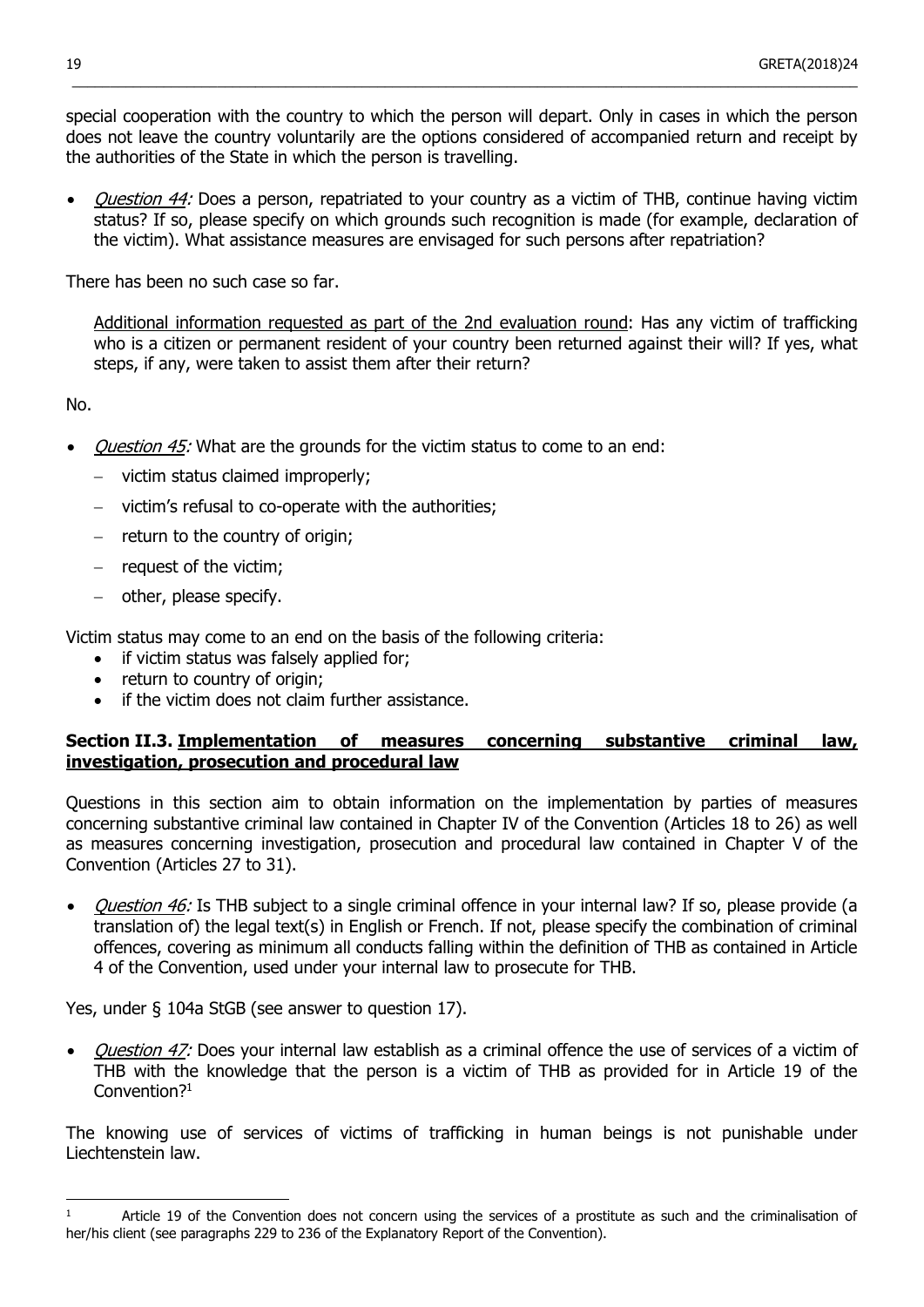• *Question 48:* Does your internal law establish as a specific criminal offence retaining, removing, concealing, damaging or destroying a travel or identity document of another person committed intentionally and for the purpose of enabling THB as provided for in Article 20c of the Convention?

\_\_\_\_\_\_\_\_\_\_\_\_\_\_\_\_\_\_\_\_\_\_\_\_\_\_\_\_\_\_\_\_\_\_\_\_\_\_\_\_\_\_\_\_\_\_\_\_\_\_\_\_\_\_\_\_\_\_\_\_\_\_\_\_\_\_\_\_\_\_\_\_\_\_\_\_\_\_\_\_\_\_\_\_\_\_\_\_\_\_\_\_\_\_\_\_\_\_\_\_\_\_\_

Under § 229(1) StGB it is punishable to destroy, damage or suppress a document which is not at a person's disposal or not at such person's sole disposal.

• *Question 49:* Does your internal law ensure that a legal person can be held liable for criminal offences established in accordance with the Convention as provided for in its Article 22? What types of legal persons are subject to corporate liability for such offences?

Yes. The liability of legal persons is set out in § 74a et seq. StGB. Under § 74a(1) StGB, legal persons are liable to the extent they are not acting in enforcement of the laws, for any misdemeanours and crimes committed by managers unlawfully and culpably in their capacity in the performance of business activities and within the framework of the purpose of the legal person (underlying acts). According to § 74a(2) StGB, these provisions cover legal persons entered in the Commercial Register as well as legal persons which neither have their domicile nor a place of operation or establishment in Liechtenstein, insofar as these would have to be entered in the Commercial Register under domestic law, and foundations and associations not entered in the Commercial Register as well as foundations and associations which neither have their domicile nor a place of operation or establishment in Liechtenstein.

Additional information requested as part of the 2nd evaluation round: Does corporate liability apply to legal persons involved in THB for the purpose of forced labour or services, including by their subcontractors throughout the supply chain? Please provide examples of any relevant cases and the sanctions imposed.

The liability of legal persons also applies to cases of trafficking in human beings. There is no case law on accountability throughout the supply chain.

Question 50: Which sanctions does your internal law provide for criminal offences established in accordance with the Convention? Please specify the criminal, civil and administrative sanctions.

See answer to question 17.

Additional information requested as part of the 2nd evaluation round: Have there been any prosecutions and convictions for THB with the aggravating circumstance of involvement of public officials in the exercise of their functions? Please provide any relevant examples.

No.

• *Question 51:* Does your internal law provide for the possibility to take into account previous convictions in another party when determining the penalty in relation to offences established in accordance with the Convention?

Sentencing takes into account whether or not an accused has already been convicted of relevant offences (§ 33(2) StGB). Under § 73 of the Criminal Code, unless the law expressly refers to conviction by a domestic court, foreign convictions are deemed equivalent to domestic convictions if they convict the offender for an act that is also punishable judicially under the laws of the Principality of Liechtenstein, and if they were imposed in proceedings according to the principles of Article 6 of the European Convention for the Protection of Human Rights and Fundamental Freedoms. These conditions are met in cases of trafficking in human beings.

Question 52: Please describe how your internal law provides for the possibility of not imposing penalties on victims of THB for their involvement in unlawful activities, to the extent that they were compelled to do so, as provided for in Article 26 of the Convention.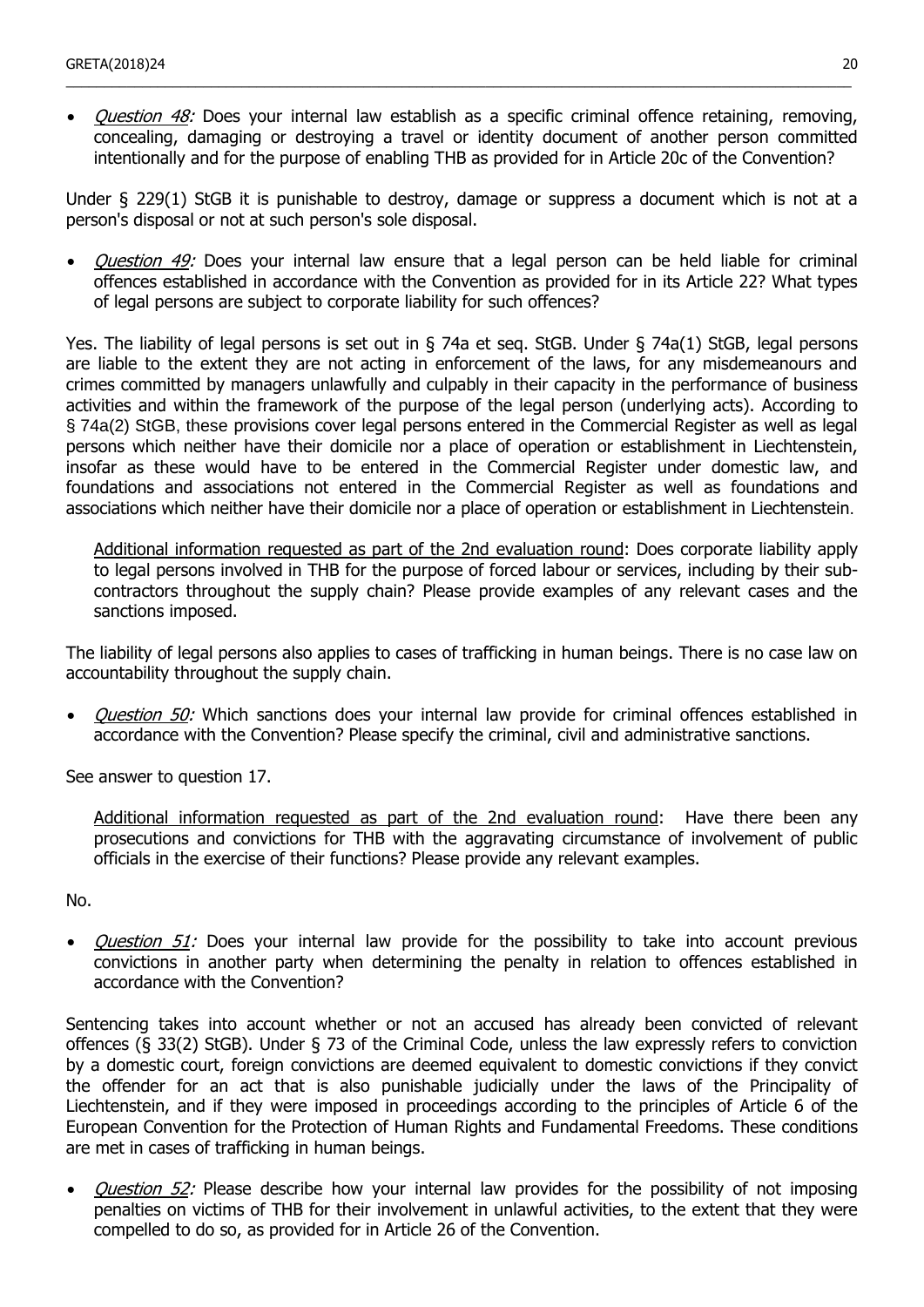Since Liechtenstein criminal law is conceived as criminal law based on culpability, under § 4 StGB (no punishment without culpability), no person may be punished unless such person acts culpably, which would not be the case if the person is being compelled. Under § 10 StGB (exculpatory situation of necessity), a victim of trafficking in human beings is also excused from a punishable offence if he or she acted to avert an immediately imminent, substantial disadvantage from himself or herself or another person shall be exculpated if the damage threatened by the act is not disproportionately more severe than the disadvantage the act is meant to avert, and if a person in the perpetrator's situation who is committed to the legally protected values could not be expected to behave differently.

 $\_$  ,  $\_$  ,  $\_$  ,  $\_$  ,  $\_$  ,  $\_$  ,  $\_$  ,  $\_$  ,  $\_$  ,  $\_$  ,  $\_$  ,  $\_$  ,  $\_$  ,  $\_$  ,  $\_$  ,  $\_$  ,  $\_$  ,  $\_$  ,  $\_$  ,  $\_$  ,  $\_$  ,  $\_$  ,  $\_$  ,  $\_$  ,  $\_$  ,  $\_$  ,  $\_$  ,  $\_$  ,  $\_$  ,  $\_$  ,  $\_$  ,  $\_$  ,  $\_$  ,  $\_$  ,  $\_$  ,  $\_$  ,  $\_$  ,

Additional information requested as part of the 2nd evaluation round: Is the non-punishment provision incorporated in law and/or prosecution guidelines? If so, please provide the relevant texts. Please give details, including references to case law where relevant, of cases where the nonpunishment principle has been applied and the outcome of such cases.

No.

Question 53: Does your internal law provide for the initiation of legal proceedings by the victim and/or *ex officio* (for example, by the public prosecutor)?

Prosecution is in principle initiated ex officio by the Office of the Public Prosecutor, but it can also be initiated by the victim.

Additional information requested as part of the 2nd evaluation round:

Does your country's law provide for the possibility of investigating a THB case in your country if the offence was committed on your territory, but the complaint was submitted in the country of residence of a foreign victim of THB? Please provide any relevant examples.

Liechtenstein has jurisdiction over any offences committed on Liechtenstein soil, irrespective of where the complaint was submitted. Under § 64(1)(4a) StGB, Liechtenstein also has jurisdiction for criminal prosecution in cases of trafficking in human beings if the act was committed abroad and certain conditions are met.

Have any difficulties been experienced in your country in identifying and prosecuting cases on the ground of trafficking for the purpose of forced labour or services, slavery and practices similar to slavery or servitude? If so, please provide details.

This question cannot be answered due to the lack of cases.

- Please describe the measures taken in your country to ensure compliance with the obligation of effective investigation into THB cases, in particular as regards:
	- a. setting up specialised investigation units and the number of staff involved;
	- b. exchange of information with, and obtaining evidence from, other parties;
	- c. use of special investigative techniques (such as informants, cover agents, wire-tapping, controlled deliveries), with an indication of how their use is regulated and whether they can also be applied in cases not related to organised crime;
	- d. investigation of THB offences committed through the Internet, including the possibility of blocking websites which are used to facilitate the recruitment of trafficking victims or the dissemination of child pornography;
	- e. financial investigations to disrupt criminal money flows and ensure asset recovery;
	- f. use of joint investigation teams (JITs).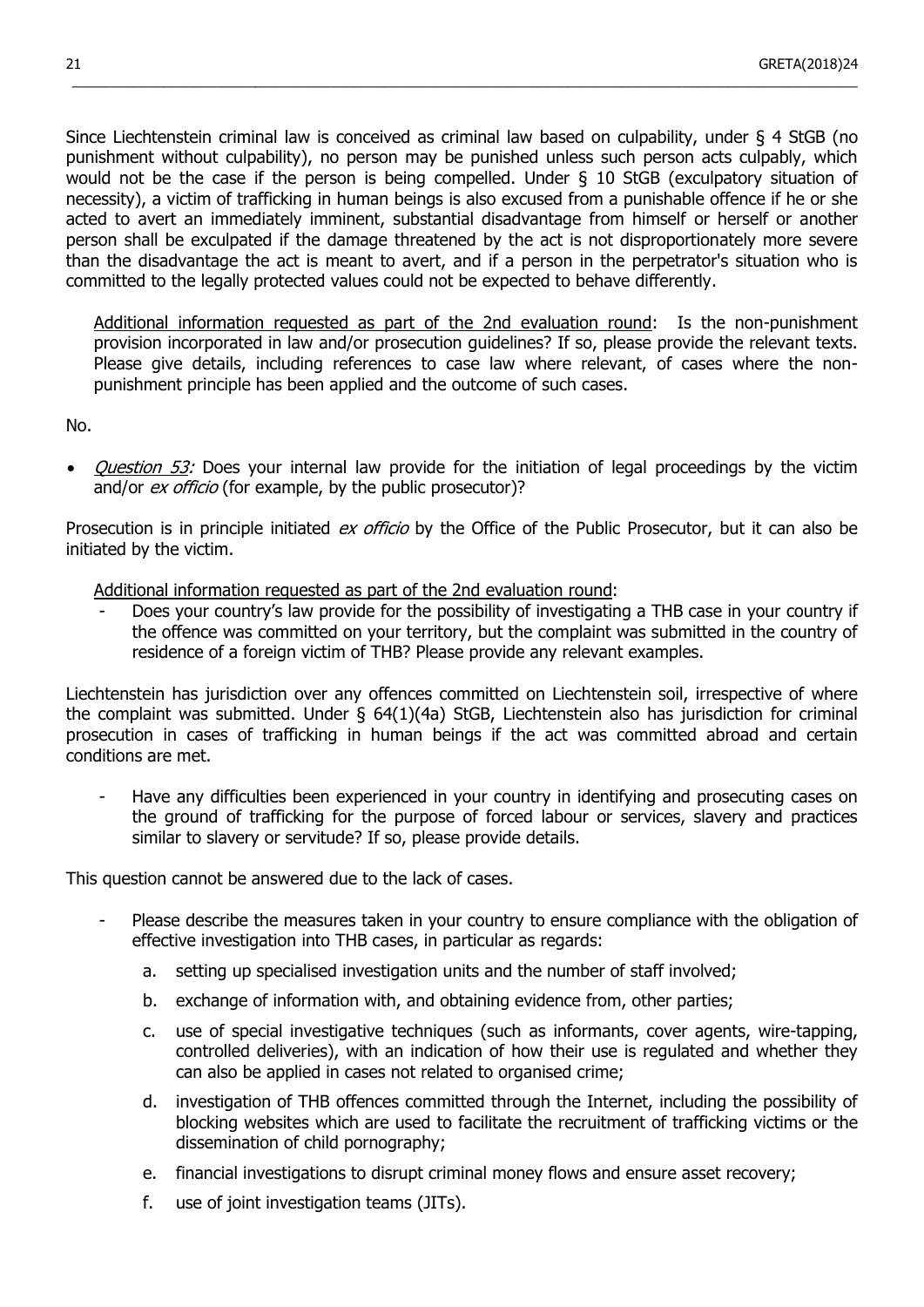No special measures were taken by the National Police or the Office of the Public Prosecutor.

Question 54: Please describe how your internal law allows for NGOs or associations/groups assisting or supporting victims to participate in legal proceedings (for example, as third parties)? Please specify the conditions for this participation as well as their legal status during these proceedings.

\_\_\_\_\_\_\_\_\_\_\_\_\_\_\_\_\_\_\_\_\_\_\_\_\_\_\_\_\_\_\_\_\_\_\_\_\_\_\_\_\_\_\_\_\_\_\_\_\_\_\_\_\_\_\_\_\_\_\_\_\_\_\_\_\_\_\_\_\_\_\_\_\_\_\_\_\_\_\_\_\_\_\_\_\_\_\_\_\_\_\_\_\_\_\_\_\_\_\_\_\_\_\_

No legal status for NGOs or other groups supporting victims is provided for in criminal proceedings.

• *Question 55:* Please describe the measures taken in your internal law to protect the identity and safety of victims before, during and after investigations and legal proceedings.

The National Police takes into account the protection needs of victims of trafficking in human beings and, in order to achieve this protection, consults with the competent domestic and foreign authorities. As necessary, the National Police applies to the Government to grant extrajudicial witness protection to a victim of trafficking in human beings (Article 30d of the Police Act, PolG).

Additional information requested as part of the 2nd evaluation round:

What measures are taken to protect victims, witnesses and NGOs assisting victims during criminal proceedings from potential retaliation or intimidation during the investigation and during and after the criminal proceedings? In how many cases have special protection measures been used in respect of victims and witnesses of THB? Please specify any difficulties in providing victim/witness protection and creating a safe environment for their participation in investigations and court proceedings.

There have been no such cases so far.

What other measures are taken to promote the participation of victims and witnesses in criminal proceedings and to give testimonies which accurately reflect their experiences and assist courts in establishing the truth?

The rights of victims in criminal proceedings are comprehensively set out in § 31a and § 31b of the Code of Criminal Procedure (StPO).

#### **Additional questions from the 2nd evaluation round questionnaire**

#### **Gender equality**

Question 56: What specific measures are taken in your country to address the gender dimension of THB and incorporate gender equality into the policies to prevent and combat THB and to protect and promote the rights of victims, including through the empowerment of women and girls?

In view of the particular vulnerability of foreign women working in nightclubs, the Round Table on Trafficking focuses its preventive efforts on this group (see answer to question 22).

#### **Non-discrimination**

Question 57: What measures are taken to ensure that trafficked persons who are members of ethnic minorities have access to the rights specified in the Convention?

Through the interaction of the Liechtenstein Constitution, relevant laws, and human rights conventions ratified by Liechtenstein, non-discrimination with regard to human rights protection is guaranteed irrespective of characteristics such as ethnicity. Specific measures for victims of trafficking have not been taken in light of the lack of cases.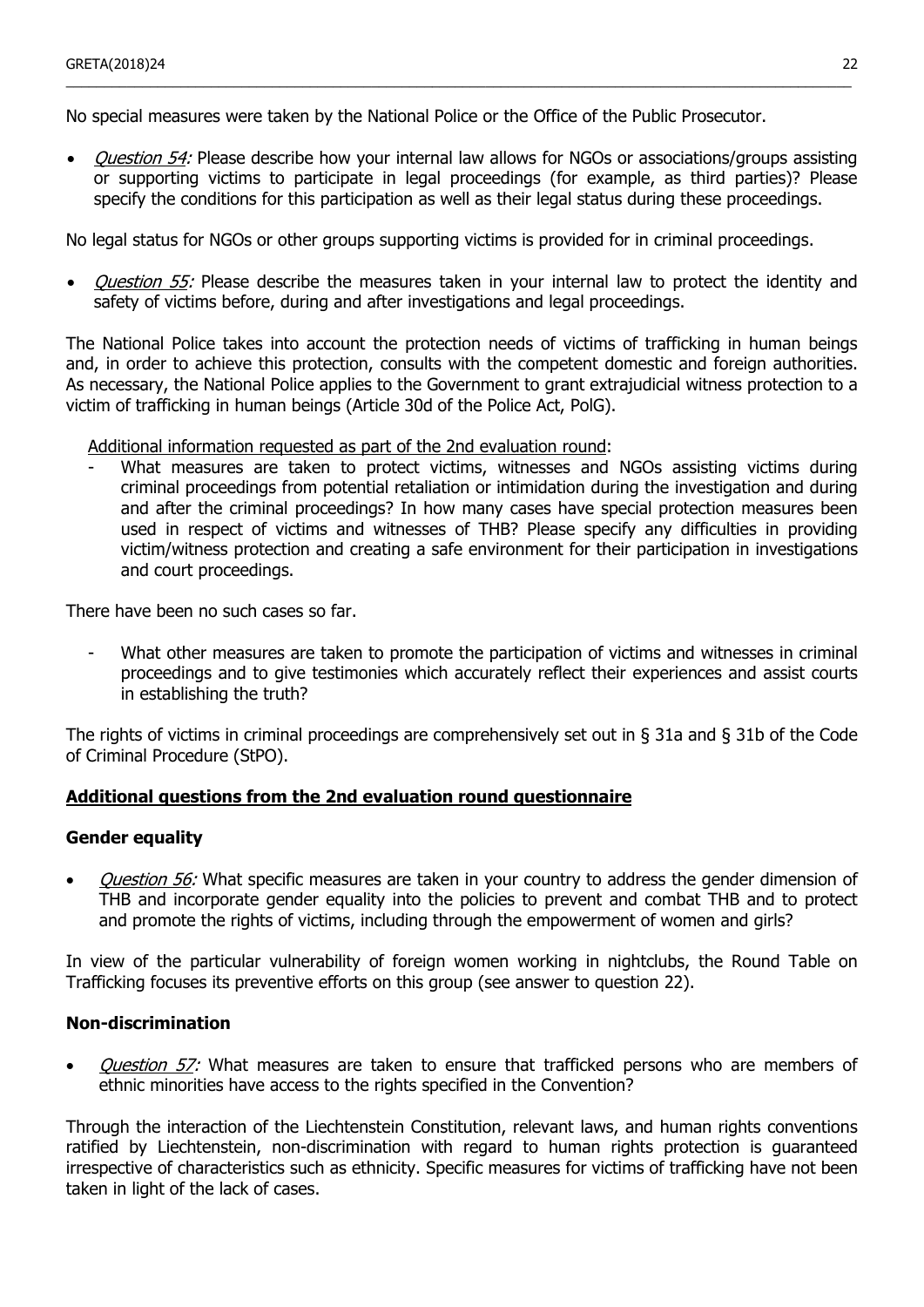Question 58: What specific measures are taken to ensure that trafficked persons who are irregular migrants or migrant workers are identified as victims of THB and have access to the rights provided for in the Convention?

 $\_$  ,  $\_$  ,  $\_$  ,  $\_$  ,  $\_$  ,  $\_$  ,  $\_$  ,  $\_$  ,  $\_$  ,  $\_$  ,  $\_$  ,  $\_$  ,  $\_$  ,  $\_$  ,  $\_$  ,  $\_$  ,  $\_$  ,  $\_$  ,  $\_$  ,  $\_$  ,  $\_$  ,  $\_$  ,  $\_$  ,  $\_$  ,  $\_$  ,  $\_$  ,  $\_$  ,  $\_$  ,  $\_$  ,  $\_$  ,  $\_$  ,  $\_$  ,  $\_$  ,  $\_$  ,  $\_$  ,  $\_$  ,  $\_$  ,

None.

Question 59: What measures exist to ensure that male victims of trafficking are identified and provided with assistance and protection, including safe accommodation, as provided by the Convention?

None.

#### **Protection of private life**

Question 60: What measures are taken by relevant professionals to protect the confidentiality of information and protect the personal life and identity of victims of THB, including as regards storing of their personal data? Are there any conflicts of interest between professional ethics, on the one hand, and the obligation to report an offence, on the other hand? If so, how are these conflicts resolved in practice?

So far there has been no case in which witness protection under Article 30d PolG would have been applicable.

#### **Special measures concerning children**

Question 61: Please describe whether and how trafficking in children is specifically addressed in your country. If there are institutions responsible for taking the lead in combating trafficking in children and a specific national referral mechanism for child victims of trafficking, please provide details.

In Liechtenstein there are no specialised institutions dealing with trafficking in children, given that there have been no cases of trafficking in children to date.

In 2015, several minors from Romania were apprehended as beggars in Liechtenstein. On this basis, a process description was defined between the various competent authorities and bodies (see answer to question 7).

Liechtenstein's accession in 2009 to the Convention of 29 May 1993 on Protection of Children and Cooperation in the Respect of Intercountry Adoption should also be mentioned as a contribution to combating trafficking in children. This Convention's aims include preventing the abduction and sale of children and the trafficking of children in the context of intercountry adoptions (see Article 1(b) of the Convention).

- Question 62: What practical measures are taken to reduce children's vulnerability to trafficking and create a protective environment<sup>1</sup> for them, including through:
	- a. ensuring registration of all children at birth, in particular from socially vulnerable groups;

- government commitment to and protection and realisation of children's rights;
- open discussion of, and engagement with, child protection issues;
- drawing up and enforcing protective legislation;
- the capacity of those dealing and in contact with children, families and communities to protect children;
- children's life skills, knowledge and participation;
- putting in place a system for monitoring and reporting abuse cases;

 $\mathbf{1}$ The concept of a protective environment, as promoted by UNICEF, has eight key components:

protecting children's rights from adverse attitudes, traditions, customs, behaviour and practices;

programmes and services to enable child victims of trafficking to recover and reintegrate.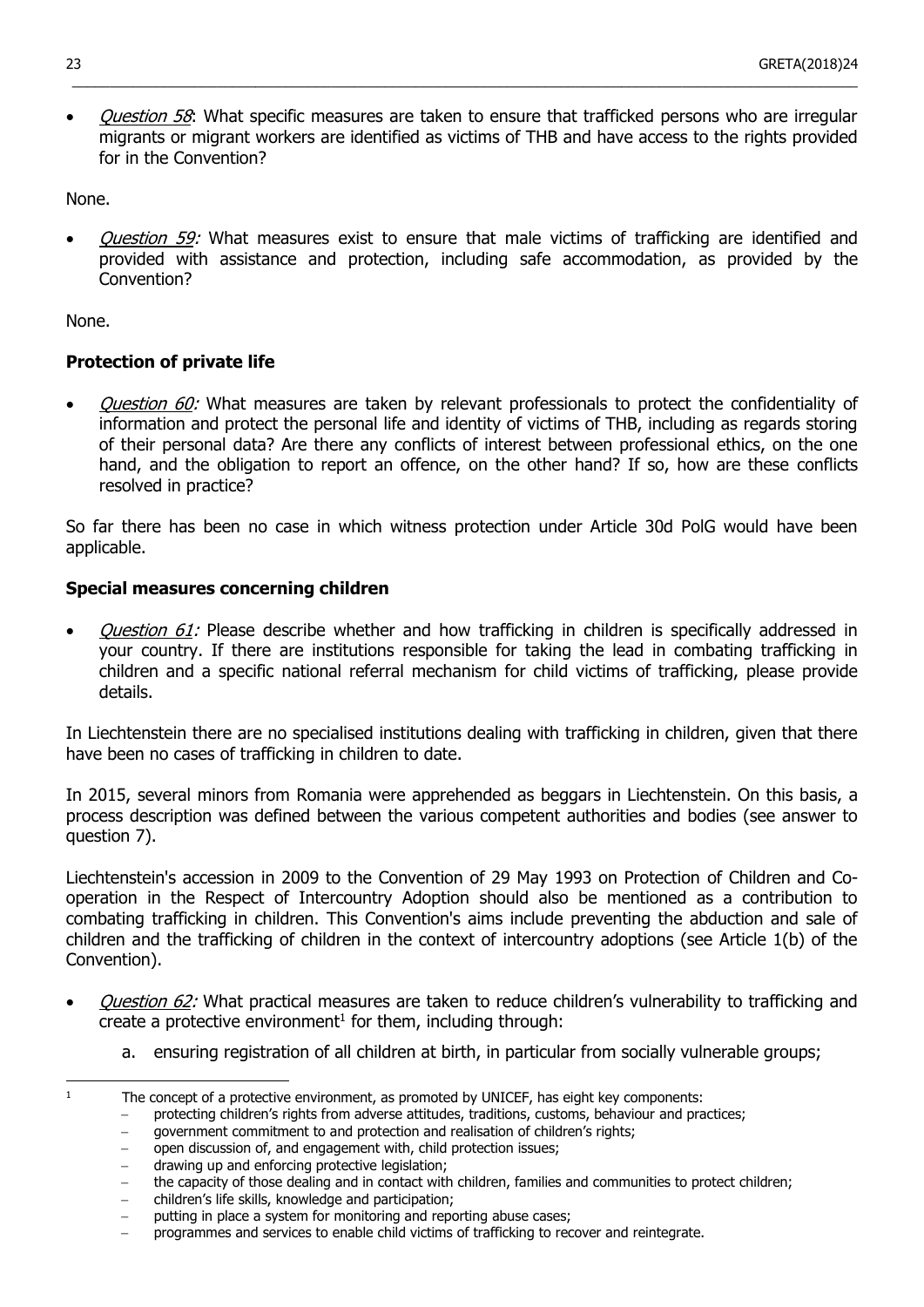- b. raising awareness of THB through education;
- c. training professionals working with children.

Only home births have been possible within the country since 2014, since Liechtenstein no longer has its own maternity ward. In the case of home births, the birth registration must be made at the Civil Registry Office by the parents. Most children living in Liechtenstein are born in hospitals in neighbouring Switzerland or Austria. The hospital sends the birth notification to the local civil registry office. That office is then responsible for registering the birth and issuing the birth certificate. After registration, the Liechtenstein Civil Registry Office receives information from the foreign civil registry office, provided that at least one parent is a Liechtenstein citizen or resident.

\_\_\_\_\_\_\_\_\_\_\_\_\_\_\_\_\_\_\_\_\_\_\_\_\_\_\_\_\_\_\_\_\_\_\_\_\_\_\_\_\_\_\_\_\_\_\_\_\_\_\_\_\_\_\_\_\_\_\_\_\_\_\_\_\_\_\_\_\_\_\_\_\_\_\_\_\_\_\_\_\_\_\_\_\_\_\_\_\_\_\_\_\_\_\_\_\_\_\_\_\_\_\_

Given that trafficking in children and human beings is not a real problem in Liechtenstein, there are no awareness-raising measures for the population, nor are they considered necessary.

Specific further training or awareness-raising for the protection of children against trafficking in human beings have also proven unnecessary so far due to the current situation in Liechtenstein.

Question 63: Please explain what methods are used to verify the age of a presumed victim of trafficking where the age is uncertain and there are reasons to believe that the person is a child. Would such a person be presumed to be a child until the age verification is completed?

This question has never arisen in practice. The Migration and Passport Office and the Office of Social Services would be responsible for verifying age.

- Question 64: What steps are taken in your country to ensure that the rights of the child and his/her best interests<sup>1</sup> are duly taken into consideration, in particular when it comes to:
	- a. identification of child victims of trafficking;
	- b. appointing a legal guardian, organisation or authority which shall act in the best interest of unaccompanied minors identified as victims of trafficking;
	- c. locating the child's family;
	- d. ensuring that the identity or details allowing the identification of a child victim of trafficking are not made publicly known through the media or by any other means;
	- e. access to appropriate and secure accommodation, education and health care;
	- f. issuing residence permits for child victims of trafficking;
	- g. providing counselling and information in a language that the child can understand, legal assistance and free legal aid prior, during and after legal proceedings, including to claim compensation;
	- h. carrying out best interests determination, including risk assessment, prior to any decision on the return of child victims to their country of origin, and ensuring the child's safe return in accordance with the best interests of the child;
	- i. special protection measures for children.

 $\overline{a}$ 

a. With regard to the identification of victims of trafficking, see answer to question 32.

b. The Office of Social Services is the competent authority for the protection of the best interests of the child. Pursuant to Article 1(g) of the Children and Youth Act (KJG, LGBl. 2009 No. 29) and the Convention on the Rights of the Child under the territorial principle, it is also responsible for children who are apprehended in Liechtenstein but do not have official residence there.

<sup>1</sup> "The best interests of the child" means that any situation should be looked at from the child's own perspective, seeking to take the child's views into consideration and with the objective of ensuring that his/her rights are respected. Any decision concerning a child should therefore be guided by what is objectively best for that child, given her/his age and maturity.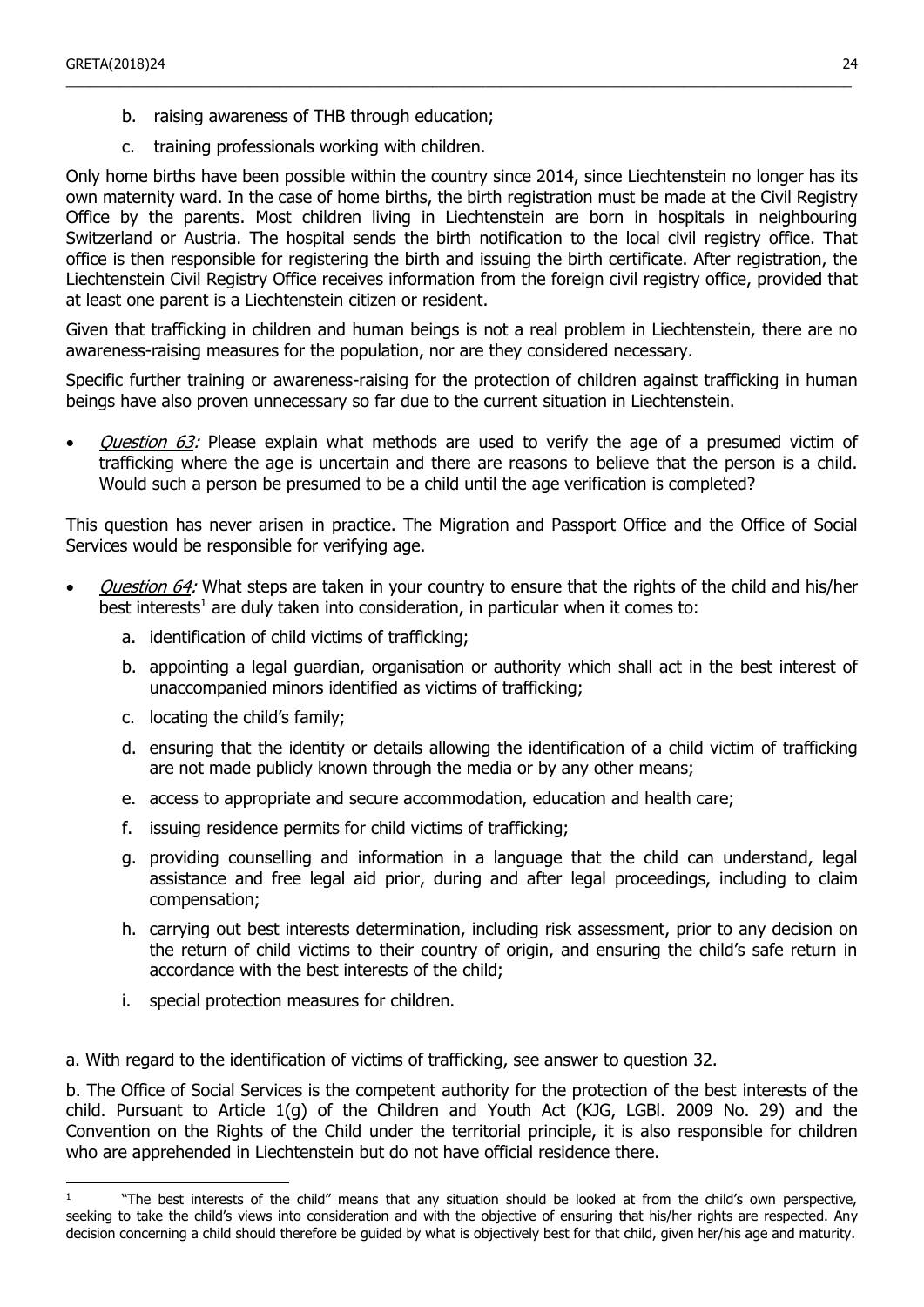c. This would presumably be done in cooperation with the various authorities involved. In a case of trafficking in human beings, it would also have to be taken into account that the child's family might have been involved in the trafficking.

 $\_$  ,  $\_$  ,  $\_$  ,  $\_$  ,  $\_$  ,  $\_$  ,  $\_$  ,  $\_$  ,  $\_$  ,  $\_$  ,  $\_$  ,  $\_$  ,  $\_$  ,  $\_$  ,  $\_$  ,  $\_$  ,  $\_$  ,  $\_$  ,  $\_$  ,  $\_$  ,  $\_$  ,  $\_$  ,  $\_$  ,  $\_$  ,  $\_$  ,  $\_$  ,  $\_$  ,  $\_$  ,  $\_$  ,  $\_$  ,  $\_$  ,  $\_$  ,  $\_$  ,  $\_$  ,  $\_$  ,  $\_$  ,  $\_$  ,

d. Liechtenstein authorities are subject to confidentiality and data protection. No information regarding names or personal details is provided to the media. The same applies to schools and institutions responsible for assisting children and young people. Under Article 6(1) of the Media Act (MedienG, LGBl. 2005 No. 250), the content of media must also comply with the legal requirements for the protection of the personal sphere and of children and young people.

e. In a child trafficking case, the Office of Social Services would provide suitable accommodation for the child or young person. The domestic institutions responsible for in-house assistance to children and young people have primary responsibility for that purpose. Depending on the situation, accommodation in a foster family could also be considered. Access to schooling and healthcare would also be ensured.

f. Permits would be issued in accordance with the Guidelines against Trafficking in Human Beings.

g. Interpreters are generally involved to inform and advise children and young people with whom (sufficient) communication is otherwise not possible because they speak a foreign language. In the event of legal proceedings, a trustee (lawyer) representing the child's legal interests would be assigned to the child.

h. The situation of a child affected by trafficking would be the first to be assessed, and on this basis further steps and measures would be taken, taking into account the situation, the needs, and the best interests of the child. In the event of a return of a child to the country of origin, safe return and transfer of the child would be agreed with the competent authorities in the country of origin.

i. Specific measures to protect children against trafficking have not yet turned out to be necessary due to the current situation in Liechtenstein.

Question 65: What practical measures are taken in your country to identify victims of trafficking among unaccompanied foreign minors, including asylum seekers? What measures are taken to prevent their disappearance? Have there been cases of non-voluntary return of child victims of trafficking?

Apart from the measures mentioned in the answer to question 35, the Migration and Passport Office is not aware of any specific measures to identify trafficking in human beings among unaccompanied minors (including asylum seekers). However, such minors would generally quickly attract the attention of the National Police (or other citizens) due to the small size of the country, and as a result, interviews with the children by the National Police or the Office of Social Services could reveal that they are potential victims of trafficking in human beings. In each entry interview, the question is asked about the travel route of the person, including the unaccompanied minor, and – depending on the answer – also about the circumstances of the trip. To prevent minors from vanishing, they are placed in special accommodation for minors with special care tailored to minors. There have been no cases of forced deportations of children who were victims of trafficking.

Question 66: What programmes and services exist in your country for the (re)integration of child victims of trafficking? What solutions are provided if the reintegration of the child into his/her family is not in the child's best interests?

None.

#### **Trafficking for the purpose of organ removal**

Question 67: Please describe the measures taken in your country to prevent THB for the purpose of the removal of organs, and in particular: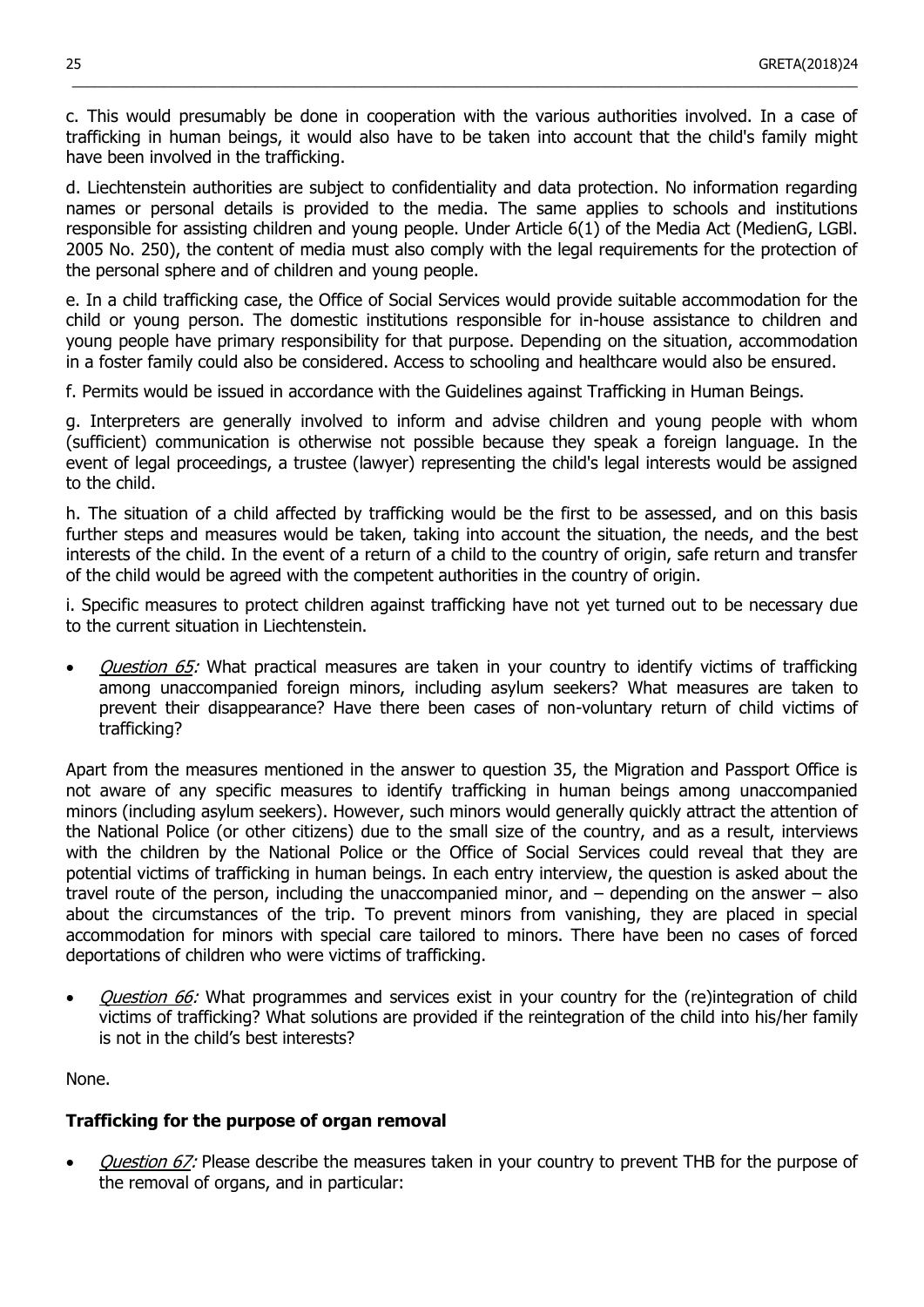a. the legislation and regulations on organ transplantation and removal of organs, including requirements for the living donation procedure (information/consent, evaluation/selection, follow-up and registry) and criteria for authorising centres for living donation;

\_\_\_\_\_\_\_\_\_\_\_\_\_\_\_\_\_\_\_\_\_\_\_\_\_\_\_\_\_\_\_\_\_\_\_\_\_\_\_\_\_\_\_\_\_\_\_\_\_\_\_\_\_\_\_\_\_\_\_\_\_\_\_\_\_\_\_\_\_\_\_\_\_\_\_\_\_\_\_\_\_\_\_\_\_\_\_\_\_\_\_\_\_\_\_\_\_\_\_\_\_\_\_

- b. the institution(s) in charge of overseeing and monitoring the medical care and recovery of donors and recipients and managing or supervising any waiting lists for organ transplantations;
- c. the guidance and training provided to relevant professionals to prevent this form of THB, to report cases and to identify and assist victims.

Article 46b(1) of the Public Health Act (GesG, LGBl. 2008 No. 30) stipulates that the donation of organs, tissues, and cells must be voluntary and without remuneration. According to Article 46c GesG, organ trading in Liechtenstein is punishable by law. Pursuant to Article 47b GesG, the Office of Public Health maintains a living donor register.

Since there are no institutions in Liechtenstein in which organs are transplanted or removed for transplants, the second and third sub-questions are not relevant to Liechtenstein.

Question 68: Have you had any cases or suspected cases of THB for the purpose of the removal of organs? How did investigations take place in such cases and what special investigation techniques were used?

No.

#### **Jurisdiction**

Question 69: Please outline the measures taken by your country to establish and exercise jurisdiction over the offences set out in the Convention, in particular with regard to offences committed outside the jurisdiction of the state (including in cases where your national is a victim of THB committed abroad).

Under § 64(1)(4a) StGB, cases of trafficking in human beings committed abroad are punished irrespective of the laws of the place where the act is committed if the perpetrator or the victim is a Liechtenstein citizen or has his or her place of residence or habitual abode in Liechtenstein, if the act has violated other Liechtenstein interests, or if the perpetrator was, at the time of the offence, a foreign national who is in Liechtenstein and cannot be extradited.

#### **Measures related to endangered or missing persons**

• Question 70: What measures are envisaged in your country to transmit information to another party concerning a victim, witness or collaborator with the judicial authorities in a THB case, who your authorities believe is in immediate danger on the territory of another party? What protection measures are envisaged for such persons, should another party to the Convention inform you about their presence on your territory? Please provide examples from practice.

No cases known.

Question 71: Has an early warning system for missing children been introduced in your country and is the harmonised European telephone number for missing children available? What other measures are there for early signalling to other countries about endangered and/or missing children? Has your country concluded any agreements or taken any other measures to reinforce co-operation with other countries in the search for missing people, in particular children, where your authorities have reasonable grounds to believe that missing children may be victims of trafficking or are at risk of becoming victims of trafficking?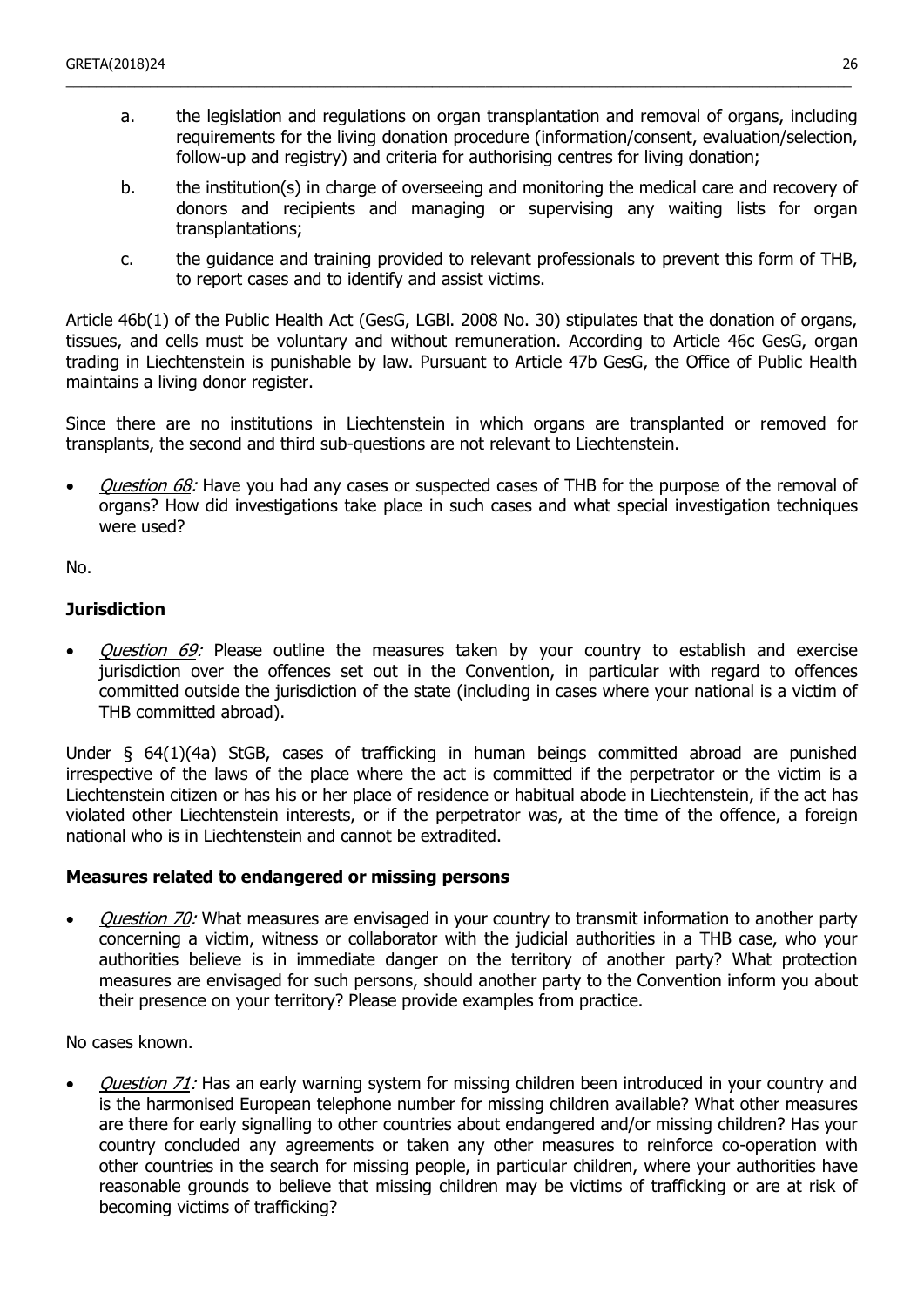No.

#### **Relationship with other international instruments**

*Question 72:* Please indicate any agreements concluded by your country in accordance with Article 40.2 of the Convention.

 $\_$  ,  $\_$  ,  $\_$  ,  $\_$  ,  $\_$  ,  $\_$  ,  $\_$  ,  $\_$  ,  $\_$  ,  $\_$  ,  $\_$  ,  $\_$  ,  $\_$  ,  $\_$  ,  $\_$  ,  $\_$  ,  $\_$  ,  $\_$  ,  $\_$  ,  $\_$  ,  $\_$  ,  $\_$  ,  $\_$  ,  $\_$  ,  $\_$  ,  $\_$  ,  $\_$  ,  $\_$  ,  $\_$  ,  $\_$  ,  $\_$  ,  $\_$  ,  $\_$  ,  $\_$  ,  $\_$  ,  $\_$  ,  $\_$  ,

None.

Question 73: Please provide details of cases where victims or possible victims of THB have been granted refugee status or subsidiary/complementary protection.

No cases.

## **E. Statistics on THB (per year, starting with 2016)**

 Number of victims identified in the sense of having been recognised by a state institution or mandated NGO as deserving any of the rights or entitlements to services provided for by the Convention (with breakdown by sex, age, nationality, form of exploitation, internal or transnational trafficking, and body which identified them).

0

 Number of presumed victims whom the competent authorities had "reasonable grounds" to believe were victims of THB (with breakdown by sex, age, nationality, form of exploitation, internal or transnational trafficking, and body which identified them). Please clarify whether this number includes victims who were formally identified or is an additional number.

In recent years only a few suspected cases of trafficking in human beings have become known. Between 2012 and 2017, the National Police conducted a total of four investigative proceedings on suspicion of trafficking in human beings under § 104a StGB. These investigations were mostly conducted on suspicion of sexual exploitation; only one case was investigated on suspicion of labour exploitation (begging). Three investigative proceedings have been concluded, while one is still pending. So far there has been no conviction for trafficking in human beings in Liechtenstein.

| <b>Number of persons</b> | <b>Gender</b> | Age            | <b>Nationality</b> |
|--------------------------|---------------|----------------|--------------------|
| 3                        | Male          | 29, 30, 34     | Thailand           |
| 2                        | Female        | 27, 32         | Romania            |
|                          | Male          | 10             | Romania            |
|                          | Female        | 31             | <b>Ukraine</b>     |
|                          |               |                |                    |
| $\overline{4}$           | Female        | 28, 29, 32, 35 | Dominican Republic |

 Number of victims granted a recovery and reflection period (if possible, disaggregated by sex, age, nationality, form of exploitation).

| <b>Number of persons</b> | Gender | Age      | <b>Nationality</b> |
|--------------------------|--------|----------|--------------------|
|                          | Male   | 29<br>30 | Thailand           |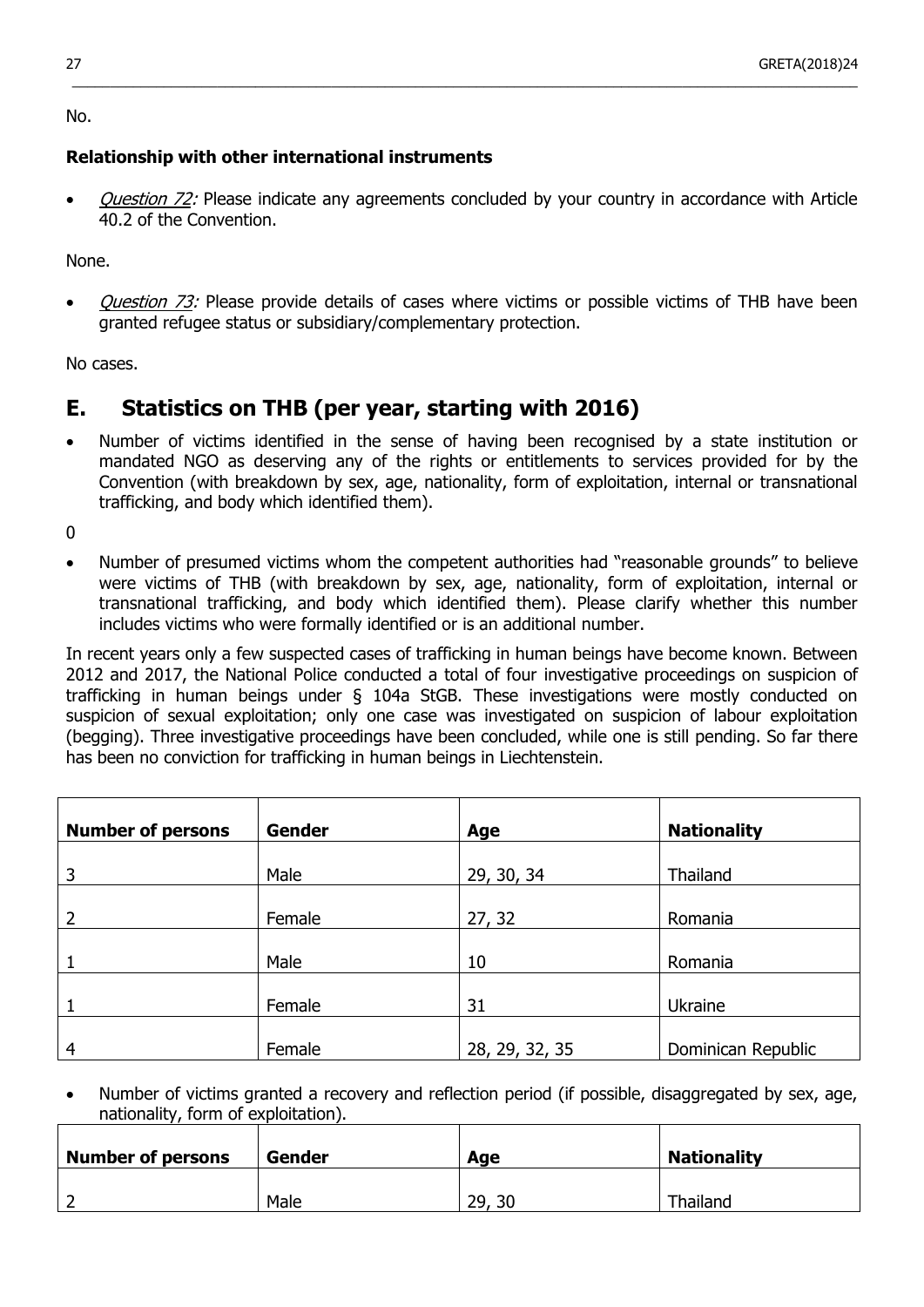Number of victims who received assistance (if possible, disaggregated by sex, age, nationality, form of exploitation, internal or transnational trafficking).

\_\_\_\_\_\_\_\_\_\_\_\_\_\_\_\_\_\_\_\_\_\_\_\_\_\_\_\_\_\_\_\_\_\_\_\_\_\_\_\_\_\_\_\_\_\_\_\_\_\_\_\_\_\_\_\_\_\_\_\_\_\_\_\_\_\_\_\_\_\_\_\_\_\_\_\_\_\_\_\_\_\_\_\_\_\_\_\_\_\_\_\_\_\_\_\_\_\_\_\_\_\_\_

| <b>Number of persons</b> | <b>Gender</b> | Age       | <b>Nationality</b> |
|--------------------------|---------------|-----------|--------------------|
|                          | Male          | 29,<br>30 | Thailand           |

- Number of shelters for victims of THB and total number of places in these shelters.
- $\Omega$
- Number of victims who were granted a residence permit, with an indication of the type of the permit (owing to the victim's personal situation or for the purpose of co-operation with the competent authorities) and its duration, if possible, disaggregated by sex, age, nationality, form of exploitation.

 $\Omega$ 

Number of victims given refugee status and subsidiary/complementary protection.

 $\Omega$ 

 Number of victims who claimed compensation and who received compensation (if possible, disaggregated by sex, age, nationality, form of exploitation), with an indication of whether the compensation was provided by the perpetrator or the state, and the amount awarded.

 $\Omega$ 

• Number of victims repatriated to your country (if possible, disaggregated by sex, age, country of destination, form of exploitation).

0

• Number of victims repatriated from your country to another country (if possible, disaggregated by sex, age, nationality, form of exploitation).

0

Number of investigations into THB cases.

4

• Number of prosecutions of THB cases.

0

 Number of convictions for THB resulting in penalties involving deprivation of liberty, with an indication of the duration of the penalty and whether effectively enforced or suspended.

 $\Omega$ 

• Number of judgments resulting in the confiscation of assets.

0

• Number of judgments resulting in the closure of a business or an establishment which was being used to carry out THB.

 $\Omega$ 

Number of convictions for the use of services of a victim of THB.

 $\theta$ 

Number of victims of THB who benefitted from the non-punishment provision.

0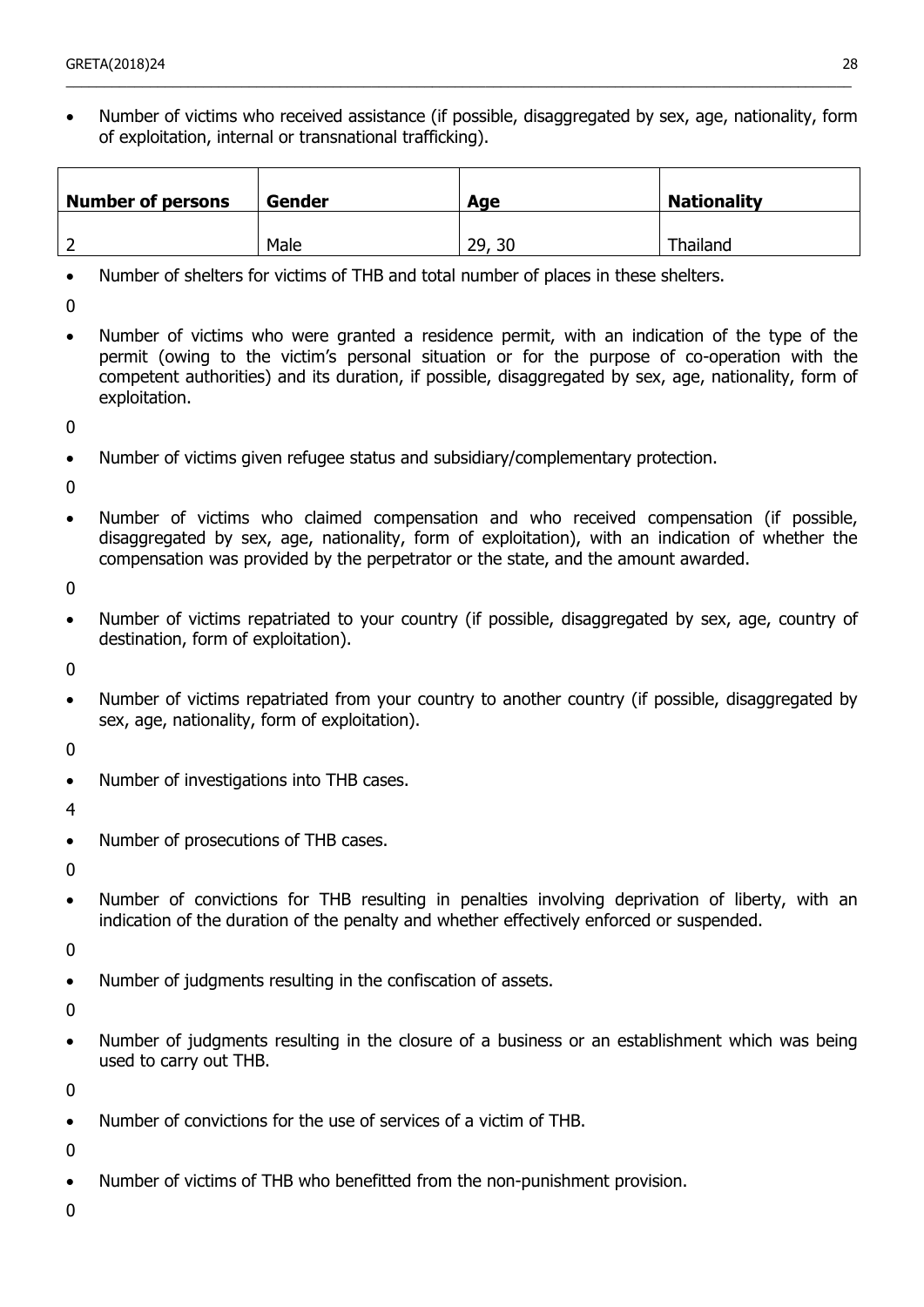## **Appendix: Relevant articles from the Criminal Code**

| $\boldsymbol{\S}$ | <b>Original article</b>                                                                                                                                                                                                                                                                                                                                                                                                                                                                                                                                                                                                                                                                                                                                                                                                                                                                                                                                                                                                                                                                                                                                                                                                                                                                                                                                                                                                                                                                                                                                                                                                                                                                                                                                                                                                                                                                                               | English translation <sup>1</sup>                                                                                                                                                                                                                                                                                                                                                                                                                                                                                                                                                                                                                                                                                                                                                                                                                                                                                                                                                                                                                                                                                                                                                                                                                                                                                                                                                                                                                                                                                                                                                                                                                                                                                                                                                                                                                                                                                  |
|-------------------|-----------------------------------------------------------------------------------------------------------------------------------------------------------------------------------------------------------------------------------------------------------------------------------------------------------------------------------------------------------------------------------------------------------------------------------------------------------------------------------------------------------------------------------------------------------------------------------------------------------------------------------------------------------------------------------------------------------------------------------------------------------------------------------------------------------------------------------------------------------------------------------------------------------------------------------------------------------------------------------------------------------------------------------------------------------------------------------------------------------------------------------------------------------------------------------------------------------------------------------------------------------------------------------------------------------------------------------------------------------------------------------------------------------------------------------------------------------------------------------------------------------------------------------------------------------------------------------------------------------------------------------------------------------------------------------------------------------------------------------------------------------------------------------------------------------------------------------------------------------------------------------------------------------------------|-------------------------------------------------------------------------------------------------------------------------------------------------------------------------------------------------------------------------------------------------------------------------------------------------------------------------------------------------------------------------------------------------------------------------------------------------------------------------------------------------------------------------------------------------------------------------------------------------------------------------------------------------------------------------------------------------------------------------------------------------------------------------------------------------------------------------------------------------------------------------------------------------------------------------------------------------------------------------------------------------------------------------------------------------------------------------------------------------------------------------------------------------------------------------------------------------------------------------------------------------------------------------------------------------------------------------------------------------------------------------------------------------------------------------------------------------------------------------------------------------------------------------------------------------------------------------------------------------------------------------------------------------------------------------------------------------------------------------------------------------------------------------------------------------------------------------------------------------------------------------------------------------------------------|
| 64                | Strafbare Handlungen im Ausland, die ohne<br>Rücksicht auf die Gesetze des Tatorts bestraft<br>werden<br>1) Die liechtensteinischen Strafgesetze gelten<br>unabhängig von den Strafgesetzen des Tatorts<br>für folgende im Ausland begangene Taten: []<br>Genitalverstümmelung im Sinne von §<br>4a.<br>90 Abs. 3, erpresserische Entführung (§ 102),<br>Überlieferung an eine ausländische Macht (§<br>103), Sklavenhandel (§ 104), Menschenhandel<br>(§ 104a), schwere Nötigung nach § 106 Abs. 1<br>Ziff. 3, verbotene Adoptionsvermittlung (§<br>193a), Vergewaltigung (§ 200), sexuelle<br>Nötigung (§ 201), sexuelle Belästigung<br>gegenüber Unmündigen nach § 203 Abs. 2,<br>sexueller Missbrauch einer wehrlosen oder<br>psychisch beeinträchtigten Person (§<br>$204)$ ,<br>Missbrauch<br>sexueller<br>schwerer<br>von<br>Unmündigen (§ 205), sexueller Missbrauch von<br>Unmündigen (§ 206), sittliche Gefährdung<br>oder Jugendlicher (§<br>Unmündiger<br>$207$ ,<br>sexueller Missbrauch von Minderjährigen (§<br>208), Anbahnung von Sexualkontakten mit<br>Unmündigen (§ 209), unsittliches Einwirken auf<br>Unmündige (§ 209a), Missbrauch eines<br>Autoritätsverhältnisses nach § 212 Abs. 1,<br>entgeltliche Vermittlung von Sexualkontakten<br>mit Minderjährigen (§ 214), Förderung der<br>Prostitution<br>und<br>pornographischer<br>Darbietungen Minderjähriger<br>$\sqrt{5}$<br>$215a)$ ,<br>grenzüberschreitender Prostitutionshandel (§<br>217) sowie pornographische Darstellungen<br>Minderjähriger (§ 219), wenn<br>a) der Täter oder das Opfer liechtensteinischer<br>Staatsangehöriger ist oder seinen Wohnsitz<br>oder gewöhnlichen Aufenthalt im Inland hat,<br>b) durch die Tat sonstige liechtensteinische<br>Interessen verletzt worden sind oder<br>c) der Täter zur Zeit der Tat Ausländer war,<br>sich in Liechtenstein aufhält<br>und<br>nicht<br>ausgeliefert werden kann; [] | Offences abroad that are punished irrespective<br>of the laws of the place of their commission<br>1) The Liechtenstein criminal laws shall apply<br>to the following acts committed abroad,<br>irrespective of the criminal laws of the place<br>where the act is committed: $[]$<br>4a. genital mutilation as defined by § 90<br>paragraph 3, extortionate kidnapping (§ 102),<br>delivery to a foreign power $(S$ 103), slave trade<br>(§ 104), trafficking in human beings (§ 104a),<br>aggravated coercion as defined by § 106<br>paragraph 1 sub-paragraph 3, illegal adoption<br>placements (§ 193a), rape (§ 200), sexual<br>assault (§ 201), sexual harassment of under-<br>age persons as defined by § 203 paragraph 2,<br>sexual abuse of a defenceless or mentally<br>impaired person (§ 204), aggravated sexual<br>abuse of under-age persons (§ 205), sexual<br>abuse of under-age persons $(S$ 206),<br>endangerment of the morals of under-age<br>persons or adolescents (§ 207), sexual abuse<br>of minors $(\S$ 208), initiation of sexual contacts<br>with under-age persons (§ 209), immoral<br>influence on under-age persons (§ 209a),<br>abuse of a relationship of authority as defined<br>by § 212 paragraph 1, arrangement of sexual<br>contacts with minors in return for a valuable<br>consideration (§ 214), promotion of prostitution<br>and pornographic performances of minors (§<br>215a), cross-border trafficking in prostitution (§<br>217) and pornographic depictions of minors (§<br>219), if<br>a)<br>the perpetrator or the victim<br>is a<br>Liechtenstein citizen or has his place<br>of<br>residence<br>habitual<br>abode<br>his<br><b>or</b><br>in<br>Liechtenstein,<br>b) the act has violated other Liechtenstein<br>interests, or<br>c) the perpetrator was, at the time of the act, a<br>foreign national who is in Liechtenstein and<br>cannot be extradited; [] |
| 99                | Freiheitsentziehung<br>1) Wer einen anderen widerrechtlich gefangen<br>hält oder ihm auf andere Weise die persönliche<br>Freiheit entzieht, ist mit Freiheitsstrafe bis zu<br>drei Jahren zu bestrafen.<br>2) Wer die Freiheitsentziehung länger als einen                                                                                                                                                                                                                                                                                                                                                                                                                                                                                                                                                                                                                                                                                                                                                                                                                                                                                                                                                                                                                                                                                                                                                                                                                                                                                                                                                                                                                                                                                                                                                                                                                                                            | Deprivation of liberty<br>1) Any person who unlawfully imprisons<br>another person or deprives such other person<br>of his personal liberty in any other manner shall<br>be punished with imprisonment of up to three<br>years.                                                                                                                                                                                                                                                                                                                                                                                                                                                                                                                                                                                                                                                                                                                                                                                                                                                                                                                                                                                                                                                                                                                                                                                                                                                                                                                                                                                                                                                                                                                                                                                                                                                                                   |

 $\_$  ,  $\_$  ,  $\_$  ,  $\_$  ,  $\_$  ,  $\_$  ,  $\_$  ,  $\_$  ,  $\_$  ,  $\_$  ,  $\_$  ,  $\_$  ,  $\_$  ,  $\_$  ,  $\_$  ,  $\_$  ,  $\_$  ,  $\_$  ,  $\_$  ,  $\_$  ,  $\_$  ,  $\_$  ,  $\_$  ,  $\_$  ,  $\_$  ,  $\_$  ,  $\_$  ,  $\_$  ,  $\_$  ,  $\_$  ,  $\_$  ,  $\_$  ,  $\_$  ,  $\_$  ,  $\_$  ,  $\_$  ,  $\_$  ,

 $\overline{a}$ <sup>1</sup> English is not an official language of the Principality of Liechtenstein. This translation is provided for information purposes only and has no legal force.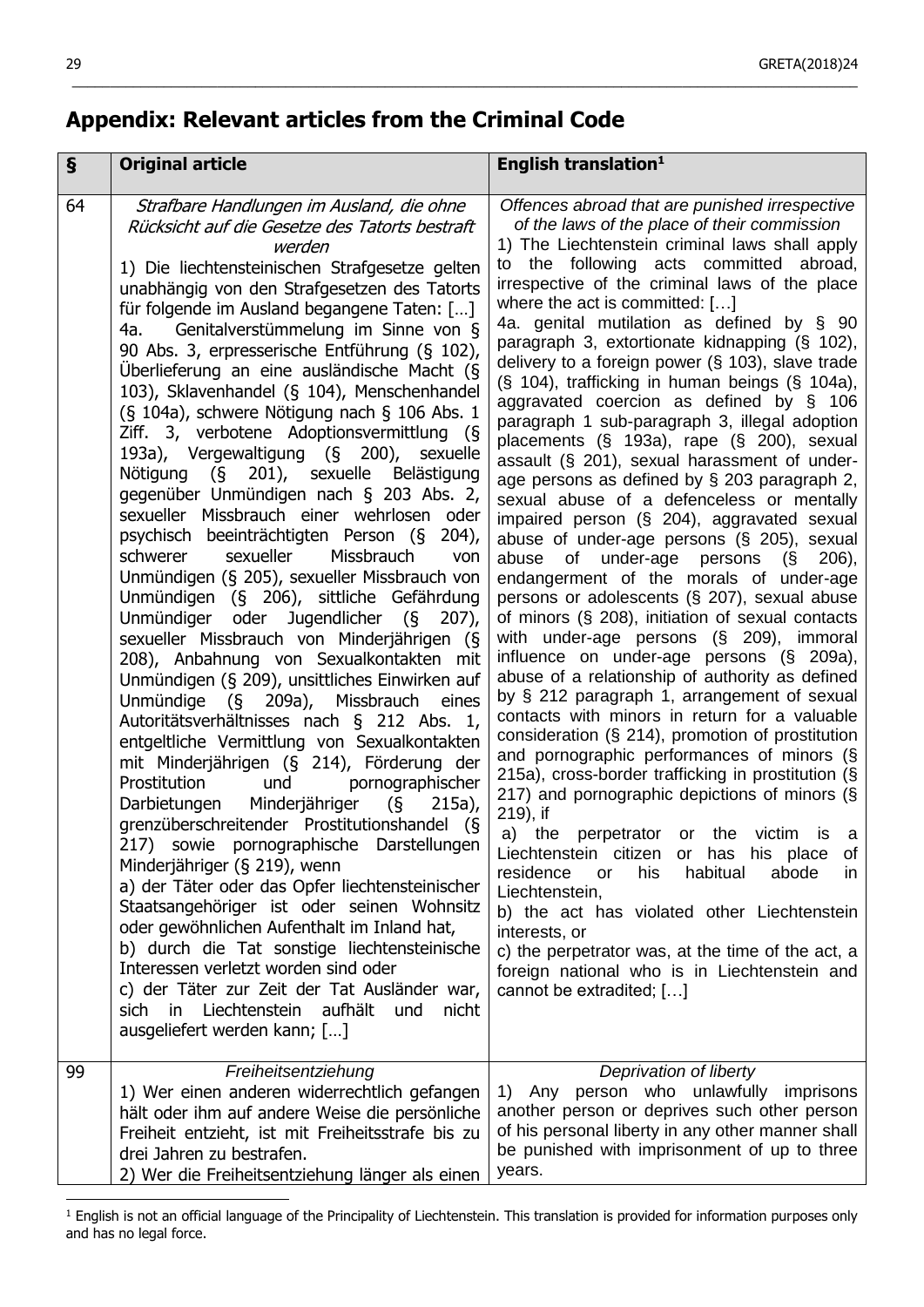|      | Monat aufrecht erhält oder sie auf solche<br>Weise, dass sie dem Festgehaltenen besondere<br>Qualen bereitet, oder unter solchen Umständen<br>begeht, dass sie für ihn mit besonders<br>schweren Nachteilen verbunden ist, ist mit<br>Freiheitsstrafe von einem bis zu zehn Jahren zu<br>bestrafen.                                                                                                                                                                                                                                                                                                                                                                                                                                                                                                                                                                                                                                                                         | 2) Any person who maintains the deprivation of<br>liberty for longer than one month or commits<br>the act in a manner that causes the detained<br>exceptional<br>agony<br>under<br>person<br>or<br>circumstances that entail particularly severe<br>disadvantages to the detained person shall be<br>punished with imprisonment of one to ten<br>years.                                                                                                                                                                                                                                                                                                                                                                                                                                                                                                                                                                                                                                                                                                                                           |
|------|-----------------------------------------------------------------------------------------------------------------------------------------------------------------------------------------------------------------------------------------------------------------------------------------------------------------------------------------------------------------------------------------------------------------------------------------------------------------------------------------------------------------------------------------------------------------------------------------------------------------------------------------------------------------------------------------------------------------------------------------------------------------------------------------------------------------------------------------------------------------------------------------------------------------------------------------------------------------------------|---------------------------------------------------------------------------------------------------------------------------------------------------------------------------------------------------------------------------------------------------------------------------------------------------------------------------------------------------------------------------------------------------------------------------------------------------------------------------------------------------------------------------------------------------------------------------------------------------------------------------------------------------------------------------------------------------------------------------------------------------------------------------------------------------------------------------------------------------------------------------------------------------------------------------------------------------------------------------------------------------------------------------------------------------------------------------------------------------|
| 100  | Entführung einer willenlosen oder wehrlosen<br>Person<br>Wer eine Person, die geisteskrank ist oder sich<br>in einem Zustand befindet, der sie zum<br>Widerstand unfähig macht, entführt, um sie<br>missbrauchen<br>sexuell<br>oder<br>sexuellen<br>zu<br>Handlungen zuzuführen, ist mit Freiheitsstrafe<br>von sechs Monaten bis zu fünf Jahren zu<br>bestrafen.                                                                                                                                                                                                                                                                                                                                                                                                                                                                                                                                                                                                           | Kidnapping of an abulic or defenceless person<br>Any person who kidnaps another person that is<br>mentally ill or in a condition that makes such<br>other person incapable of resistance in order to<br>sexually abuse such other person or involve<br>such other person in sexual acts shall be<br>punished with imprisonment of six months to<br>five years.                                                                                                                                                                                                                                                                                                                                                                                                                                                                                                                                                                                                                                                                                                                                    |
| 101  | Entführung einer unmündigen Person<br>Wer eine unmündige Person entführt, um sie<br>missbrauchen<br>oder<br>sexuell<br>sexuellen<br>zu<br>Handlungen zuzuführen, ist mit Freiheitsstrafe<br>von sechs Monaten bis zu fünf Jahren zu<br>bestrafen.                                                                                                                                                                                                                                                                                                                                                                                                                                                                                                                                                                                                                                                                                                                           | Kidnapping of an under-age person<br>Any person who kidnaps an under-age person<br>in order to sexually abuse such under-age<br>person or involve such under-age person in<br>shall<br>be<br>acts<br>punished<br>with<br>sexual<br>imprisonment of six months to five years.                                                                                                                                                                                                                                                                                                                                                                                                                                                                                                                                                                                                                                                                                                                                                                                                                      |
| 104  | Sklavenhandel<br>Sklavenhandel<br>treibt,<br>1)<br>Wer<br>ist<br>mit<br>Freiheitsstrafe von zehn bis zu zwanzig Jahren<br>zu bestrafen.<br>2) Ebenso ist zu bestrafen, wer bewirkt, dass<br>ein<br>versklavt<br>anderer<br>oder<br>eine<br>in.<br>sklavereiähnliche Lage gebracht wird oder dass<br>ein anderer in Sklaverei<br>oder<br>sich<br>eine<br>sklavereiähnliche Lage begibt.                                                                                                                                                                                                                                                                                                                                                                                                                                                                                                                                                                                      | Slave trade<br>1) Any person engaging in the slave trade shall<br>be punished with imprisonment of ten to<br>twenty years.<br>2) Any person shall be punished likewise who<br>effects that another person is enslaved or<br>brought into a situation similar to slavery or<br>effects that another person enters into slavery<br>or a situation similar to slavery.                                                                                                                                                                                                                                                                                                                                                                                                                                                                                                                                                                                                                                                                                                                               |
| 104a | Menschenhandel<br>1) Wer<br>1. eine minderjährige Person oder<br>2. eine volljährige Person unter<br>Einsatz<br>unlauterer Mittel (Abs. 2) gegen die Person mit<br>Vorsatz,<br>dass sie<br>sexuell,<br>durch<br>dem<br>Organentnahme oder in ihrer Arbeitskraft<br>ausgebeutet werde, anwirbt, beherbergt oder<br>sonst aufnimmt, befördert oder einem anderen<br>anbietet oder weitergibt, ist mit Freiheitsstrafe<br>bis zu drei Jahren zu bestrafen.<br>2) Unlautere Mittel sind die Täuschung über<br>Tatsachen,<br>die<br>Ausnützung<br>einer<br>Autoritätsstellung, einer Zwangslage,<br>einer<br>Geisteskrankheit oder eines Zustands, der die<br>Person wehrlos macht, die Einschüchterung<br>und die Gewährung oder Annahme eines<br>Vorteils für die Übergabe der Herrschaft über<br>die Person.<br>3) Mit Freiheitsstrafe von sechs Monaten bis zu<br>fünf Jahren ist zu bestrafen, wer die Tat unter<br>Einsatz von Gewalt oder gefährlicher Drohung<br>begeht. | Trafficking in human beings<br>1) Any person who recruits, accommodates or<br>otherwise takes in, transports, or offers or<br>passes on to another person,<br>1. a minor person, or<br>2. an adult person by dishonest means<br>(paragraph 2) used against the person with the<br>intent that such minor or adult person be<br>exploited sexually, by organ removal, or in<br>terms of their labour, shall be punished with<br>imprisonment of up to three years.<br>2) Dishonest means shall include deception<br>regarding facts, taking advantage of a position<br>of authority, plight, mental illness, or a condition<br>that<br>makes<br>defenceless,<br>the<br>person<br>intimidation, and the granting or acceptance of<br>a benefit for handing over control of the person.<br>3) Any person who commits the act with the<br>use of force or a dangerous threat shall be<br>punished with imprisonment of six months to<br>five years.<br>4) Any person who commits the act against an<br>under-age person, as part of a criminal group,<br>with use of severe force or in such a manner |

\_\_\_\_\_\_\_\_\_\_\_\_\_\_\_\_\_\_\_\_\_\_\_\_\_\_\_\_\_\_\_\_\_\_\_\_\_\_\_\_\_\_\_\_\_\_\_\_\_\_\_\_\_\_\_\_\_\_\_\_\_\_\_\_\_\_\_\_\_\_\_\_\_\_\_\_\_\_\_\_\_\_\_\_\_\_\_\_\_\_\_\_\_\_\_\_\_\_\_\_\_\_\_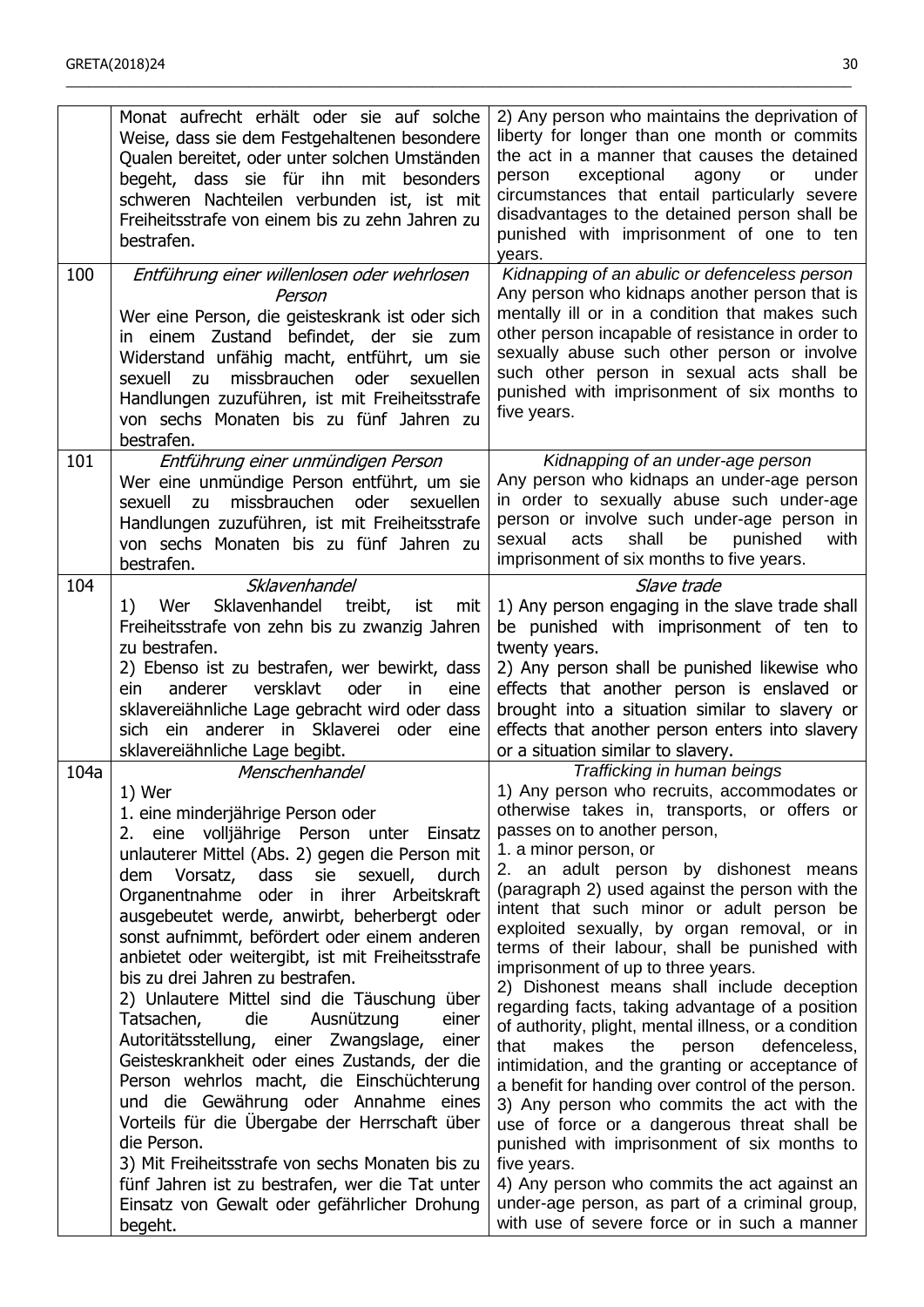|      | 4) Wer die Tat gegen eine unmündige Person,<br>im Rahmen einer kriminellen Vereinigung, unter<br>Anwendung schwerer Gewalt oder so begeht,<br>dass durch die Tat das Leben der Person<br>vorsätzlich oder grob fahrlässig gefährdet wird<br>oder die Tat einen<br>besonders schweren<br>Nachteil für die Person zur Folge hat, ist mit<br>Freiheitsstrafe von einem bis zu zehn Jahren zu<br>bestrafen.                                                                                                                                                                                                                                                                                                                                                                                                                                                                                                                                                                                                                                                                                                                                                                                                                                                                                                                                                                          | that the life of such under-age person is<br>intentionally or grossly negligently endangered<br>by the act or in such a manner that the act<br>results in a particularly severe disadvantage for<br>such under-age person, shall be punished with<br>imprisonment of one to ten years.                                                                                                                                                                                                                                                                                                                                                                                                                                                                                                                                                                                                                                                                                                                                                                                                                                                                         |
|------|----------------------------------------------------------------------------------------------------------------------------------------------------------------------------------------------------------------------------------------------------------------------------------------------------------------------------------------------------------------------------------------------------------------------------------------------------------------------------------------------------------------------------------------------------------------------------------------------------------------------------------------------------------------------------------------------------------------------------------------------------------------------------------------------------------------------------------------------------------------------------------------------------------------------------------------------------------------------------------------------------------------------------------------------------------------------------------------------------------------------------------------------------------------------------------------------------------------------------------------------------------------------------------------------------------------------------------------------------------------------------------|----------------------------------------------------------------------------------------------------------------------------------------------------------------------------------------------------------------------------------------------------------------------------------------------------------------------------------------------------------------------------------------------------------------------------------------------------------------------------------------------------------------------------------------------------------------------------------------------------------------------------------------------------------------------------------------------------------------------------------------------------------------------------------------------------------------------------------------------------------------------------------------------------------------------------------------------------------------------------------------------------------------------------------------------------------------------------------------------------------------------------------------------------------------|
| 106  | Schwere Nötigung<br>1) Wer eine Nötigung begeht, indem er<br>mit dem Tod, mit einer erheblichen<br>1.<br>oder<br>Verstümmelung<br>einer<br>auffallenden<br>Verunstaltung, mit einer Entführung, mit einer<br>Brandstiftung, mit einer Gefährdung durch<br>ionisierende<br><b>Strahlen</b><br>Kernenergie,<br>oder<br>Sprengmittel oder mit der Vernichtung der<br>wirtschaftlichen Existenz oder gesellschaftlichen<br>Stellung droht,<br>2. die genötigte oder eine andere Person,<br>gegen die sich die Gewalt oder gefährliche<br>Drohung richtet, durch diese Mittel längere Zeit<br>hindurch in einen qualvollen Zustand versetzt<br>oder<br>3. die genötigte Person zur Eheschliessung, zur<br>Eintragung einer Partnerschaft, zur Prostitution,<br>zur Mitwirkung an einer pornographischen<br>Darbietung (§ 215a Abs. 3), zu einem<br>Schwangerschaftsabbruch (§ 96) oder sonst zu<br>einer Handlung, Duldung oder Unterlassung<br>veranlasst, die besonders wichtige Interessen<br>der genötigten oder einer dritten Person<br>verletzt,<br>ist mit Freiheitsstrafe von sechs Monaten bis zu<br>fünf Jahren zu bestrafen.<br>2) Ebenso ist der Täter zu bestrafen, wenn die<br>Selbstmord<br>Tat<br>den<br>oder<br>einen<br>Selbstmordversuch der genötigten oder einer<br>anderen Person zur Folge hat, gegen die sich<br>die Gewalt oder gefährliche Drohung richtet. | Aggravated coercion<br>1) Any person who commits coercion by<br>1. threatening death, substantial mutilation or<br>conspicuous disfigurement, kidnapping, arson,<br>endangerment through nuclear energy, ionizing<br>radiation, or explosives, or destruction of<br>livelihood or social status,<br>2. inflicting a state of agony on the coerced<br>person or another person against whom the<br>force or dangerous threat is directed, by these<br>means and for an extended period of time, or<br>3. inducing the coerced person into marriage,<br>registration of a partnership, prostitution, or<br>participation in a pornographic performance (§<br>215a paragraph 3), termination of pregnancy (§<br>96) or otherwise into an act, acquiescence, or<br>omission that violates particularly important<br>interests of the coerced person or a third party<br>shall be punished with imprisonment of six<br>months to five years.<br>2) The perpetrator shall be punished likewise if<br>the act results in the suicide or attempted<br>suicide of the coerced person or of another<br>person against whom the force or dangerous<br>threat is directed. |
| 193a | Verbotene Adoptionsvermittlung<br>bewirkt,<br>dass<br>Wer<br>1)<br>eine<br>zustimmungsberechtigte<br>Person<br>gegen<br>Gewährung eines Vorteils für sich oder einen<br>Dritten der Adoption einer minderjährigen<br>Person durch eine andere Person zustimmt, ist<br>mit Freiheitsstrafe bis zu zwei Jahren zu<br>bestrafen.<br>2) Handelt der Täter, um sich oder einem<br>Dritten einen Vermögensvorteil zu verschaffen,<br>so ist er mit Freiheitsstrafe bis zu drei Jahren<br>zu bestrafen.<br>3) Annehmende und Wahlkinder, zwischen<br>denen die Adoption vermittelt wird, sind nicht                                                                                                                                                                                                                                                                                                                                                                                                                                                                                                                                                                                                                                                                                                                                                                                     | Unlawful adoption placements<br>1) Any person who effects that a person<br>entitled to give his consent, in return for being<br>granted a benefit to such entitled person or a<br>third party, consents to the adoption of a minor<br>by another person shall be punished with<br>imprisonment of up to two years.<br>2) If the perpetrator acts in order to obtain a<br>pecuniary benefit for himself or a third party,<br>such perpetrator shall be punished with<br>imprisonment of up to three years.<br>3) Adopting parents and adopted children<br>between whom the adoption is arranged shall<br>not be punished as participants (§ 12 of the<br>Criminal Code).                                                                                                                                                                                                                                                                                                                                                                                                                                                                                        |

 $\_$  ,  $\_$  ,  $\_$  ,  $\_$  ,  $\_$  ,  $\_$  ,  $\_$  ,  $\_$  ,  $\_$  ,  $\_$  ,  $\_$  ,  $\_$  ,  $\_$  ,  $\_$  ,  $\_$  ,  $\_$  ,  $\_$  ,  $\_$  ,  $\_$  ,  $\_$  ,  $\_$  ,  $\_$  ,  $\_$  ,  $\_$  ,  $\_$  ,  $\_$  ,  $\_$  ,  $\_$  ,  $\_$  ,  $\_$  ,  $\_$  ,  $\_$  ,  $\_$  ,  $\_$  ,  $\_$  ,  $\_$  ,  $\_$  ,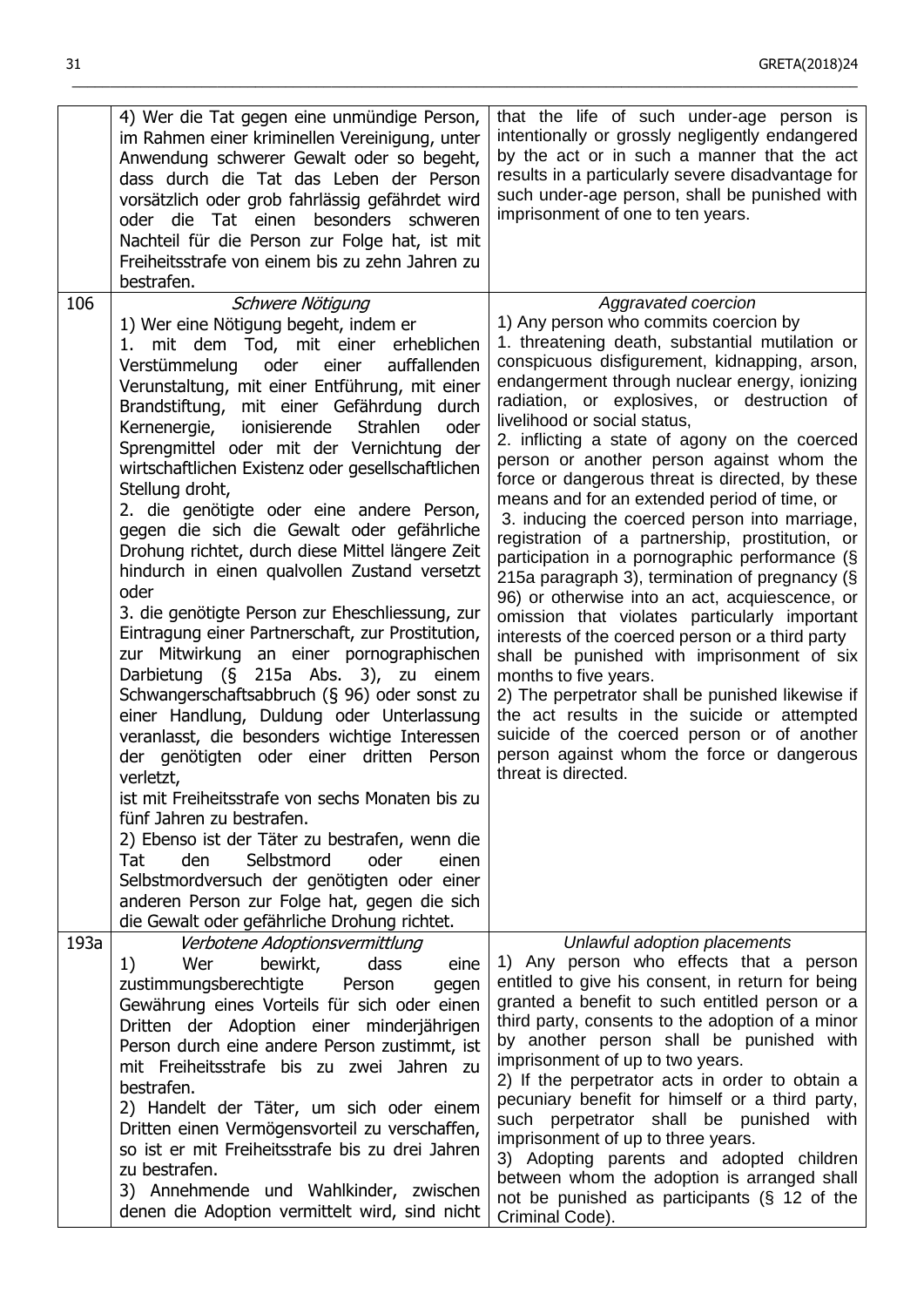|      | als Beteiligte (§ 12 StGB) zu bestrafen.                                                                                                                                                                                                                                                                                                                                                                                                                                                                                                                                                                                                                                                                                                                                                                                                                                                                                                                                                                                                                                |                                                                                                                                                                                                                                                                                                                                                                                                                                                                                                                                                                                                                                                                                                                                                                                                                                                                                                                                                                                                                                                         |
|------|-------------------------------------------------------------------------------------------------------------------------------------------------------------------------------------------------------------------------------------------------------------------------------------------------------------------------------------------------------------------------------------------------------------------------------------------------------------------------------------------------------------------------------------------------------------------------------------------------------------------------------------------------------------------------------------------------------------------------------------------------------------------------------------------------------------------------------------------------------------------------------------------------------------------------------------------------------------------------------------------------------------------------------------------------------------------------|---------------------------------------------------------------------------------------------------------------------------------------------------------------------------------------------------------------------------------------------------------------------------------------------------------------------------------------------------------------------------------------------------------------------------------------------------------------------------------------------------------------------------------------------------------------------------------------------------------------------------------------------------------------------------------------------------------------------------------------------------------------------------------------------------------------------------------------------------------------------------------------------------------------------------------------------------------------------------------------------------------------------------------------------------------|
| 194  | Entziehung eines Minderjährigen aus der<br>Macht des Erziehungsberechtigten<br>1) Wer eine minderjährige Person der Macht<br>des Erziehungsberechtigten entzieht, sie vor<br>ihm verborgen hält, sie verleitet, sich dieser<br>Macht zu entziehen oder sich vor dem<br>Berechtigten verborgen zu halten, oder ihr dazu<br>Hilfe leistet, ist mit Freiheitsstrafe bis zu einem<br>Jahr zu bestrafen.<br>2) Wer die Tat in Beziehung auf<br>eine<br>Person<br>unmündige<br>begeht,<br>ist<br>mit<br>Freiheitsstrafe bis zu drei Jahren zu bestrafen.<br>3) Mit Freiheitsstrafe bis zu drei Jahren ist auch<br>zu bestrafen, wer die Tat begeht, um die<br>minderjährige Person sexuell zu missbrauchen<br>oder sexuellen Handlungen zuzuführen.<br>Der<br>Täter<br>ist nur auf Antrag<br>4)<br>des<br>Erziehungsberechtigten zu verfolgen.<br>5) Eine minderjährige Person, die einen<br>anderen dazu verleitet, sie der Macht des<br>Erziehungsberechtigten zu entziehen oder ihr<br>Hilfe zu leisten, sich selbst dieser Macht zu<br>entziehen, ist nicht zu bestrafen. | Removal of a minor from the custody of the<br>parent or legal guardian<br>1) Any person who removes a minor from the<br>custody of the parent or legal guardian or<br>conceals such minor from the parent or legal<br>guardian, or who causes or assists such minor<br>to remove himself or hide from his parent or<br>guardian shall<br>be punished<br>legal<br>with<br>imprisonment of up to one year.<br>2) Any person who commits the act in relation<br>to an under-age person shall be punished with<br>imprisonment of up to three years.<br>3) Any person who commits the act in order to<br>sexually abuse the minor or to involve the<br>minor in sexual acts shall also be punished with<br>imprisonment of up to three years.<br>4) The perpetrator shall only be prosecuted<br>upon application of the parent or legal<br>guardian.<br>5) Any minor who causes another person to<br>remove the minor from the custody of his<br>parent or legal guardian or to assist him to<br>remove himself from such custody shall not be<br>punished. |
| 214  | Entgeltliche Vermittlung von Sexualkontakten<br>mit Minderjährigen<br>1) Wer die persönliche Annäherung einer<br>unmündigen mit einer anderen Person zur<br>Vornahme<br>einer<br>sexuellen<br>Handlung<br>herbeiführt, um sich oder einem anderen einen<br>Vermögensvorteil zu verschaffen, ist<br>mit<br>Freiheitsstrafe bis zu fünf Jahren zu bestrafen.<br>2) Wer ausser dem Fall des Abs. 1 die<br>persönliche Annäherung einer minderjährigen<br>mit einer anderen Person zur Vornahme einer<br>sexuellen Handlung herbeiführt, um sich oder<br>einem anderen einen Vermögensvorteil zu<br>verschaffen, ist mit Freiheitsstrafe bis zu zwei<br>Jahren zu bestrafen.                                                                                                                                                                                                                                                                                                                                                                                                | Arrangement of sexual contacts with minors in<br>return for a valuable consideration<br>1) Any person who brings about the personal<br>proximity of an under-age person with a third<br>person for the purpose of performing a sexual<br>act, in order to obtain a pecuniary benefit for<br>himself or another person, shall be punished<br>with imprisonment of up to five years.<br>2) Any person who, other than in the case set<br>out in paragraph 1, brings about the personal<br>proximity of a minor person with a third person<br>for the purpose of performing a sexual act, in<br>order to obtain a pecuniary benefit for himself<br>or another person, shall be punished with<br>imprisonment of up to two years.                                                                                                                                                                                                                                                                                                                           |
| 215  | Zuführen zur Prostitution<br>1) Wer eine Person der Prostitution zuführt, ist<br>mit Freiheitsstrafe bis zu zwei Jahren zu<br>bestrafen.                                                                                                                                                                                                                                                                                                                                                                                                                                                                                                                                                                                                                                                                                                                                                                                                                                                                                                                                | Leading to prostitution<br>1) Any person who leads another person to<br>prostitution<br>shall<br>be<br>with<br>punished<br>imprisonment of up to two years.                                                                                                                                                                                                                                                                                                                                                                                                                                                                                                                                                                                                                                                                                                                                                                                                                                                                                             |
| 215a | Förderung der Prostitution und<br>pornographischer Darbietungen Minderjähriger<br>1) Wer eine minderjährige Person, mag sie<br>auch bereits der Prostitution nachgehen, zur<br>Ausübung der Prostitution oder zur Mitwirkung<br>an einer pornographischen Darbietung anwirbt<br>oder einem anderen zu einem solchen Zweck<br>anbietet oder vermittelt, ist mit Freiheitsstrafe                                                                                                                                                                                                                                                                                                                                                                                                                                                                                                                                                                                                                                                                                          | Promotion of prostitution and pornographic<br>performances of minors<br>1) Any person who recruits a minor person,<br>even if such minor person already engages in<br>prostitution, to engage in prostitution or to<br>participate in a pornographic performance or<br>offers or arranges such minor person to or for a<br>third person for that purpose, shall be punished<br>with imprisonment of up to three years. Any                                                                                                                                                                                                                                                                                                                                                                                                                                                                                                                                                                                                                              |

\_\_\_\_\_\_\_\_\_\_\_\_\_\_\_\_\_\_\_\_\_\_\_\_\_\_\_\_\_\_\_\_\_\_\_\_\_\_\_\_\_\_\_\_\_\_\_\_\_\_\_\_\_\_\_\_\_\_\_\_\_\_\_\_\_\_\_\_\_\_\_\_\_\_\_\_\_\_\_\_\_\_\_\_\_\_\_\_\_\_\_\_\_\_\_\_\_\_\_\_\_\_\_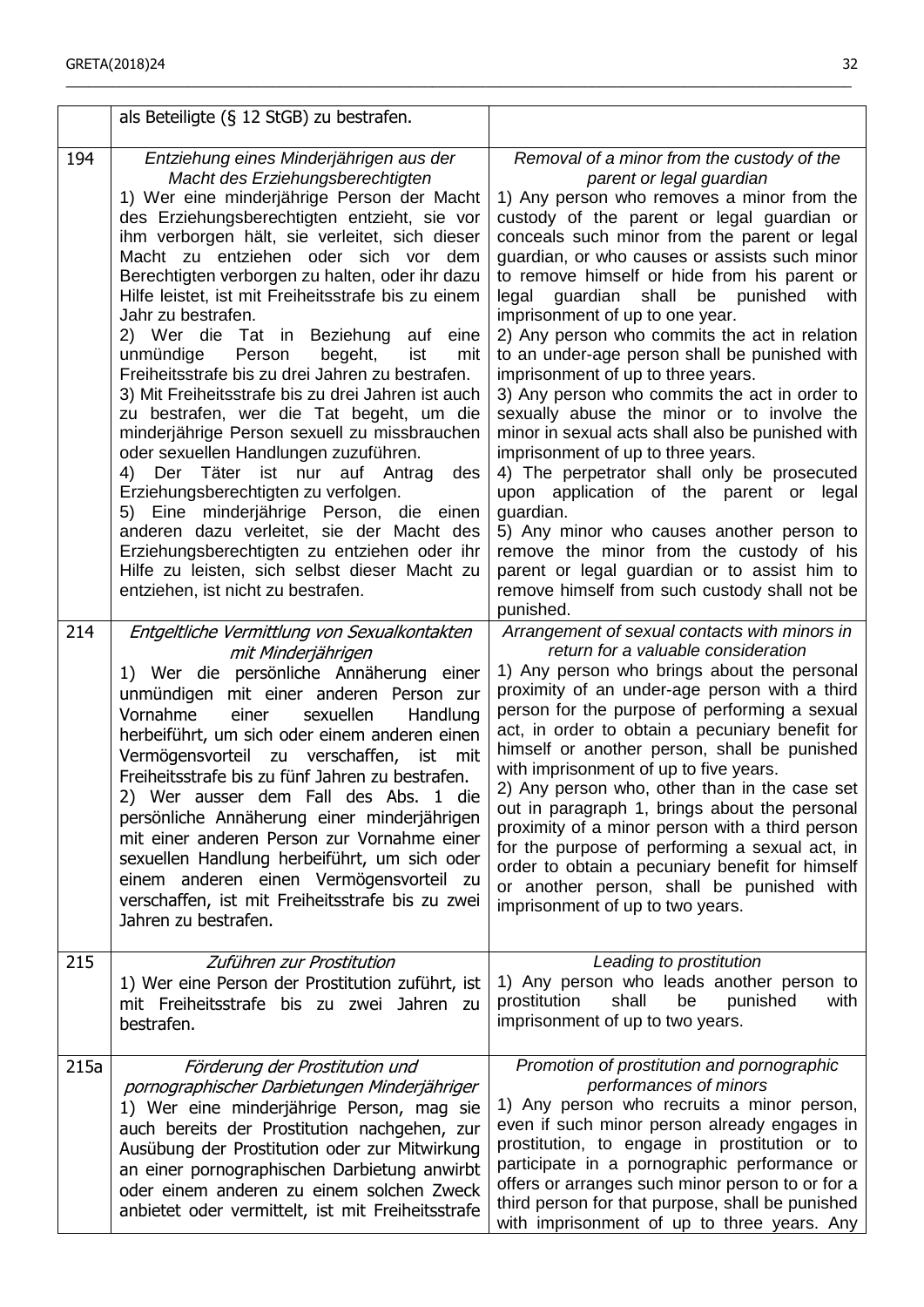33 GRETA(2018)24

|     | bis zu drei Jahren zu bestrafen. Ebenso ist zu<br>bestrafen, wer eine minderjährige Person, die<br>der Prostitution nachgeht oder an einer<br>pornographischen Darbietung<br>mitwirkt,<br><sub>in</sub><br>diesem Zusammenhang ausnützt, um sich oder<br>anderen einen Vermögensvorteil<br>einem<br>Wer<br>die<br>zuzuwenden.<br>Tat<br>eine<br>gegen<br>Person<br>begeht,<br>mit<br>unmündige<br>ist<br>Freiheitsstrafe von sechs Monaten bis zu fünf<br>Jahren zu bestrafen.<br>2) Wer die Tat im Rahmen einer kriminellen<br>Vereinigung, unter Anwendung<br>schwerer<br>Gewalt oder so begeht, dass durch die Tat das<br>Leben der Person vorsätzlich oder grob<br>fahrlässig gefährdet wird oder die Tat einen<br>besonders schweren Nachteil für die Person zur<br>Folge hat, ist mit Freiheitsstrafe von sechs<br>Monaten bis zu fünf Jahren zu bestrafen. Wer<br>eine derartige Tat gegen eine unmündige<br>Person begeht, ist mit Freiheitsstrafe von<br>einem bis zu zehn Jahren zu bestrafen.<br>3) An einer pornographischen Darbietung wirkt<br>mit, wer dabei eine auf sich selbst reduzierte,<br>von anderen Lebensäusserungen losgelöste<br>und der sexuellen Erregung eines Betrachters<br>dienende sexuelle Handlung an sich selbst, an<br>einer anderen Person oder mit einem Tier<br>vornimmt, eine solche sexuelle Handlung an<br>sich vornehmen lässt oder auf solche Weise<br>seine Genitalien oder seine Schamgegend zur<br>Schau stellt.<br>4) Mit Freiheitsstrafe bis zu drei Jahren ist zu<br>bestrafen,<br>wissentlich<br>wer<br>eine<br>pornographische Darbietung besucht, an der<br>minderjährige Personen mitwirken. | person shall be punished likewise who exploits<br>a minor person in this connection in order to<br>obtain a pecuniary benefit for himself or<br>another person, where such minor person<br>engages in prostitution or participates in a<br>pornographic performance. Any person who<br>commits the act against an under-age person<br>shall be punished with imprisonment of six<br>months to five years.<br>2) Any person who commits the act as part of a<br>criminal group, with use of severe force or in<br>such a manner that the life of the person is<br>intentionally or grossly negligently endangered<br>by the act or that the act results in a particularly<br>severe disadvantage for the person, shall be<br>punished with imprisonment of six months to<br>five years. Any person who commits an act of<br>this kind against an under-age person shall be<br>punished with imprisonment of one to ten<br>years.<br>3) Any person shall be deemed to participate in<br>a pornographic performance who performs a<br>sexual act on himself, on another person, or on<br>an animal, where that act is reduced to the act<br>itself, separated from other expressions of life,<br>and serves to sexually arouse a spectator, or<br>who has such an act performed on himself, or<br>in that manner displays his or her genitalia or<br>pubic region.<br>4) Any person who knowingly attends a<br>pornographic performance in which minors<br>participate shall be punished with imprisonment<br>of up to three years. |
|-----|------------------------------------------------------------------------------------------------------------------------------------------------------------------------------------------------------------------------------------------------------------------------------------------------------------------------------------------------------------------------------------------------------------------------------------------------------------------------------------------------------------------------------------------------------------------------------------------------------------------------------------------------------------------------------------------------------------------------------------------------------------------------------------------------------------------------------------------------------------------------------------------------------------------------------------------------------------------------------------------------------------------------------------------------------------------------------------------------------------------------------------------------------------------------------------------------------------------------------------------------------------------------------------------------------------------------------------------------------------------------------------------------------------------------------------------------------------------------------------------------------------------------------------------------------------------------------------------------------------------------------------------------------|----------------------------------------------------------------------------------------------------------------------------------------------------------------------------------------------------------------------------------------------------------------------------------------------------------------------------------------------------------------------------------------------------------------------------------------------------------------------------------------------------------------------------------------------------------------------------------------------------------------------------------------------------------------------------------------------------------------------------------------------------------------------------------------------------------------------------------------------------------------------------------------------------------------------------------------------------------------------------------------------------------------------------------------------------------------------------------------------------------------------------------------------------------------------------------------------------------------------------------------------------------------------------------------------------------------------------------------------------------------------------------------------------------------------------------------------------------------------------------------------------------------------------------|
| 216 | Zuhälterei<br>1) Wer mit dem Vorsatz,<br>sich aus<br>der<br>anderen<br>Prostitution<br>einer<br>Person<br>eine<br>fortlaufende Einnahme zu verschaffen, diese<br>Person ausnützt, ist mit Freiheitsstrafe bis zu<br>einem Jahr zu bestrafen.<br>2) Wer mit dem Vorsatz, sich aus der<br>Prostitution<br>einer<br>anderen<br>Person<br>eine<br>fortlaufende Einnahme zu verschaffen, diese<br>Person ausbeutet, sie einschüchtert, ihr die<br>Bedingungen der Ausübung der Prostitution<br>vorschreibt oder mehrere solche Personen<br>zugleich ausnützt, ist mit Freiheitsstrafe bis zu<br>drei Jahren zu bestrafen.<br>3) Mit Freiheitsstrafe bis zu drei Jahren ist auch<br>zu bestrafen, wer durch Einschüchterung eine<br>Person abhält, die Prostitution aufzugeben.<br>4)<br>Wer<br>nach<br>den<br>vorstehenden<br>eine                                                                                                                                                                                                                                                                                                                                                                                                                                                                                                                                                                                                                                                                                                                                                                                                                        | Pimping<br>1) Any person who, with the intent to obtain<br>regular income from the prostitution of another<br>person, takes advantage of such other person<br>shall be punished with imprisonment of up to<br>one year.<br>2) Any person who, with the intent to obtain<br>regular income from the prostitution of another<br>person, exploits or intimidates such other<br>person or dictates to such other person the<br>conditions of the exercise of prostitution or<br>takes advantage of several such other persons<br>at the same time shall be punished with<br>imprisonment of up to three years.<br>3) Any person who prevents another person<br>from<br>renouncing<br>prostitution<br>through<br>intimidation shall likewise be punished with<br>imprisonment of up to three years.<br>4) Any person who commits an act carrying a                                                                                                                                                                                                                                                                                                                                                                                                                                                                                                                                                                                                                                                                                    |

 $\_$  ,  $\_$  ,  $\_$  ,  $\_$  ,  $\_$  ,  $\_$  ,  $\_$  ,  $\_$  ,  $\_$  ,  $\_$  ,  $\_$  ,  $\_$  ,  $\_$  ,  $\_$  ,  $\_$  ,  $\_$  ,  $\_$  ,  $\_$  ,  $\_$  ,  $\_$  ,  $\_$  ,  $\_$  ,  $\_$  ,  $\_$  ,  $\_$  ,  $\_$  ,  $\_$  ,  $\_$  ,  $\_$  ,  $\_$  ,  $\_$  ,  $\_$  ,  $\_$  ,  $\_$  ,  $\_$  ,  $\_$  ,  $\_$  ,